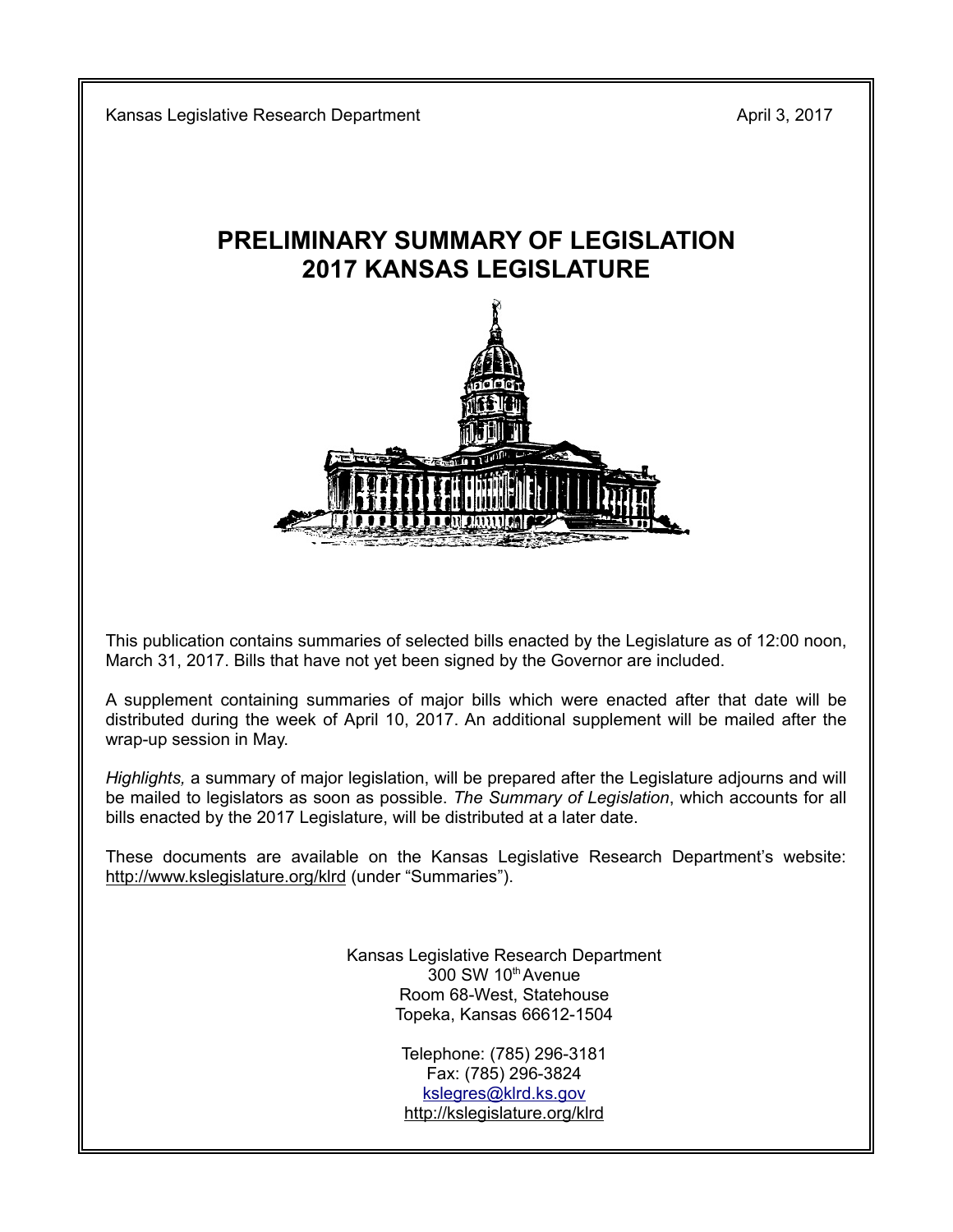# **Table of Contents**

| Administrative Appeals Process for Certain Fertilizer and Water Orders; HB 23121                                                                           |     |
|------------------------------------------------------------------------------------------------------------------------------------------------------------|-----|
|                                                                                                                                                            |     |
| County-level Canvass Date for Congressional Special Elections; SB 433                                                                                      |     |
|                                                                                                                                                            |     |
|                                                                                                                                                            |     |
|                                                                                                                                                            |     |
| Federal Regulations-Federal REINS (Regulation from the Executive in Need                                                                                   |     |
|                                                                                                                                                            |     |
|                                                                                                                                                            |     |
| Reciprocity for Kansas Trust Companies and Bank Trust Departments; HB 21107                                                                                |     |
| <b>HEALTH</b>                                                                                                                                              | . 8 |
| Medical Student Loan Act and Medical Residency Bridging Program-Eligible Practice                                                                          |     |
|                                                                                                                                                            |     |
|                                                                                                                                                            |     |
| Medicaid Expansion-KanCare Bridge to a Healthy Kansas Program;                                                                                             |     |
|                                                                                                                                                            |     |
|                                                                                                                                                            |     |
| <b>INSURANCE</b>                                                                                                                                           |     |
|                                                                                                                                                            |     |
|                                                                                                                                                            |     |
|                                                                                                                                                            |     |
| Supplemental Health Insurance Provided by the Kansas Board of Regents; SB 11029<br>Health Care Provider Insurance Availability Act and Nurse Practice Act- |     |
|                                                                                                                                                            |     |
|                                                                                                                                                            |     |
|                                                                                                                                                            |     |
|                                                                                                                                                            |     |
|                                                                                                                                                            |     |
| Cleveland University Exempt from the Kansas Private and Out-of-State                                                                                       |     |
| Wichita State University Affiliation with Wichita Area Technical College; SB 17435                                                                         |     |
|                                                                                                                                                            |     |
| Sumner County Representative on the Cowley County Community College                                                                                        |     |
|                                                                                                                                                            |     |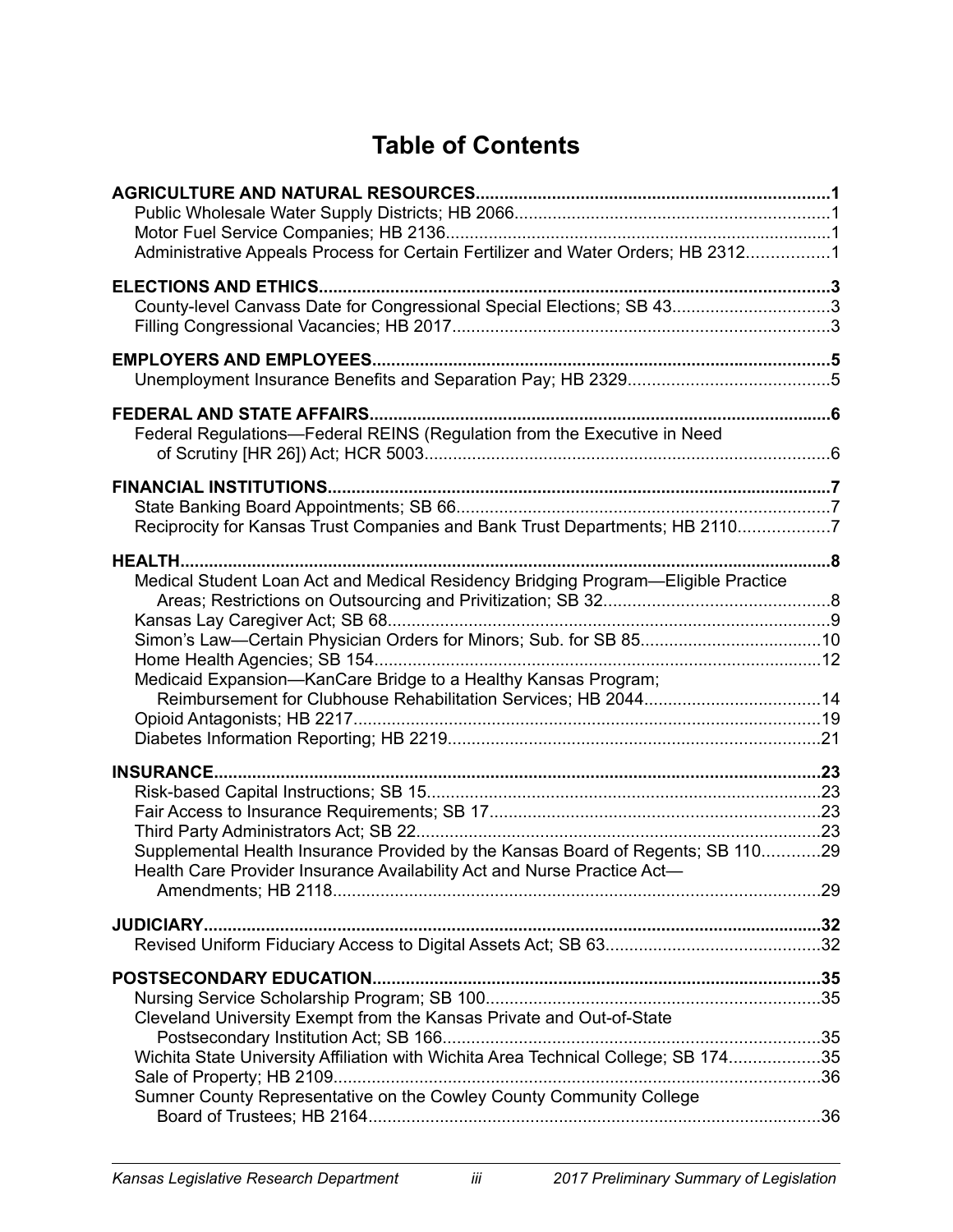| Bonding Necessary in Public-Private Partnership (P3) Agreements; SB 5537         |  |
|----------------------------------------------------------------------------------|--|
|                                                                                  |  |
| Voluntary Identification on Vehicle, Driver's License, or Identification Card of |  |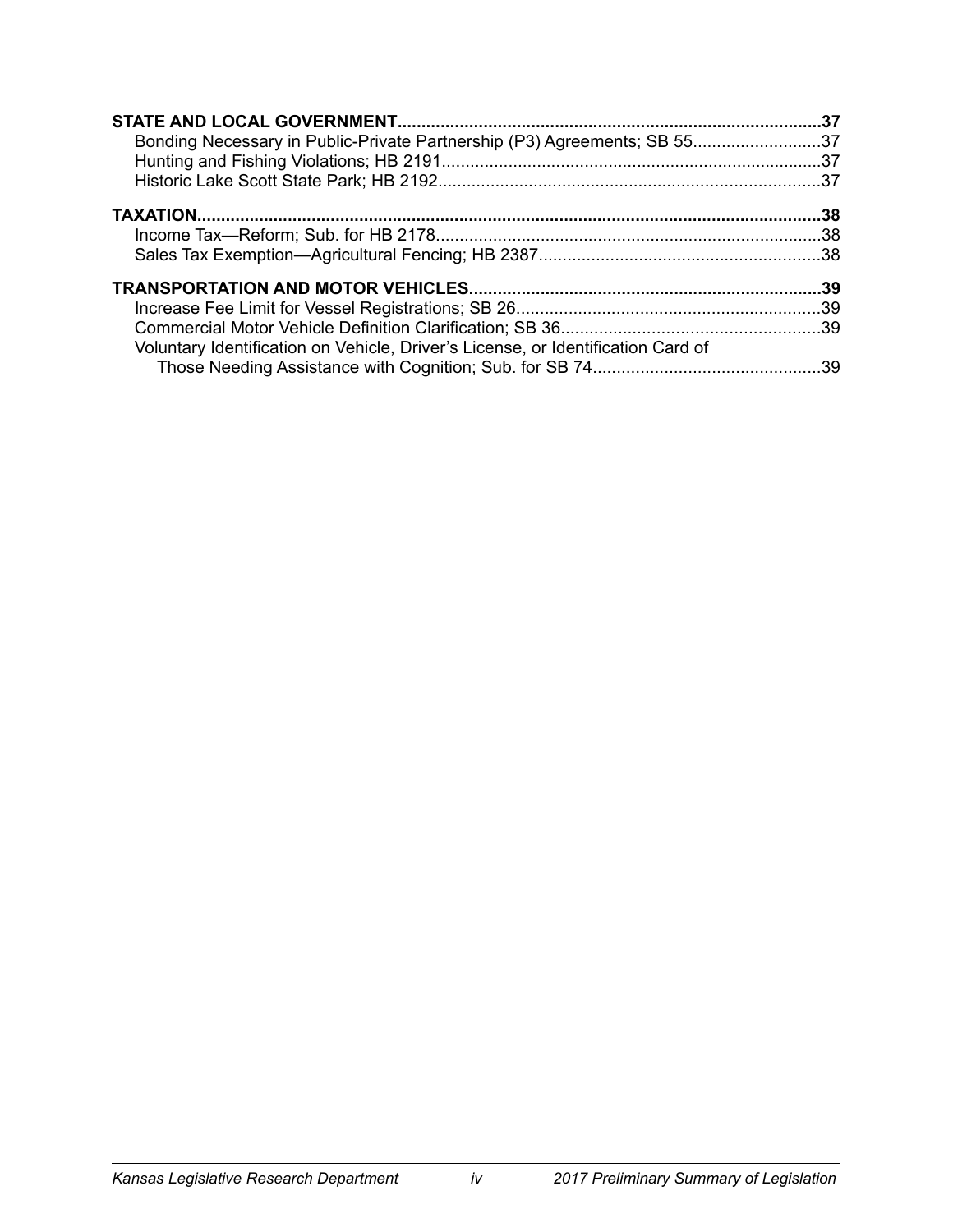# **AGRICULTURE AND NATURAL RESOURCES**

# **Public Wholesale Water Supply Districts; HB 2066**

**HB 2066** requires the Secretary of Transportation to reimburse a public wholesale water supply district for the cost to relocate water pipelines in a state highway right-of-way, excluding those water lines that cross a highway and have 90 percent or more of its water lines on private right-of-way.

# **Motor Fuel Service Companies; HB 2136**

**HB 2136** establishes maximum license application fees for each service company that works with motor fuel dispensing devices. Beginning with the 2017 license year, the Secretary of Agriculture is authorized, by order, to set the fees with the following maximum amounts:

- Commencing July 1, 2017, the maximum amount shall be \$100;
- Commencing July 1, 2019, the maximum amount shall be \$110;
- Commencing July 1, 2021, the maximum amount shall be \$120; and
- Commencing July 1, 2023, the maximum amount shall be \$130.

The bill also changes the continuing education requirements for licensed fuel service technical representatives (technical representative). Beginning on July 1, 2017, each technical representative who has had ten years of continuous licensure with no administrative enforcement actions is eligible to obtain a three-year license. The bill establishes the three-year license fee at an amount not to exceed \$300 and requires those technical representatives to complete continuing education at a frequency not exceeding once every three years.

Additionally, the bill authorizes the Secretary of Agriculture to promulgate rules and regulations requiring technical representatives in violation of this legislation or rules and regulations to seek renewal of a license on an annual basis, as well as to establish criteria for reinstatement of eligibility for the three-year license.

Finally, the bill gives authority to the Kansas Department of Agriculture to charge a fee to the attendees of continuing education seminars in an amount not more than is necessary to cover the expenses incurred by the agency.

The bill takes effect upon publication in the *Kansas Register*.

# **Administrative Appeals Process for Certain Fertilizer and Water Orders; HB 2312**

**HB 2312** makes several changes to existing law regarding the administrative appeals process for certain fertilizer and water orders.

The bill requires notice be provided and that there is an opportunity for a hearing under the Kansas Administrative Procedure Act before final action may be taken on certain fertilizer orders (*i.e.* custom blending of fertilizers, ammonium nitrate dealers, and fertilizer brand registration).

In addition, the bill codifies current rules and regulations that allow for review of water orders by the Chief Engineer, Division of Water Resources, Kansas Department of Agriculture.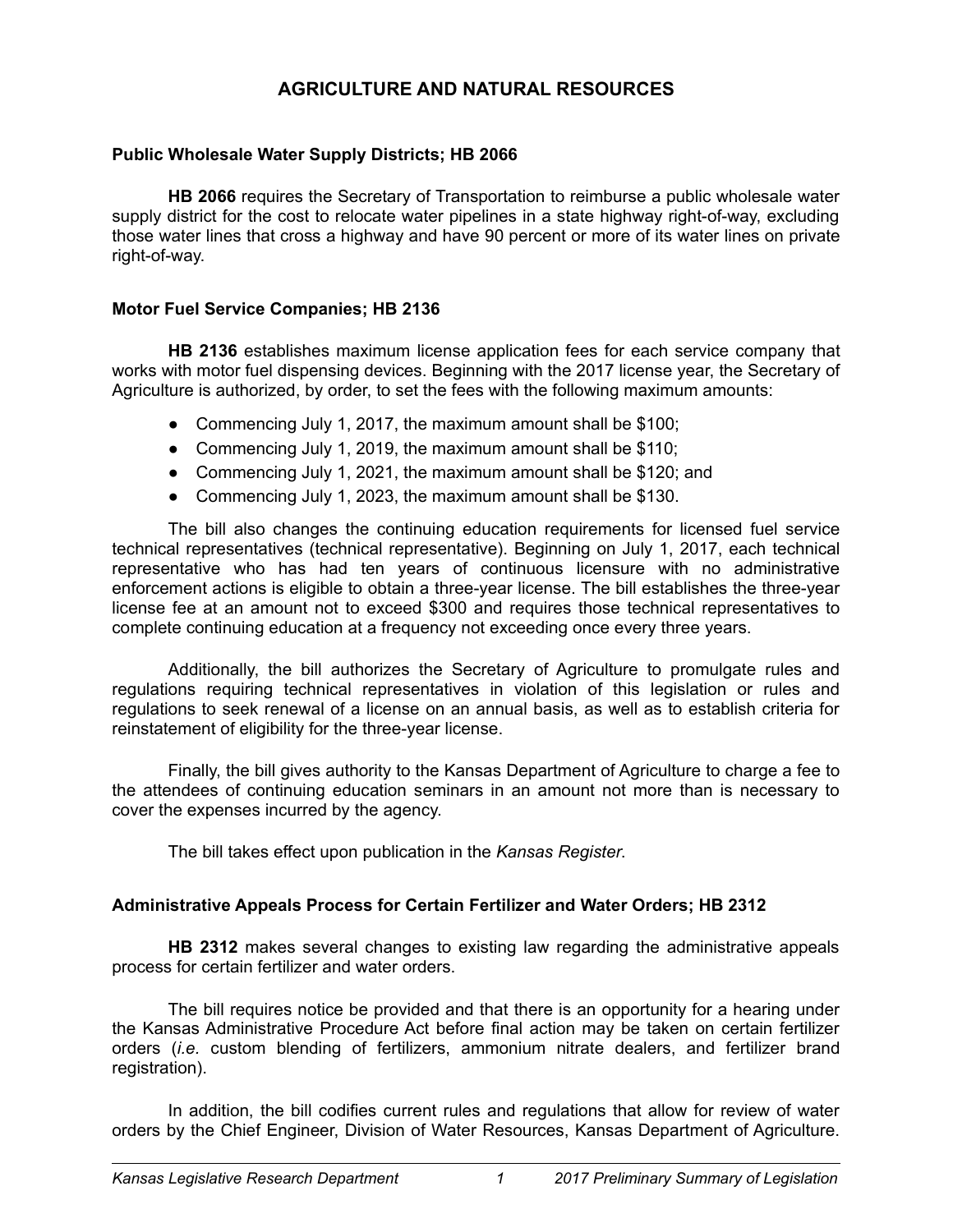The bill also clarifies current law that allows for the Secretary of Agriculture to review water orders and establishes a uniform administrative appeals process for water orders.

Finally, the bill repeals KSA 82a-1902, which currently requires the Department of Administration to contract with or employ administrative law judges, court reporters, and other personnel to conduct the proceedings that occur when an order of the Chief Engineer is reviewed.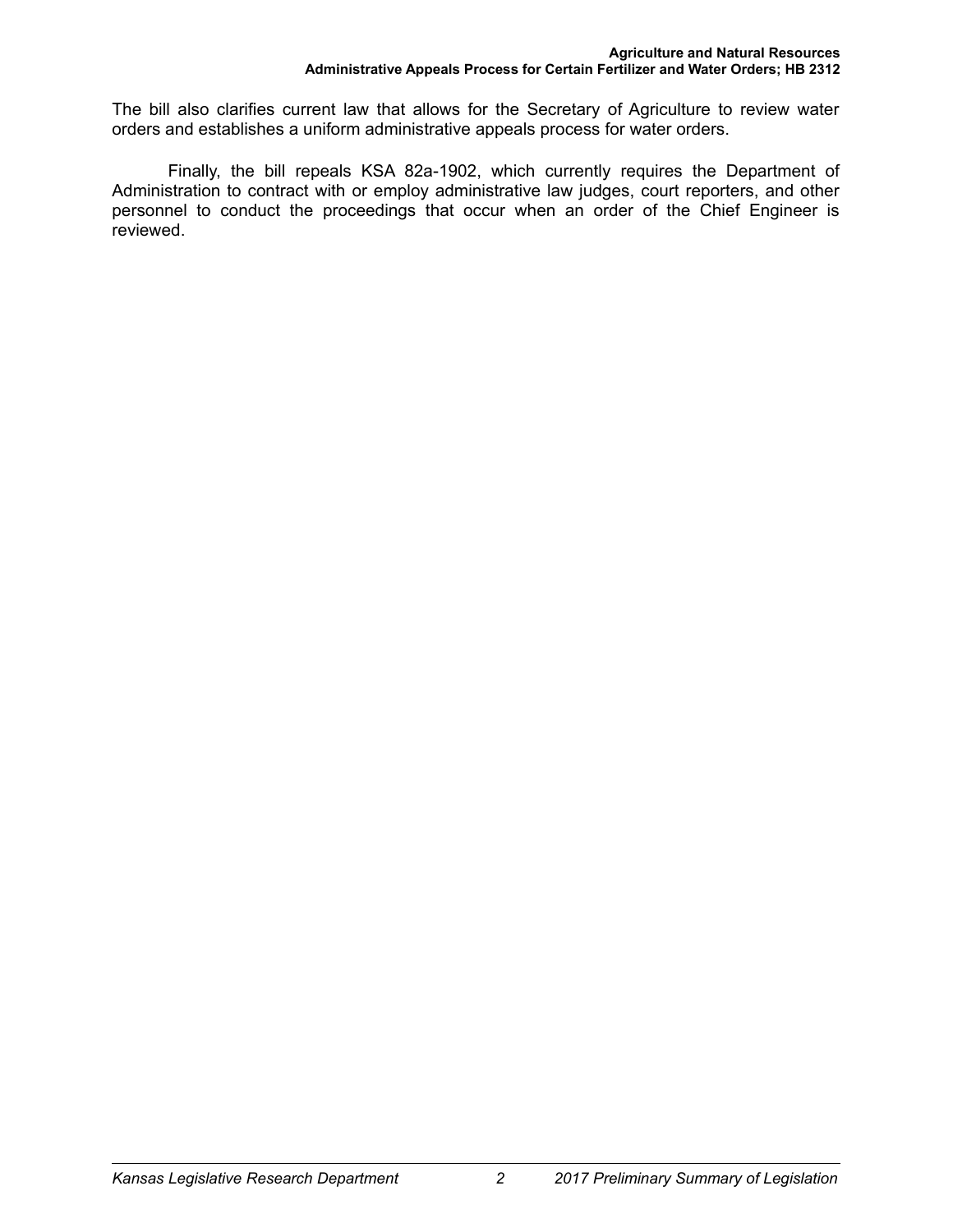# **ELECTIONS AND ETHICS**

### **County-level Canvass Date for Congressional Special Elections; SB 43**

**SB 43** amends provisions recently enacted in 2017 HB 2017 in regard to filling vacancies in the U.S. House of Representatives. The bill changes the county-level canvass date for these congressional elections to coincide with the date for other county-level canvasses by deleting the current requirement to hold the congressional election county canvass on the third day following the election and replacing it with a requirement to follow the provisions of KSA 2016 Supp. 25-3104. The bill makes other adjustments, including moving the state canvass date from the sixth day to the third day following the county-level canvass. The bill also makes technical changes.

The bill takes effect upon publication in the *Kansas Register*.

### **Filling Congressional Vacancies; HB 2017**

**HB 2017** amends KSA Chapter 25, Article 35, dealing with filling congressional vacancies.

The bill changes the minimum number of signatures of registered voters required for an independent candidate to petition for nomination to fill a congressional vacancy to 3,000. Previous law required an independent candidate to submit a number of signatures equal to 4 percent of qualified voters in the congressional district. The bill states such petitions may not be circulated for signatures until after the date of the election is proclaimed by the Governor.

The bill changes the requirements for which political parties are required to call a district convention in the case of a congressional vacancy. The bill requires each political party that has obtained official recognition to call a convention. Under previous law, each political party whose candidate for governor received not less than 5 percent of the votes cast at the next preceding election of the governor was required to call a district convention in the event of a vacancy.

The bill adjusts related time frames to conform to federal overseas voter ballot requirements and makes additional conforming changes, as outlined below:

- Modifies the time frame within which the election must be held to fill a congressional vacancy, from 45 to 60 days to 75 to 90 days after the Governor proclaims the date of the election (KSA 25-3502);
- Modifies the time frame within which a congressional district convention of the district party of each officially recognized political party must be called by the state chairperson of each such party, from "at least 25 days" after the proclamation is issued to between 15 and 25 days after issuance of the proclamation (KSA 25-3504);
- Moves the day on which the county boards of canvassers must meet, from the second to the third day following the election;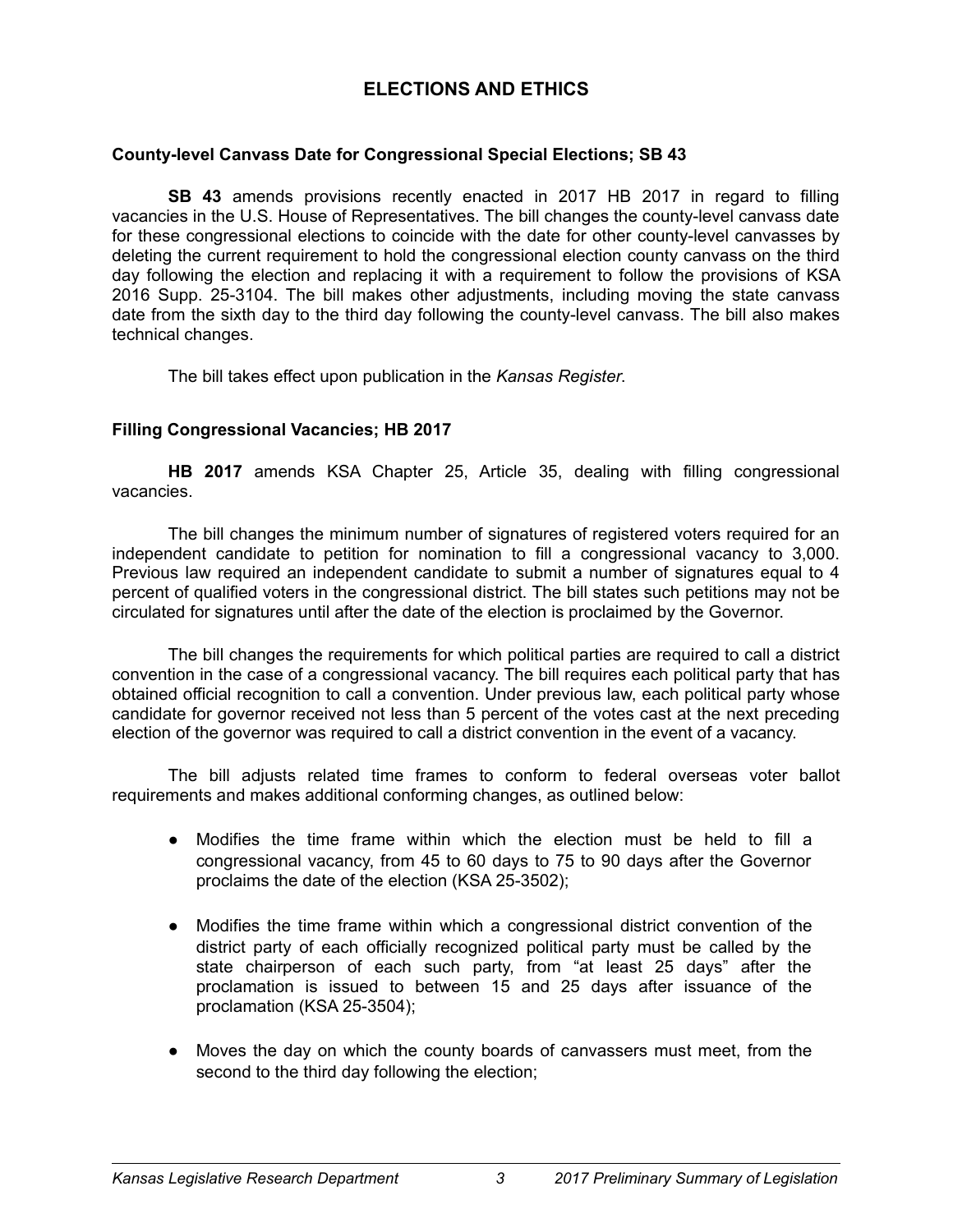- Moves the day on which the state board of canvassers must meet, from the fourth to the sixth day following the election; and
- Makes additional technical and conforming changes.

The provisions of the bill take effect January 1, 2017, and the bill takes effect upon publication in the *Kansas Register*.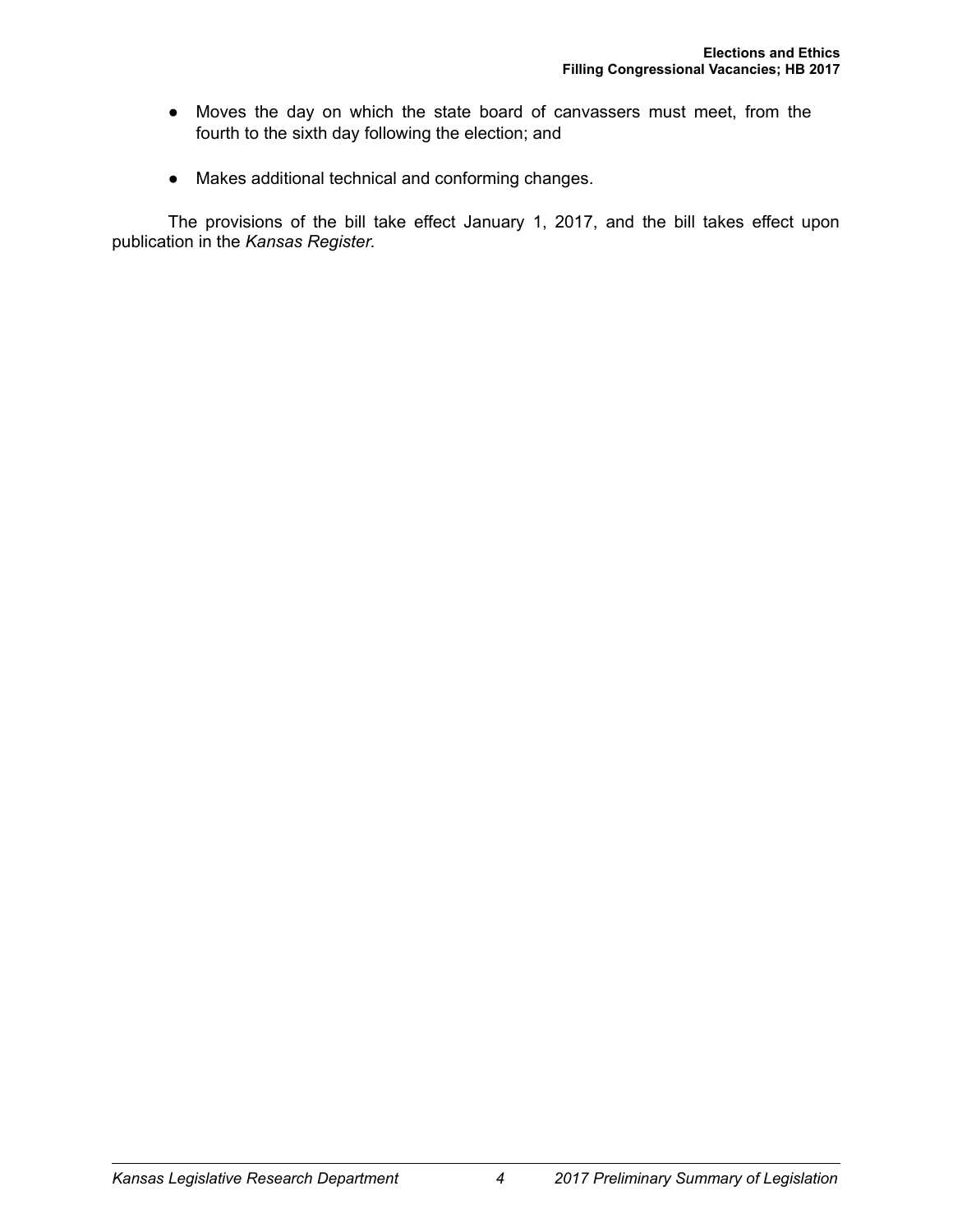# **EMPLOYERS AND EMPLOYEES**

### **Unemployment Insurance Benefits and Separation Pay; HB 2329**

**HB 2329** revises a provision of Kansas Employment Security Law, commonly referred to as unemployment insurance (UI), pertaining to the distribution of benefits when an individual receives a post-employment separation payment. Under current law, weekly UI benefits stop until separation pay has been exhausted, usually at the rate of the individual's normal weekly wage. The cessation of benefits previously began a week after separation from employment. Under the bill, the start date of cessation begins a week after separation pay has been paid. Individuals whose benefits stopped for 52 weeks or more due to separation pay are entitled to a new benefit year, which is calculated using the employment base period of the prior claim.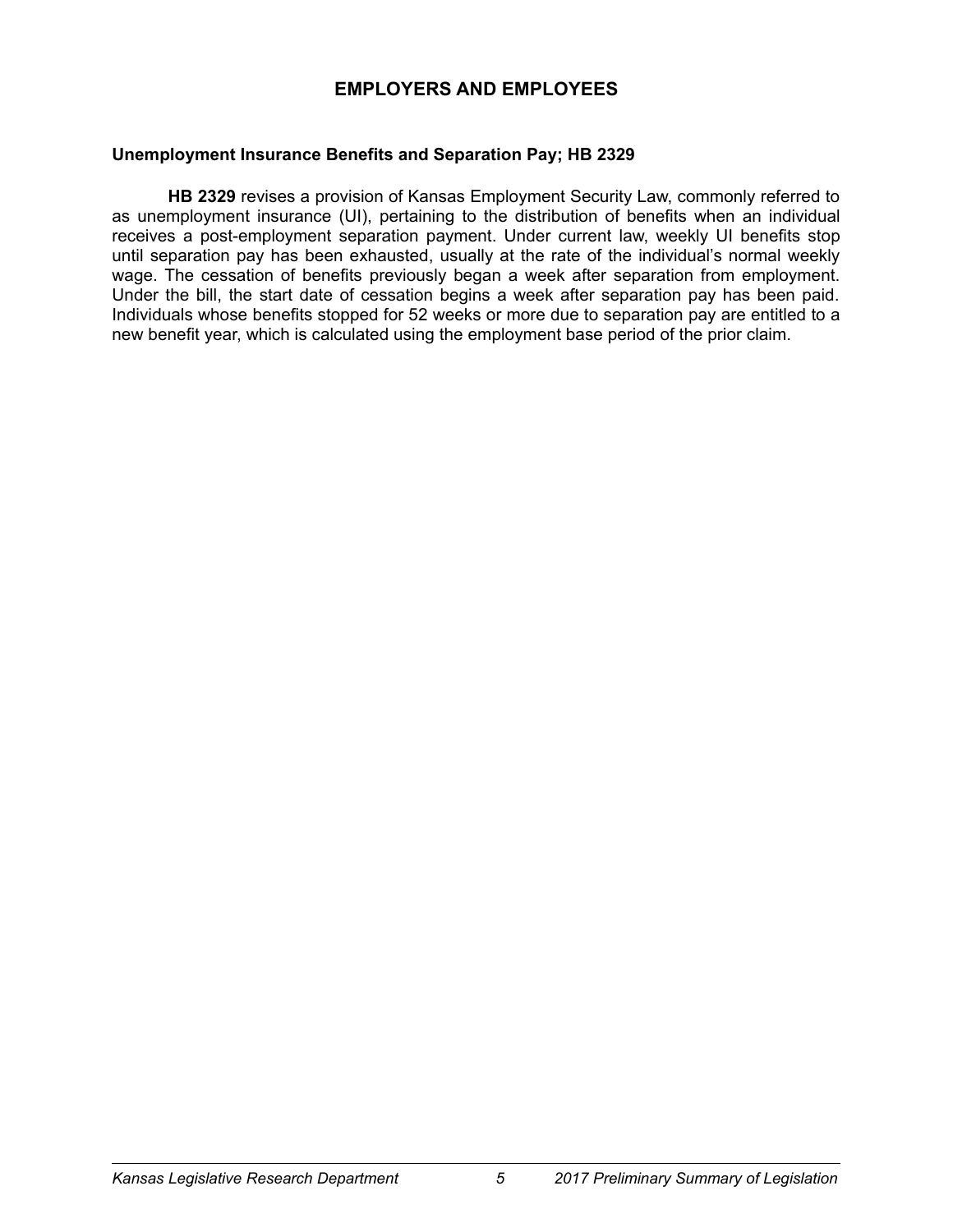# **FEDERAL AND STATE AFFAIRS**

# **Federal Regulations—Federal REINS (Regulation from the Executive in Need of Scrutiny [HR 26]) Act; HCR 5003**

**HCR 5003** urges Congress to propose the Regulation Freedom Amendment to the *U.S. Constitution*. The proposed language of the Regulation Freedom Amendment would be as follows:

Whenever one quarter of the members of the United States House of Representatives or the United States Senate transmits to the President their written declaration of opposition to a proposed federal regulation, it shall require a majority vote of the House of Representatives and the Senate to adopt that regulation.

The concurrent resolution specifies the Kansas Secretary of State must send an enrolled copy of the resolution to each member of the Kansas congressional delegation and work with Kansas' legislative leaders to send a copy to the legislative leaders in other states, including the speaker of the house and the president of the senate of every state legislature in the United States.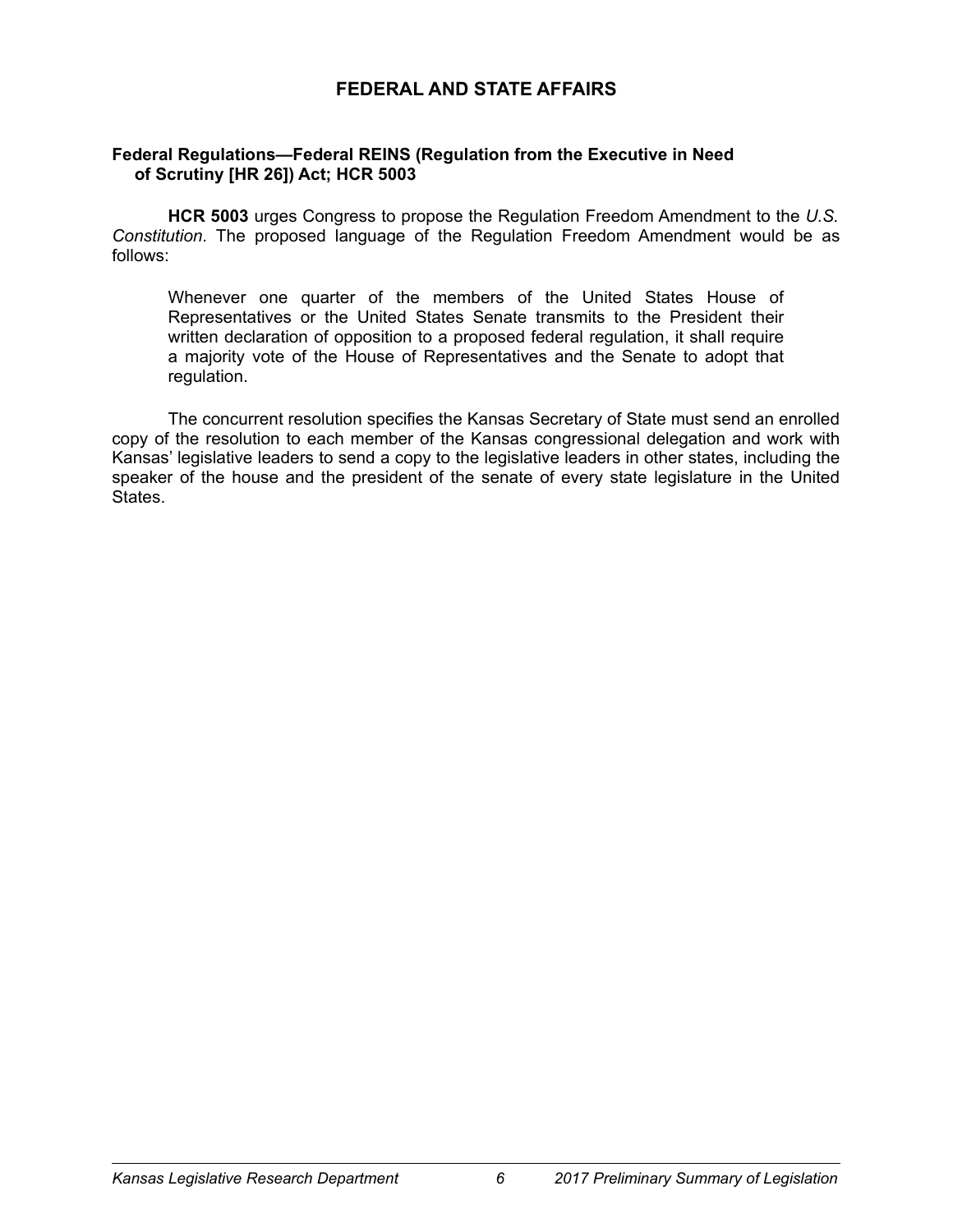# **FINANCIAL INSTITUTIONS**

### **State Banking Board Appointments; SB 66**

**SB 66** amends provisions relating to the terms of service for members of the State Banking Board (Board). The bill specifies a Board member cannot serve more than two full three-year terms. In the event of vacancy on the Board, the bill requires the Governor to appoint a new member of the same qualification to fill the unexpired term, but this mid-term appointment of a new Board member will not be considered a full term for purposes of the two-term limit. The bill also deletes language relating to the original appointment of Board members.

### **Reciprocity for Kansas Trust Companies and Bank Trust Departments; HB 2110**

**HB 2110** amends a provision governing the ability of an out-of-state trust company or trust department of a bank to establish a branch facility in Kansas.

Under current law, such out-of-state entities are prohibited from establishing or operating a trust facility in Kansas unless the laws of the state where the entity is located reciprocally authorize a Kansas-chartered trust company, trust department of a bank, corporation, or other such business entity (entity) to establish or operate a trust facility within that state. The out-ofstate trust entity also must provide proof that its home state has reciprocity with Kansas.

The bill clarifies this prohibition, by deleting the terms "reciprocally" and "reciprocity," and instead provides that the proof provided by the home state demonstrates the home state (of the out-of-state entity) authorizes a Kansas-chartered entity to establish or authorize a trust facility within that state.

The bill takes effect upon publication in the *Kansas Register.*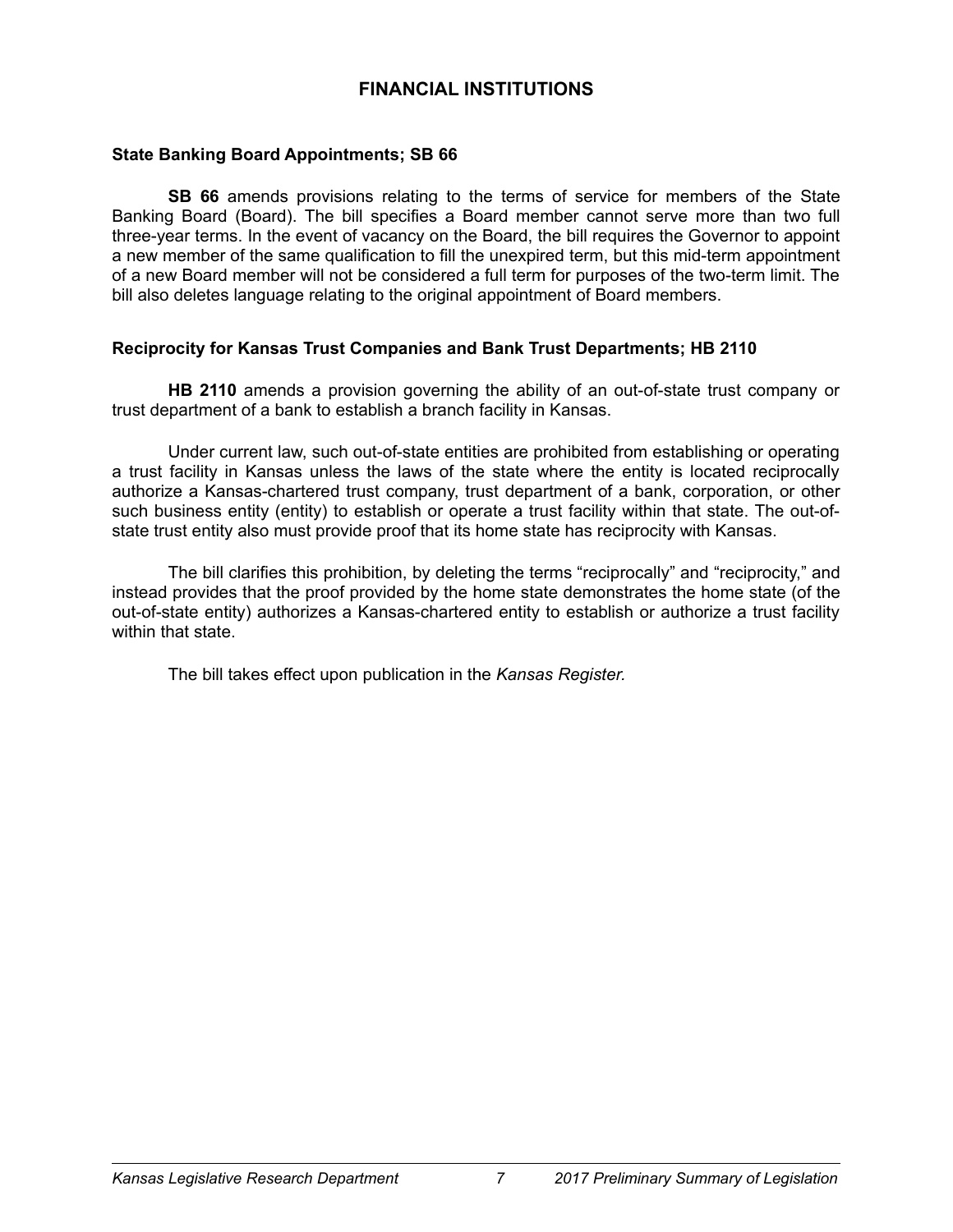# **HEALTH**

# **Medical Student Loan Act and Medical Residency Bridging Program—Eligible Practice Areas; Restrictions on Outsourcing and Privatization; SB 32**

**SB 32** amends the Medical Student Loan Act (Act) and the statute establishing the Kansas Medical Residency Bridging Program (Program), and restricts the outsourcing and privatization of certain state operations and facilities.

# *Medical Student Loan Act*

The bill amends the Act by expanding the eligible practice areas loan recipients may engage in to meet their loan obligations under the Act. The bill adds general psychiatry and child psychiatry to the definitions of "approved postgraduate residency training program" and "service commitment area." The bill also allows a loan recipient under the Act to meet the loan obligation to engage in the full-time practice of medicine and surgery in a service commitment area if the person served as a full-time faculty member of the University of Kansas School of Medicine (KUMC) in general or child psychiatry. Additionally, the bill allows a loan recipient to satisfy the obligation to engage in the full-time practice of medicine and surgery in a service commitment area by performing at least 100 hours per month of on-site mental health care at a medical facility, a community mental health center, Larned State Hospital (LSH), Osawatomie State Hospital (OSH), or any facility that provides mental health services and is operated by a state agency.

The bill requires, subject to appropriations, KUMC to enter into medical student loan agreements with six individuals who commit to satisfying their loan obligations by practicing or teaching, as described above, general or child psychiatry. The bill creates the Psychiatry Medical Loan Repayment Fund in the State Treasury, and all moneys credited to the Fund shall be expended only for expenses associated with general or child psychiatry students under the Act. The bill specifies that no moneys shall be transferred from the Comprehensive Grant Program account of the State Board of Regents to the Medical Loan Repayment Fund or the Psychiatry Medical Loan Repayment Fund or expended for any related purposes.

# *Kansas Medical Residency Bridging Program*

The bill amends the statute establishing the Program by expanding the eligible practice areas. The bill adds persons in a mental health care residency training program in general or child psychiatry to the list of persons with whom KUMC may enter into residency bridging loan agreements.

The bill requires, subject to appropriations, KUMC to enter into residency bridging loan agreements with three medical residents training in general or child psychiatry. The bill creates the Rural Health Bridging Psychiatry Fund in the State Treasury, and all moneys credited to the Fund shall be expended only for expenses associated with general psychiatry or child psychiatry residents under the Program. The bill specifies that no moneys shall be transferred from the Comprehensive Grant Program account of the State Board of Regents to the Rural Health Bridging Psychiatry Fund or expended for any related purposes.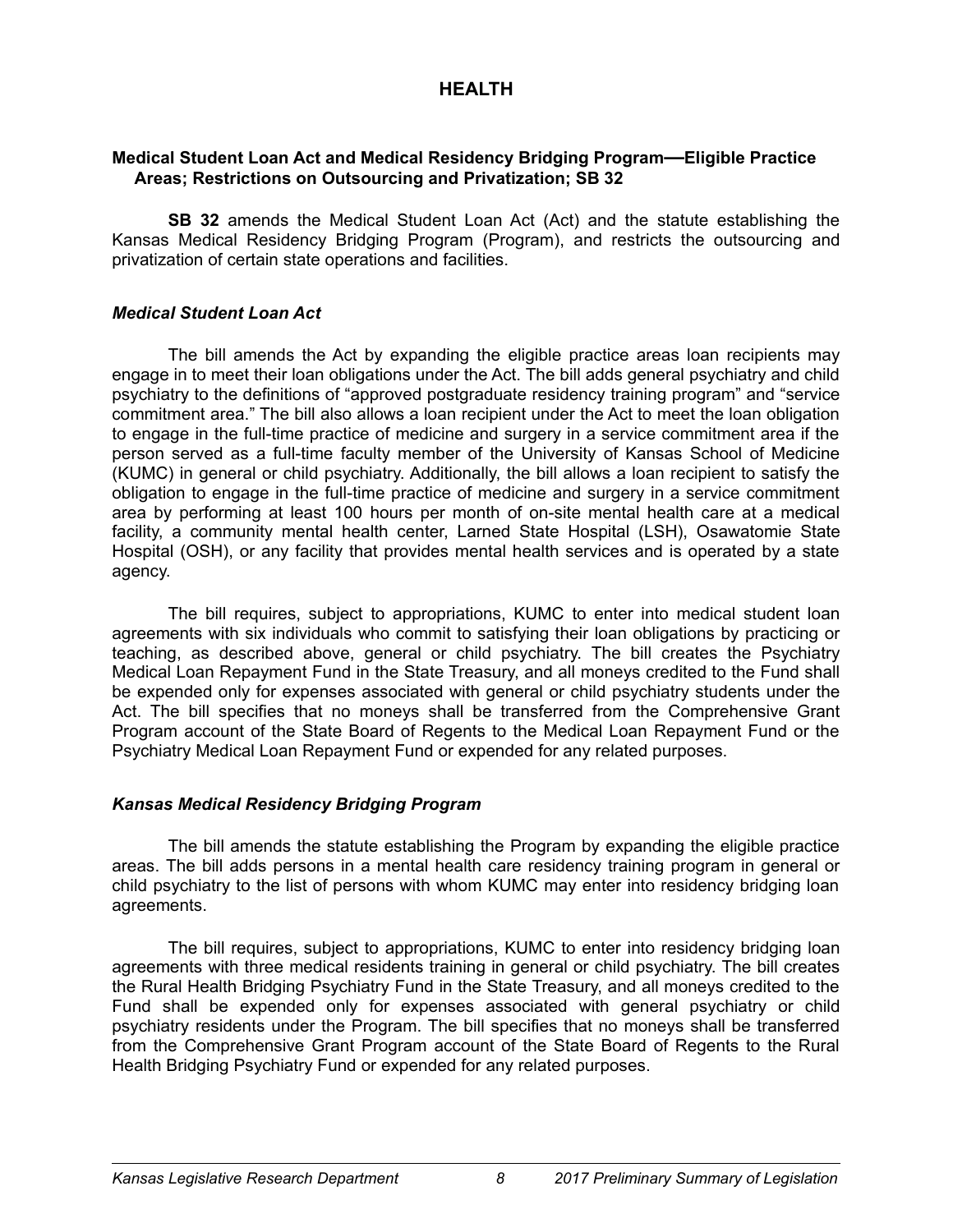# *Restrictions on Outsourcing and Privatization of Certain State Operations and Facilities*

The bill prohibits the outsourcing or privatization of any operation or facility of LSH, OSH, or any facility that provides mental health services and is operated by a state agency, including, but not limited to, any action to transfer all or any part of the rated bed capacity at LSH or OSH without specific authorization by the Legislature. Additionally, the Secretary for Aging and Disability Services shall not be allowed to transfer or assign any person admitted to an institution for the purpose of circumventing the outsourcing or privatization restrictions imposed in KSA 2016 Supp. 75-3373.

The bill takes effect upon publication in the *Kansas Register*.

# **Kansas Lay Caregiver Act; SB 68**

**SB 68** creates the Kansas Lay Caregiver Act (Act). The bill includes the following definitions:

- "Aftercare" means assistance that is provided by a caregiver to an eligible patient after discharge of the patient from the hospital, is related to the condition of the patient at the time of discharge, and does not require professional licensure in order to perform the assistance;
- "Caregiver" means an individual who is 16 years of age or older, has a significant relationship with the patient, provides aftercare to an individual, and is identified by the patient or the patient's legal guardian as a person who is involved with the healthcare of the patient;
- "Discharge" means the release of a patient from hospital care to the residence or temporary residence of the patient following an inpatient admission;
- "Legal guardian" means an individual who is appointed by a court to make decisions regarding the healthcare of a patient; and
- "Residence" means the dwelling the patient considers to be the home of the patient, but does not include any rehabilitative facility, hospital, nursing home, assisted living facility, group home, or other healthcare facility licensed by the Kansas Department of Health and Environment (KDHE).

A hospital is required to provide each patient, or the patient's legal guardian, with an opportunity to designate a caregiver following the patient's admission into the hospital and prior to the discharge of the patient. Prior to discharge, a patient is allowed to change the designated caregiver; however, a patient is not required to designate a caregiver. The bill does not require an individual designated as a caregiver by a patient to accept the role of caregiver.

A hospital is deemed to have complied in full with the Act if the patient or the patient's legal guardian:

● Declines to designate a caregiver when given the opportunity; or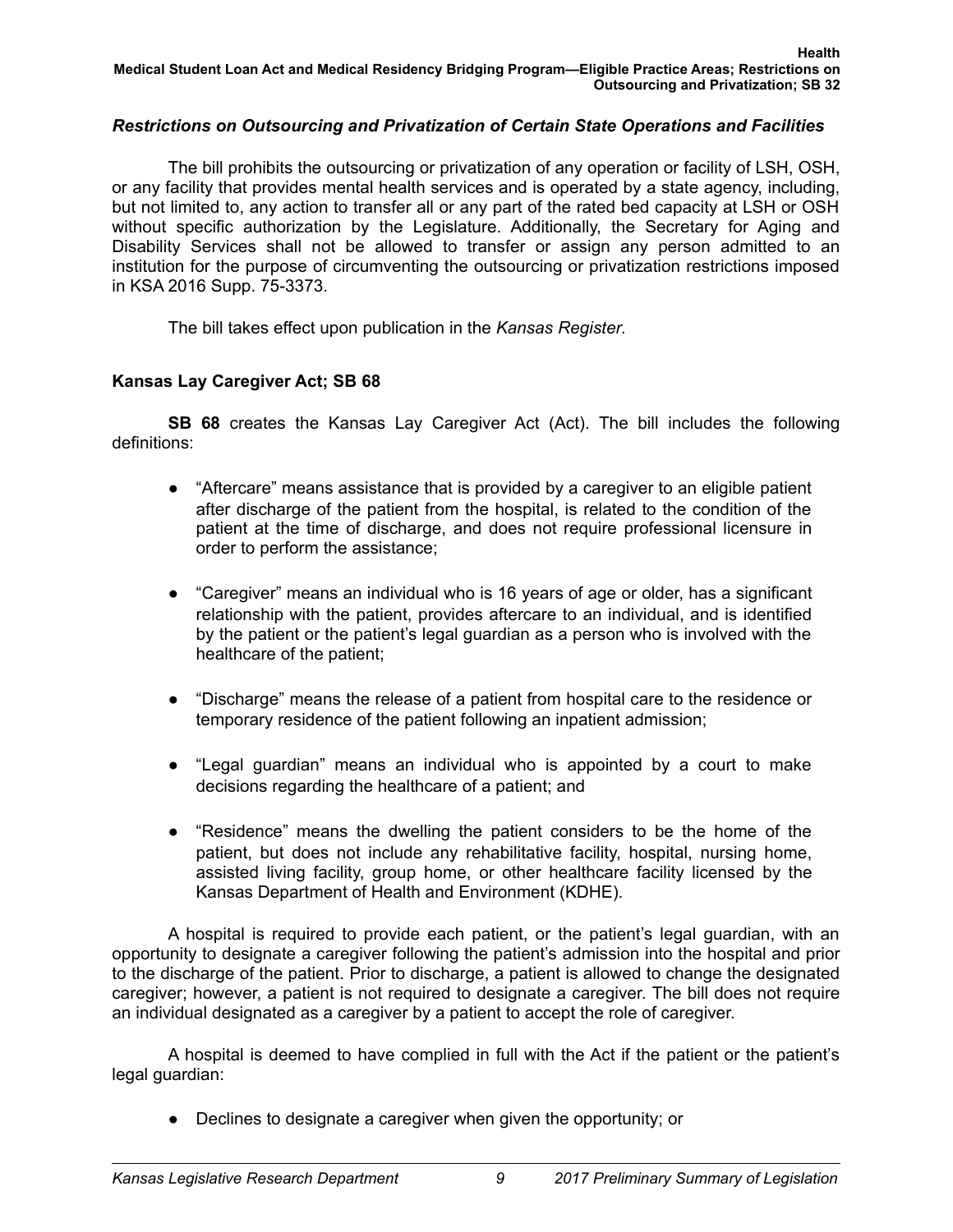● Objects to the disclosure of medical information to the caregiver regarding the patient.

If a patient has designated a caregiver, the hospital is required to notify the designated caregiver concerning the discharge or transfer of the patient to another licensed facility as soon as practicable prior to discharge or transfer. In the event the hospital is unable to contact the designated caregiver, such lack of contact shall not interfere with the medical care or appropriate discharge provided to the patient. As soon as practicable prior to the discharge of the patient, the hospital is required to attempt to consult with the designated caregiver to prepare the caregiver to provide aftercare for the patient. The hospital is required to provide the patient and the caregiver an opportunity to ask questions during the consultation.

At or before discharge, the hospital is required to:

- Provide the caregiver with any discharge instructions for the patient; and
- Educate the caregiver concerning the aftercare of the patient in a manner consistent with current accepted practices, based on learning needs of the caregiver, and that allows the caregiver the opportunity to ask questions about aftercare.

In the event the hospital is unable to contact the designated caregiver, such lack of contact shall not interfere with, delay, or otherwise affect an appropriate discharge of the patient.

The bill does not:

- Confer upon a caregiver any authority to make healthcare decisions on behalf of the patient;
- Create a private right of action against a hospital, hospital employee, or duly authorized agent of the hospital for any acts or omissions, including by a caregiver;
- Remove the obligation of a third-party payer to cover a healthcare item or service that the third-party payer is obligated to provide to a patient under the terms of a valid agreement; or
- Provide grounds for any adverse licensure action or other disciplinary action against any hospital by KDHE, against any licensee of the State Board of Healing Arts, or against any licensee of the Board of Nursing.

The Act takes effect July 1, 2018.

# **Simon's Law—Certain Physician Orders for Minors; Sub. for SB 85**

**Sub. for SB 85** creates Simon's Law. Specifically, the bill addresses instituting do-notresuscitate (DNR) and similar physician's orders, petitions to enjoin violations of the bill and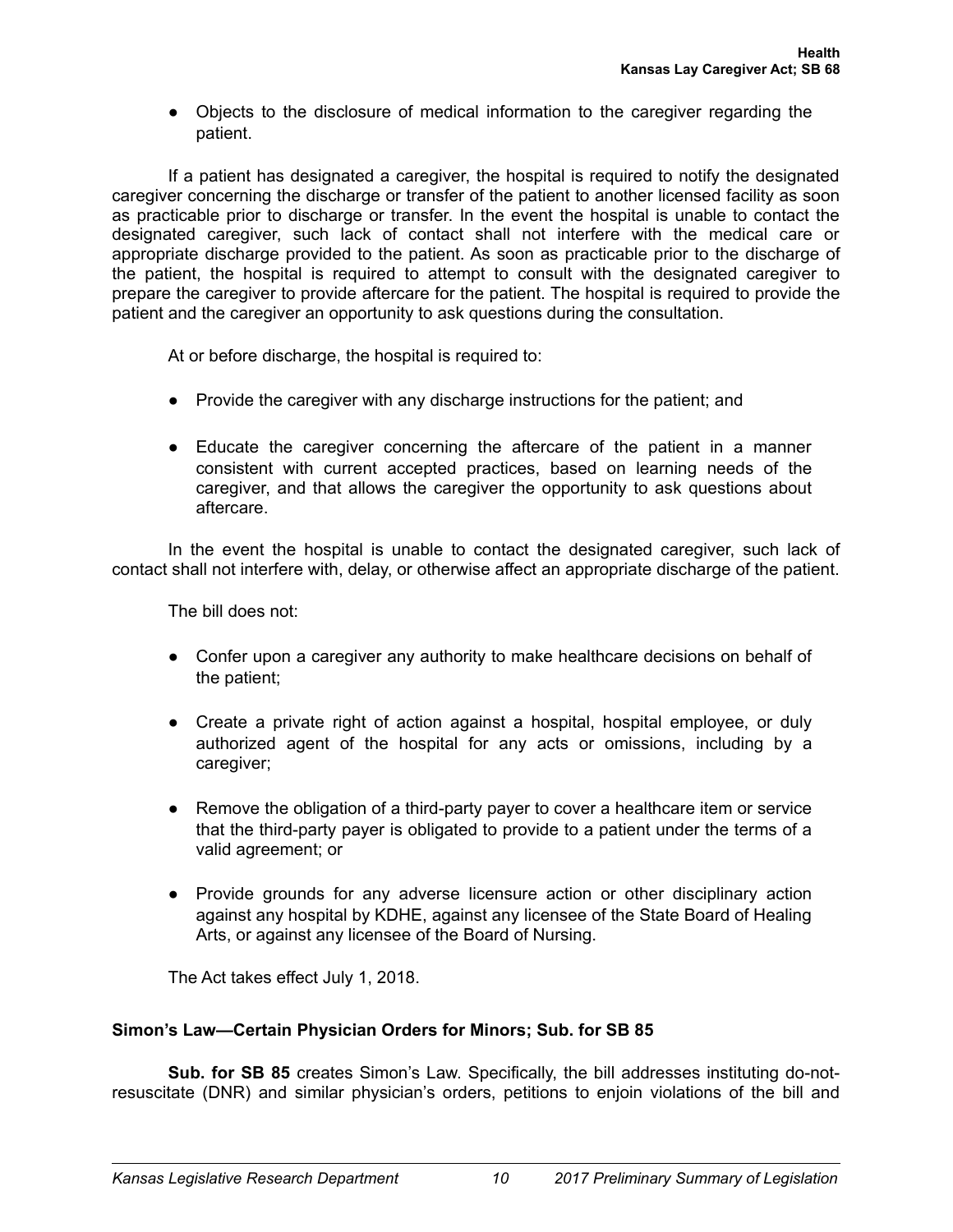resolve parental disagreements, required disclosure of policies by facilities and physicians, and law concerning emergency health care.

# *Instituting Do-Not-Resuscitate Orders, Similar Orders*

The bill provides that a DNR or similar physician's order can not be instituted for an unemancipated minor unless at least one parent or legal guardian of the minor has been informed, orally and in writing, of the intent to institute the order. A reasonable attempt to inform the other parent must be made if the other parent is reasonably available and has custodial or visitation rights. The information does not need to be provided in writing if, in reasonable medical judgment, the urgency of the decision requires reliance on providing the information orally.

The bill provides that either parent or the unemancipated minor's guardian may refuse consent for a DNR or similar order, either orally or in writing. Further, the bill provides that no DNR or similar order can be instituted, orally or in writing, if there is a refusal of consent.

The bill requires the following information to be contemporaneously recorded in the patient's medical record:

- By whom and to whom the information was given;
- Date and time information was provided;
- Whether the information was provided in writing;
- The nature of attempts to inform the other parent or the reason for not attempting to notify the other parent if only one parent has been informed; and
- Any refusal of consent to a DNR or similar order by parents or legal guardians.

# *Petitions to Enjoin Violations of Bill, Parental Disagreement*

The bill allows either parent to petition the district court of the county in which the patient resides or is receiving treatment for an order enjoining violations or threatened violations of the provisions of the bill or to resolve a dispute over whether to institute or revoke a DNR or similar order. Upon receiving such a petition, the district court must issue an order fixing the date, time, and place of hearing on the petition. Notice of the hearing will be given at the district court's direction. A preliminary hearing can be held without notice if the court determines it necessary to prevent imminent danger to the child's life. The hearing can be conducted in a courtroom, treatment facility, or some other suitable place at the court's discretion.

If the parents of a minor patient disagree on whether to institute or revoke a DNR or similar order, the district court must resolve the conflict based on a presumption in favor of providing cardio-pulmonary resuscitation. Additionally, in the event the parents of a minor patient disagree, a DNR or similar order can not be implemented until there is a final determination of the court proceedings, including any appeals.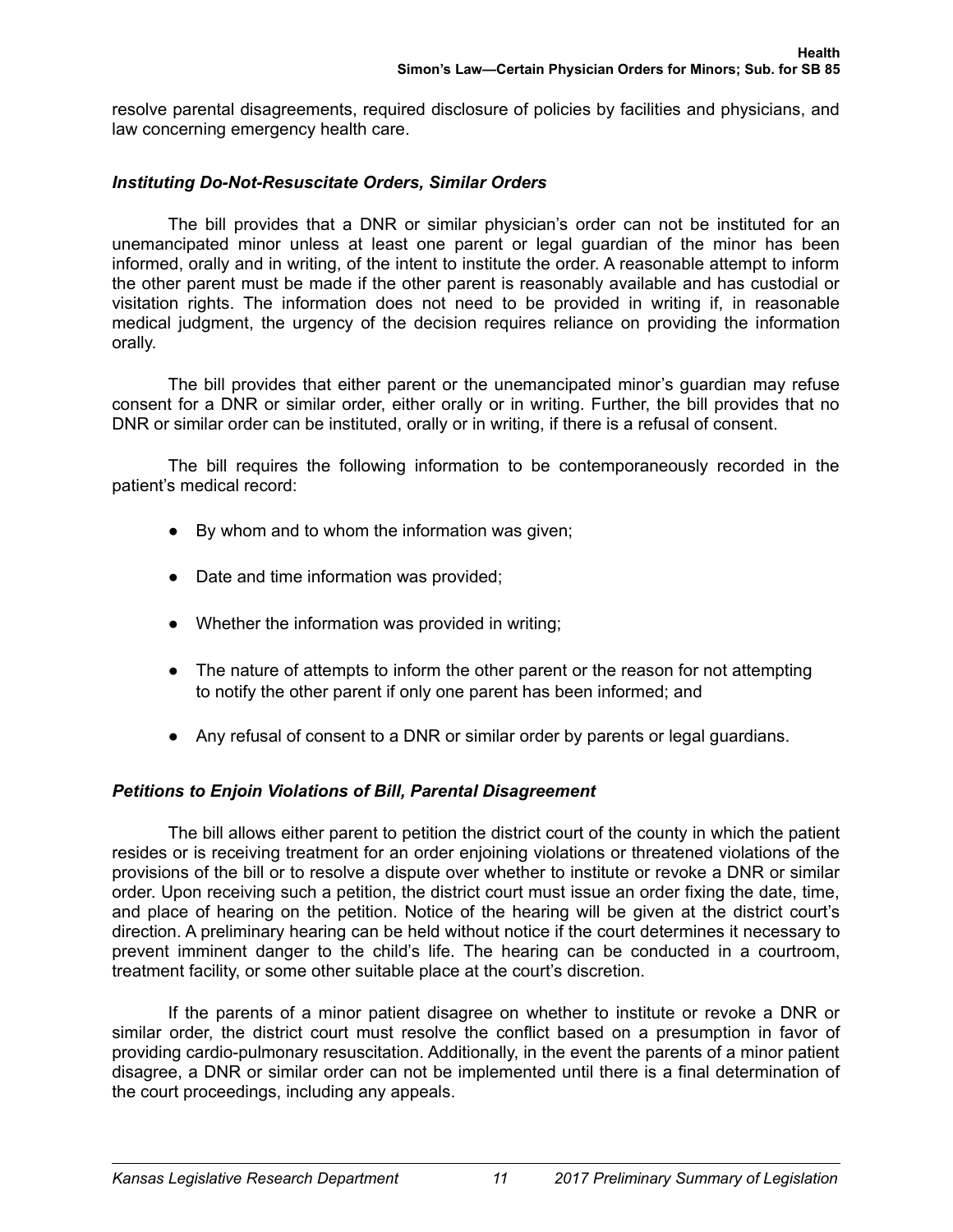# *Disclosure of Policies by Facilities and Physicians*

The bill provides that, upon request of patients, prospective patients, residents, and prospective residents, health care facilities, nursing homes, and physicians must disclose, in writing, certain policies of the facility or agency, including those relating to:

- A patient or resident;
- The services a patient or resident may receive involving resuscitation or lifesustaining measures; and
- Treatments deemed non-beneficial, ineffective, futile, or inappropriate.

The bill specifies there is no requirement that a health care facility, nursing home, or physician have a written policy relating to or involving resuscitation, life-sustaining, or nonbeneficial treatment for unemancipated minor patients or adult patients, residents, or wards.

# *Relationship to Other Law Concerning Emergency Health Care*

The provisions of the bill can not be construed to alter or supersede law concerning emergency care by health care providers found in KSA 2016 Supp. 65-2891.

# **Home Health Agencies; SB 154**

**SB 154** amends law concerning home health agencies, including licensure and services. The bill also adds and amends definitions applicable to home health agencies and adds to and clarifies those excluded from the home health agency licensure requirement. Further, the bill reconciles current statutes with certain provisions in Executive Reorganization Order No. 41, specifically the transfer of health occupations credentialing from the Kansas Department of Health and Environment (KDHE) to the Kansas Department for Aging and Disability Services (KDADS).

# *Definitions*

The bill adds the following definitions to law concerning home health agencies:

- "Attendant care services" means basic and ancillary services provided under home and community based services (HCBS) waiver programs;
- "Supportive care services" means services that do not require supervision by a health care professional, such as a physician assistant or registered nurse, to provide assistance with activities of daily living that the consumer could perform if such consumer was physically capable, including, but not limited to, bathing, dressing, eating, medication reminders, transferring, walking, mobility, toileting, and continence care, provided in the consumer's temporary or permanent place of residence so the consumer can remain safely and comfortably in the consumer's temporary or permanent place of residence. No home health services are included in supportive care services; and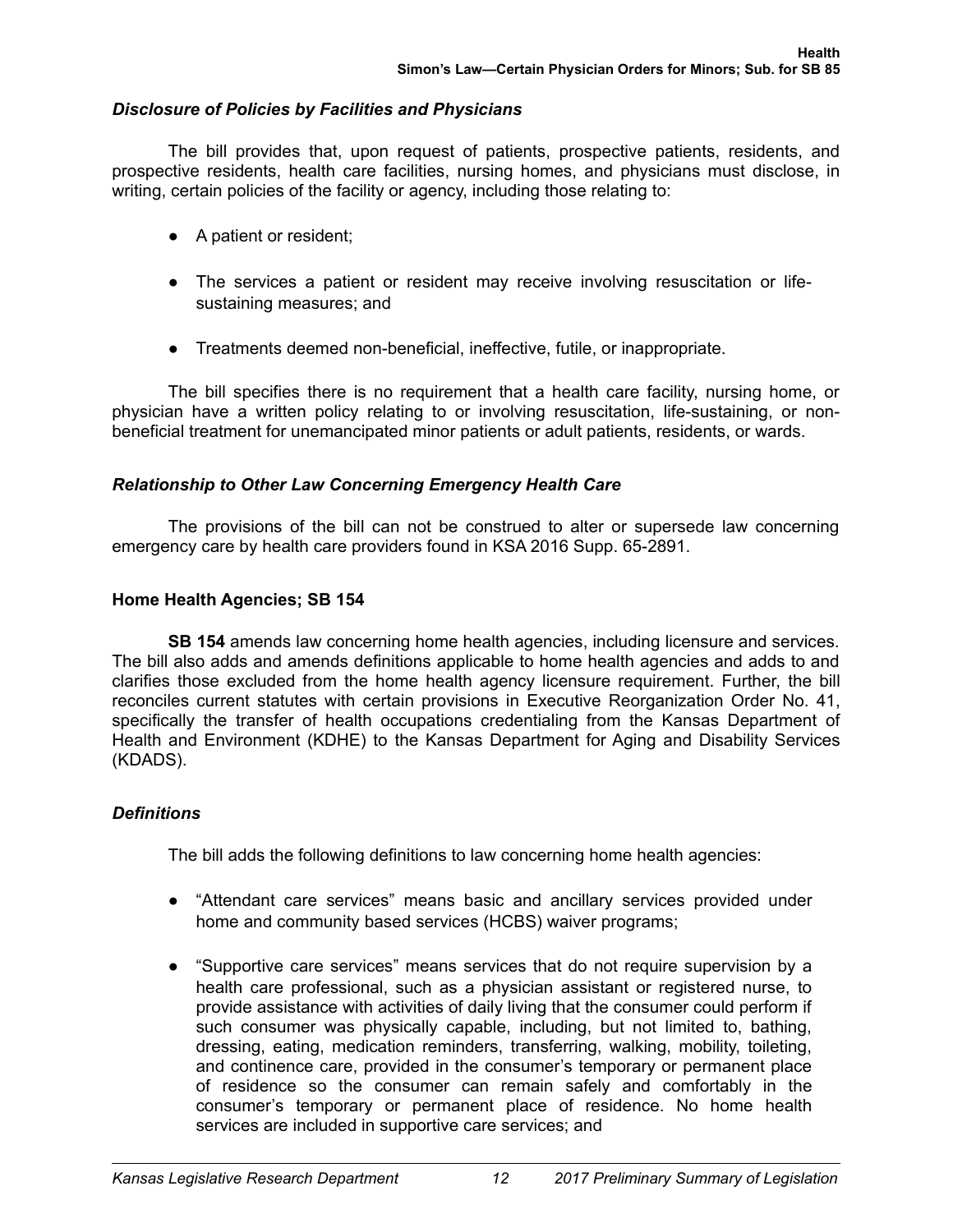● "Supportive care worker" means an employee of a home health agency who provides supportive care services.

The definition for "home health agency" is amended to add "supportive care services" and "attendant care services" as follows: a public or private agency or organization or a subdivision or subunit of such agency or organization that provides for a fee one or more home health services, supportive care services, or attendant care services provided under HCBS waiver programs at the residence of a patient but does not include local health departments not federally certified home health agencies, durable medical equipment companies that provide home health services by use of specialized equipment, independent living agencies, KDADS, and KDHE.

The definition of "home health aide" is amended to insert "supportive care services" and "certified nurse aide" and to clarify requirements as follows: an employee of a home health agency who is a certified nurse aide, is in good standing on the public nurse aide registry maintained by KDADS, and has completed a 20-hour home health aide course approved by KDADS who assists, under registered nurse supervision, in the provision of home health services and who provides assigned health care to patients but shall not include employees of a home health agency providing only supportive care services or attendant care services.

# *Licensure*

The bill requires any agency, including any Medicare or Medicaid provider, that provides one or more of the home health services, supportive care services, or attendant care services specified in the bill, or that holds itself out as providing one or more of such services or as a home health agency, to be licensed. Any agency found to be providing services meeting the definition of a home health agency without a license shall be notified of the agency's need to become licensed. The agency shall be offered a 60-day temporary license to continue operating during the pendency of an application for licensure. If the agency fails to obtain licensure within 30 calendar days, the Secretary for Aging and Disability Services (Secretary) shall assess a fine on the agency. The Secretary is not allowed to grant a temporary license to any unlicensed agency that is providing services in a way that presents imminent harm to the public.

# *Fee*

Law requiring a fee to accompany an application for licensure by a home health agency is changed to specify the fee shall be based on the unduplicated number of patients admitted to a health home during the prior licensure year.

# *Cancellation*

The bill requires a home health agency to file its annual report and pay the annual fee within 30 days of the licensure renewal expiration date to avoid automatic licensure cancellation.

# *New Owner*

Law requiring a new owner of a home health agency to file an application for licensure with the Secretary 90 days prior to the effective date of the sale, transfer, or change in corporate status is changed to eliminate the 90-day requirement.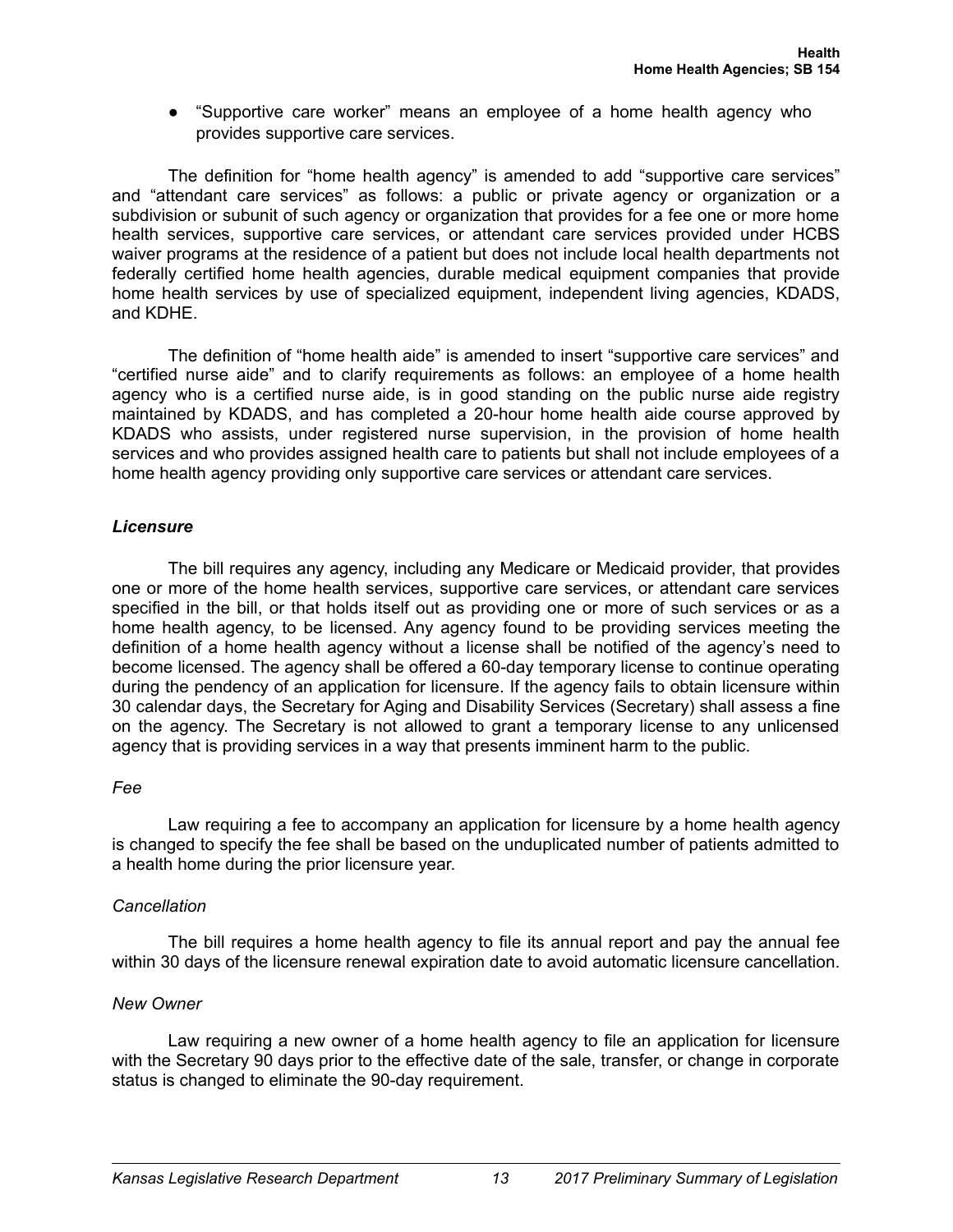### *Exclusions*

The bill adds to and clarifies those excluded from home health agency licensure requirements as follows:

- Individuals who personally provide attendant care services if such persons are not under the direct control and doing work for or employed by any business entity;
- Individuals who personally provide one or more home health or attendant care services, if such individuals are employed in accordance with a self-directed care arrangement; or
- Outpatient physical therapy agencies that are certified to participate in the Medicare program and that provide services only to outpatient physical therapy patients.

### *Training*

The bill allows the Secretary to require an employee of a home health agency to complete a course of instruction and satisfactorily pass a related examination within 90 days of employment as a condition of continued employment. The bill deletes a provision stating the Secretary shall not be allowed to require as a condition to employment or continued employment by a home health agency that persons providing only attendant care services as an employee of a home health agency complete any course of instruction or pass any examination.

#### *Complaints*

The bill allows complaints against a home health agency to be made through a hotline maintained by KDADS and eliminates the requirement a complaint be made in writing.

### **Medicaid Expansion—KanCare Bridge to a Healthy Kansas Program; Reimbursement for Clubhouse Rehabilitation Services; HB 2044**

**HB 2044**\* establishes the KanCare Bridge to a Healthy Kansas Program (Program). The Kansas Department of Health and Environment (KDHE) is required to administer and promote the Program and provide information to potential eligible individuals who live in medically underserved areas of the state. The bill modifies the eligibility requirements for the Kansas Medical Assistance Program, on or after January 1, 2018, to include any non-pregnant adult under 65 years of age who is a U.S. citizen or legal resident and who has been a resident of Kansas for at least 12 months, whose income does not exceed 133 percent of the federal poverty level (FPL), to the extent allowed under the federal Social Security Act as it exists on the effective date of the bill, and subject to the requirements of the Program. The bill requires referral to workforce training programs, creates a Program Drug Rebate Fund and a Program Privilege Fee Fund, creates a health insurance coverage premium assistance program, addresses federal denial and approval of financial participation, requires submission of a waiver request to the federal government, requires various Program reports to the Legislature, and creates a Program Working Group.

*\* This bill was vetoed by the Governor on Thursday, March 30. At the time of publication, the veto message resided with the House of Representatives for consideration (a motion to table consideration of the veto override was adopted).*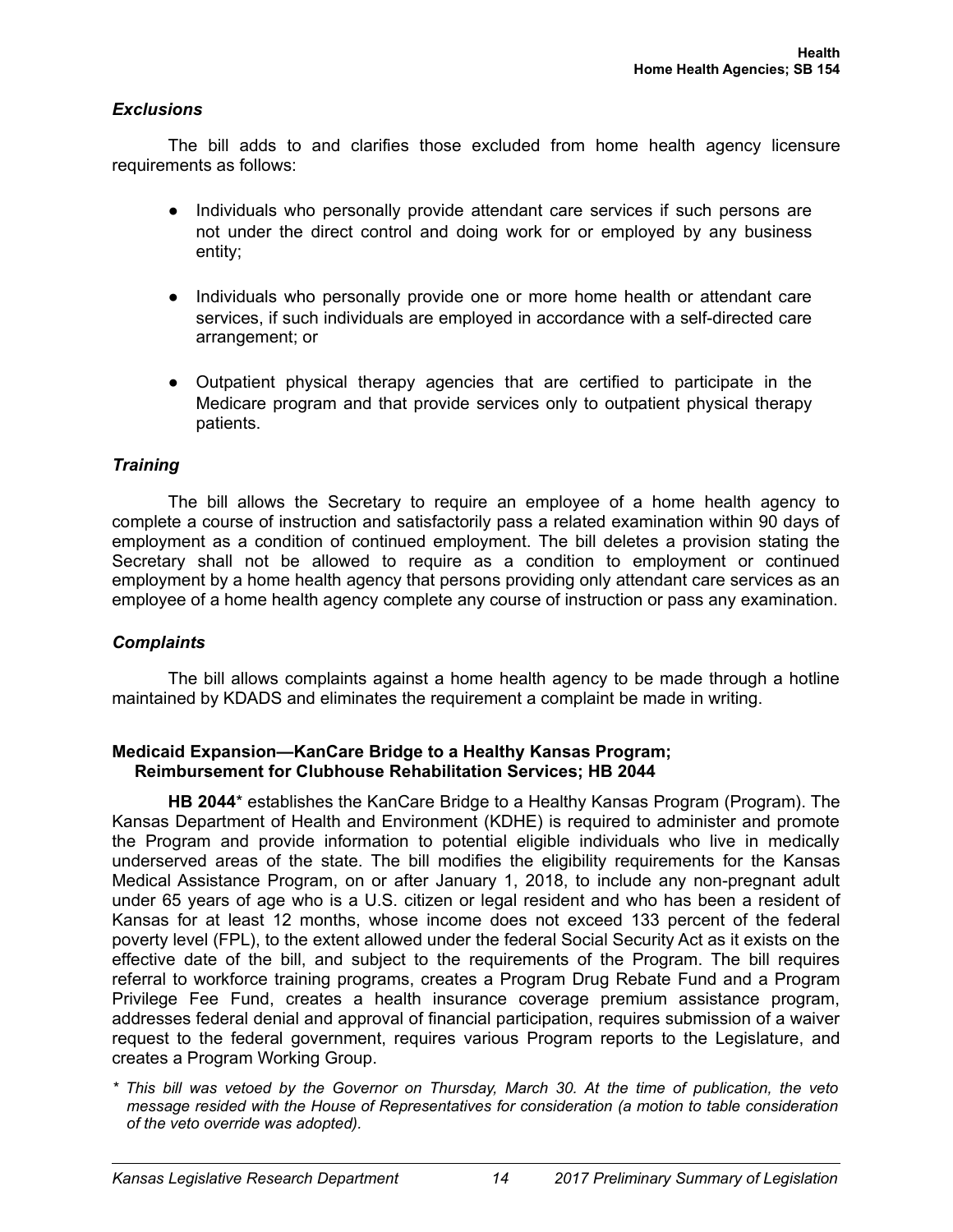Additionally, the bill requires the Secretary of Health and Environment (Secretary) to include reimbursement for clubhouse rehabilitation services within the Medicaid program on and after the effective date of the bill, subject to the limits of appropriations. The bill authorizes the Secretary to enter into contracts with certified clubhouse providers and requires the contracts be entered into by July 1, 2017, with an expiration date of July 1, 2020. The bill limits reimbursement under the contracts to \$1.0 million for any one fiscal year. The bill defines "clubhouse" and requires a report be made to select legislative committees.

The bill takes effect upon publication in the *Kansas Register*.

# *KanCare Bridge to a Healthy Kansas Program*

# *Workforce Training Program Referral*

The bill includes provisions for the referral of certain non-disabled adults to the state's existing workforce training programs and work search resources, as outlined in the bill. The bill provides exemptions from the referral for:

- Full-time students for each year they are enrolled in a postsecondary education institution or technical school; and
- At the discretion of KDHE, for parents with minor children in the home.

# *Program Application*

The bill requires the Program application to screen applicants for education status and employment status, and requires applicants to acknowledge KDHE referrals to workforce training programs and work search resources.

# *Health Insurance Coverage Premium Assistance Program*

The bill allows KDHE to establish a health insurance coverage premium assistance program for individuals with an annual household income of not more than 133 percent of FPL or for individuals eligible for health insurance coverage through an employer but who cannot afford the premiums.

A premium assistance program must contain eligibility requirements similar to those for the Program and provide that an individual's payment for a health insurance coverage premium cannot exceed 2 percent of the individual's annual income.

# *Federal Denial of Approval and Financial Participation*

If a denial of federal approval and federal financial participation that applies to any part of the Program occurs, KDHE is not prohibited from implementing any other part of the program that is federally approved for federal financial participation or does not require federal approval or federal financial participation—except, if at any point the federal match for non-pregnant adults under 65 years of age and with income not exceeding 133 percent of FPL is less than the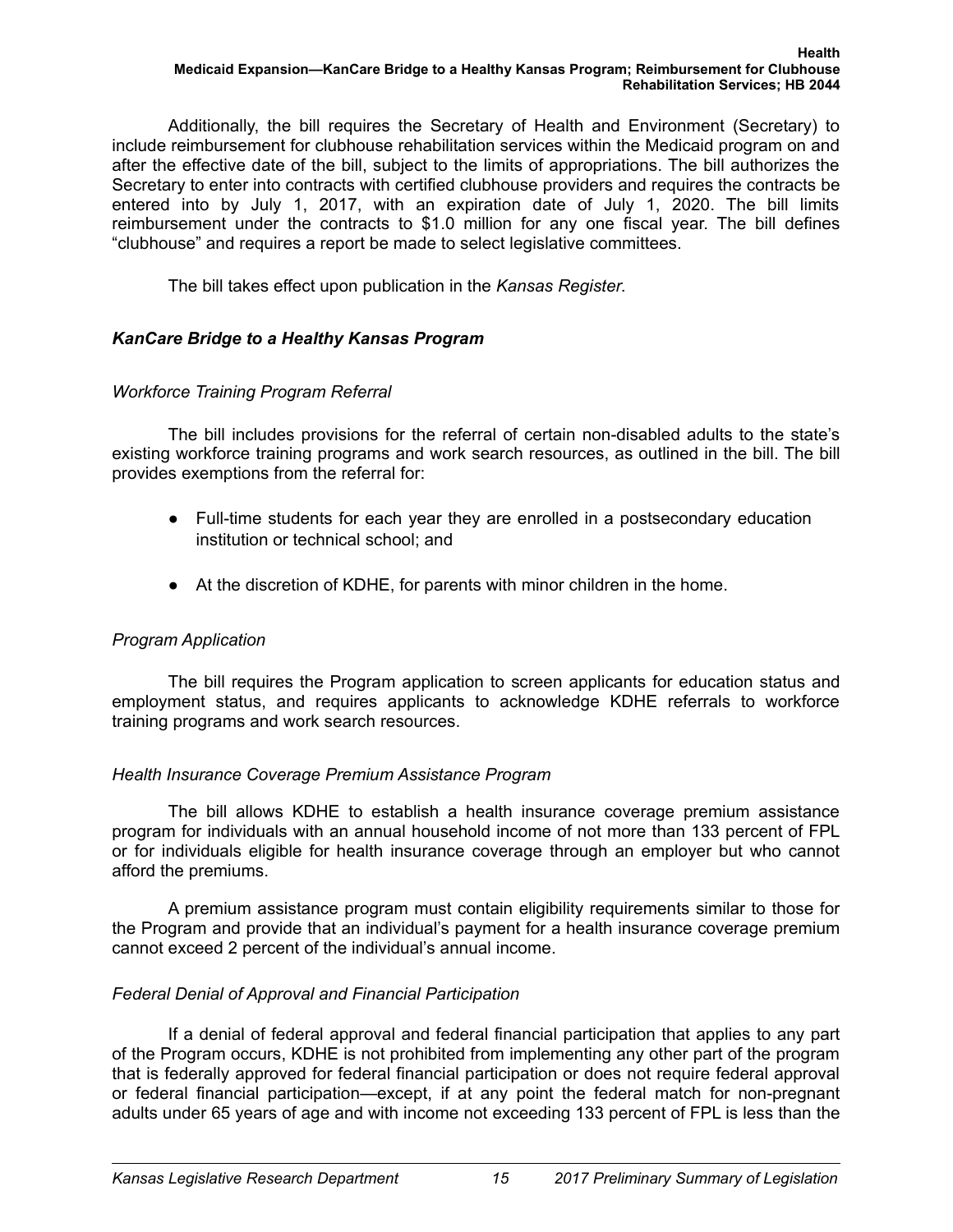enhanced federal match rate under the federal Health Care and Education Reconciliation Act of 2010, as it exists on the effective date of this bill, KDHE is required to terminate the Program over a 12-month period, beginning on the first day the federal medical assistance percentage falls below such amount.

KDHE is allowed to make changes to the Program if required by the U.S. Department of Health and Human Services (HHS) or federal statute or regulation.

# *Waiver Request*

KDHE is required to produce and submit a waiver request to HHS to implement the Program with services to begin on or before January 1, 2018.

# *Program Drug Rebate Fund*

The bill creates the KanCare Bridge to a Healthy Kansas Program Drug Rebate Fund (Rebate Fund) as a reappropriating fund. All moneys collected or received by the Secretary from drug rebates connected to Program beneficiaries must be deposited in the Rebate Fund and such funds must be expended for the sole purpose of Medicaid medical assistance payments for Program beneficiaries. The bill requires the Rebate Fund remain intact and inviolate and not subject to transfers and allotments. The bill provides for the monthly transfer of interest earnings, as outlined in the bill, from the State General Fund (SGF) to the Rebate Fund.

# *Rebate Fund Report to Legislature*

On or before January 8, 2018, and on or before the first day of the regular legislative session each year thereafter, the Secretary is required to prepare and deliver a report to the Legislature summarizing all expenditures from the Rebate Fund, Rebate Fund revenues, and recommendations regarding the adequacy of the Rebate Fund to support necessary Program expenditures.

# *Program Privilege Fee Fund*

 The bill creates the KanCare Bridge to a Healthy Kansas Program Privilege Fee Fund (Privilege Fee Fund) as a reappropriating fund. All moneys collected or received by the Secretary from privilege fees connected to Program beneficiaries must be deposited in the Privilege Fee Fund and such funds must be expended for the sole purpose of Medicaid medical assistance payments for Program beneficiaries. The bill requires the Privilege Fee Fund remain intact and inviolate and not subject to transfers and allotments. The bill provides for the monthly transfer of interest earnings, as outlined in the bill, from the SGF to the Privilege Fee Fund.

# *Privilege Fee Fund Report to Legislature*

On or before January 8, 2018, and on or before the first day of the regular legislative session each year thereafter, the Secretary is required to prepare and deliver a report to the Legislature summarizing all expenditures from the Privilege Fee Fund, Privilege Fee Fund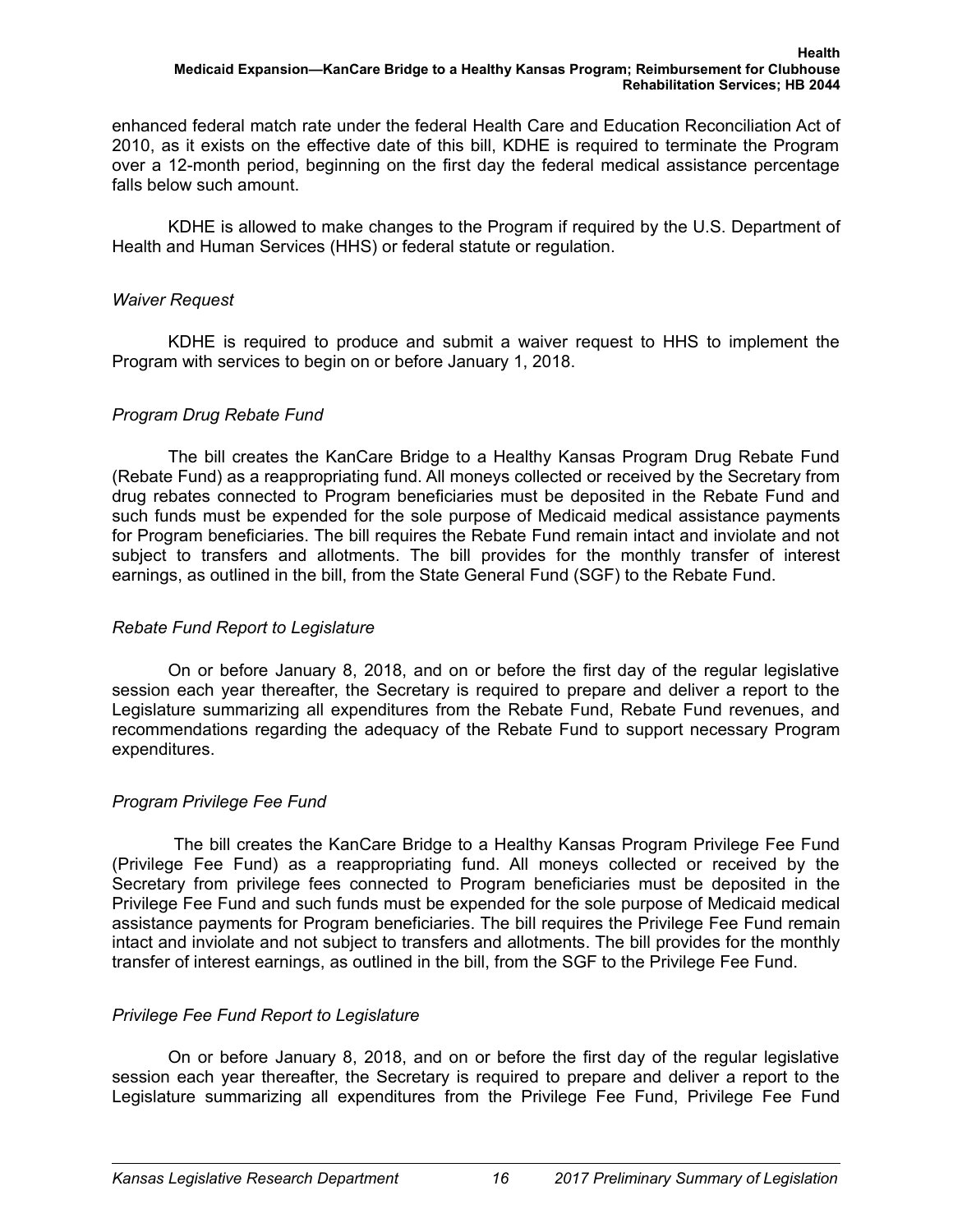revenues, and recommendations regarding the adequacy of the Privilege Fee Fund to support necessary Program expenditures.

# *Program Cost Savings Report to the Legislature*

On or before January 8, 2018, and on or before the first day of the regular legislative session each year thereafter, the Secretary is required to prepare and deliver a report to the Legislature summarizing the cost savings achieved by the State from the movement of beneficiaries from the KanCare program to the Program, including, but not limited to, the MediKan program, the medically needy spend-down program, and the breast and cervical cancer program. The bill provides the method for calculating the cost savings.

# *Inmate Inpatient Hospitalization Cost Savings Report to the Legislature*

On or before January 8, 2018, and on or before the first day of the regular legislative session each year thereafter, the Secretary of Corrections is required to prepare and deliver a report to the Legislature identifying the cost savings achieved by the State from the use of the Program to cover inmate inpatient hospitalization.

# *KDHE Annual Report to Legislative Committees*

On or before February 15 of each year, the Secretary is required to present a report to the House Committee on Appropriations and the Senate Committee on Ways and Means summarizing the costs for the Program and the cost savings and additional savings identified in previously mentioned annual reports to the Legislature on the Drug Rebate Fund and the Privilege Fee Fund and the report on Program cost savings.

# *Program Working Group*

The bill establishes the KanCare Bridge to a Healthy Kansas Working Group (Program Working Group) that is charged with identifying non-SGF sources to fund any Program shortfall identified by the Secretary in the annual report to the Legislative Committees.

The Program Working Group has the following membership:

- Two House members appointed by the Speaker of the House of Representatives;
- One House member appointed by the Minority Leader of the House of Representatives;
- Two Senate members appointed by the President of the Senate;
- One Senate member appointed by the Minority Leader of the Senate;
- One representative from each of the following:
	- Kansas Hospital Association;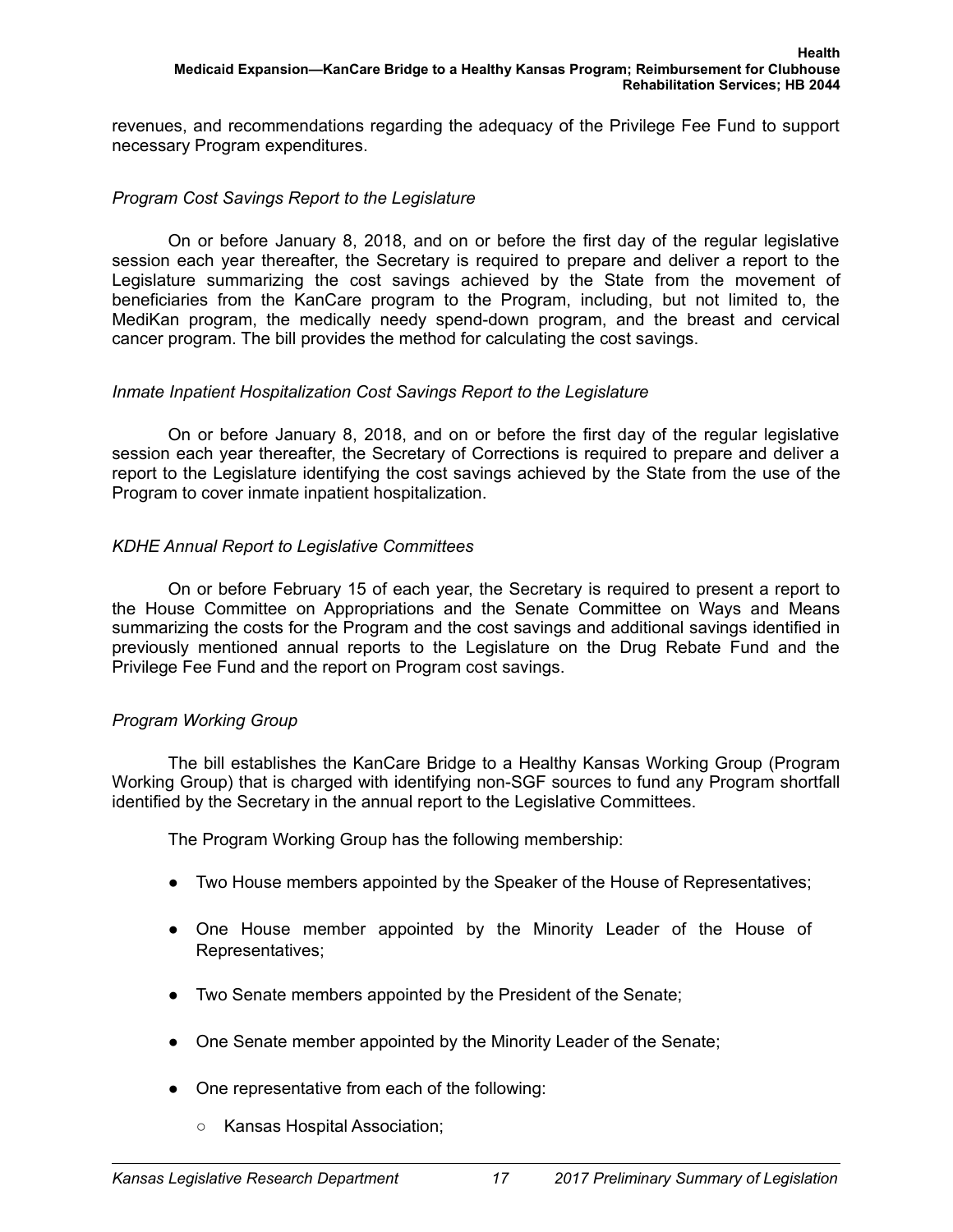- Kansas Medical Society;
- Kansas Association for the Medically Underserved;
- Kansas Academy of Family Physicians;
- Association of Community Mental Health Centers of Kansas;
- Kansas Dental Association;
- Kansas Emergency Medical Services Association;
- Kansas Optometric Association; and
- Kansas Pharmacists Association; and
- One representative of Program consumers from Alliance for a Healthy Kansas.

The members of the Program Working Group are to elect the chairperson from members of the Program Working Group who are members of the House of Representatives in evennumbered years and from members of the Program Working Group who are members of the Senate in odd-numbered years.

Kansas Legislative Research Department staff is required to provide assistance as requested by the Program Working Group.

Legislative members of the Program Working Group are to receive compensation and travel expenses and subsistence expenses or allowances, as provided by KSA 75-3212, for attending a meeting of the Program Working Group or a subcommittee meeting thereof. Nonlegislative members do not receive compensation, subsistence allowance, mileage, or associated expenses from the State for attending a meeting or subcommittee meeting of the Program Working Group.

The Program Working Group is required to meet no less than two times in a calendar year. Nine members constitute a quorum, of which the bill requires at least four to be legislative members of the Program Working Group. Additionally, on or before March 15 of each year, the Program Working Group is required to report to the Legislature recommendations for funding the Program, as necessary.

# *Clubhouse Rehabilitation Services*

The bill defines "clubhouse" to mean a community-based psychosocial rehabilitation program in which a member, with staff assistance, is engaged in operating all aspects of the clubhouse, including food service, clerical, reception, janitorial, and other member services, such as employment training, housing assistance, and educational support. A clubhouse program is designed to alleviate emotional and behavior problems with the goal of transitioning to a less restrictive level of care, reintegrating the member into the community, and increasing social connectedness beyond a clinical or employment setting.

On or before January 1, 2020, the Secretary is required to report to the Senate Committee on Public Health and Welfare and the House Committee on Health and Human Services information, findings, and recommendations related to the clubhouse rehabilitation services provided under the bill.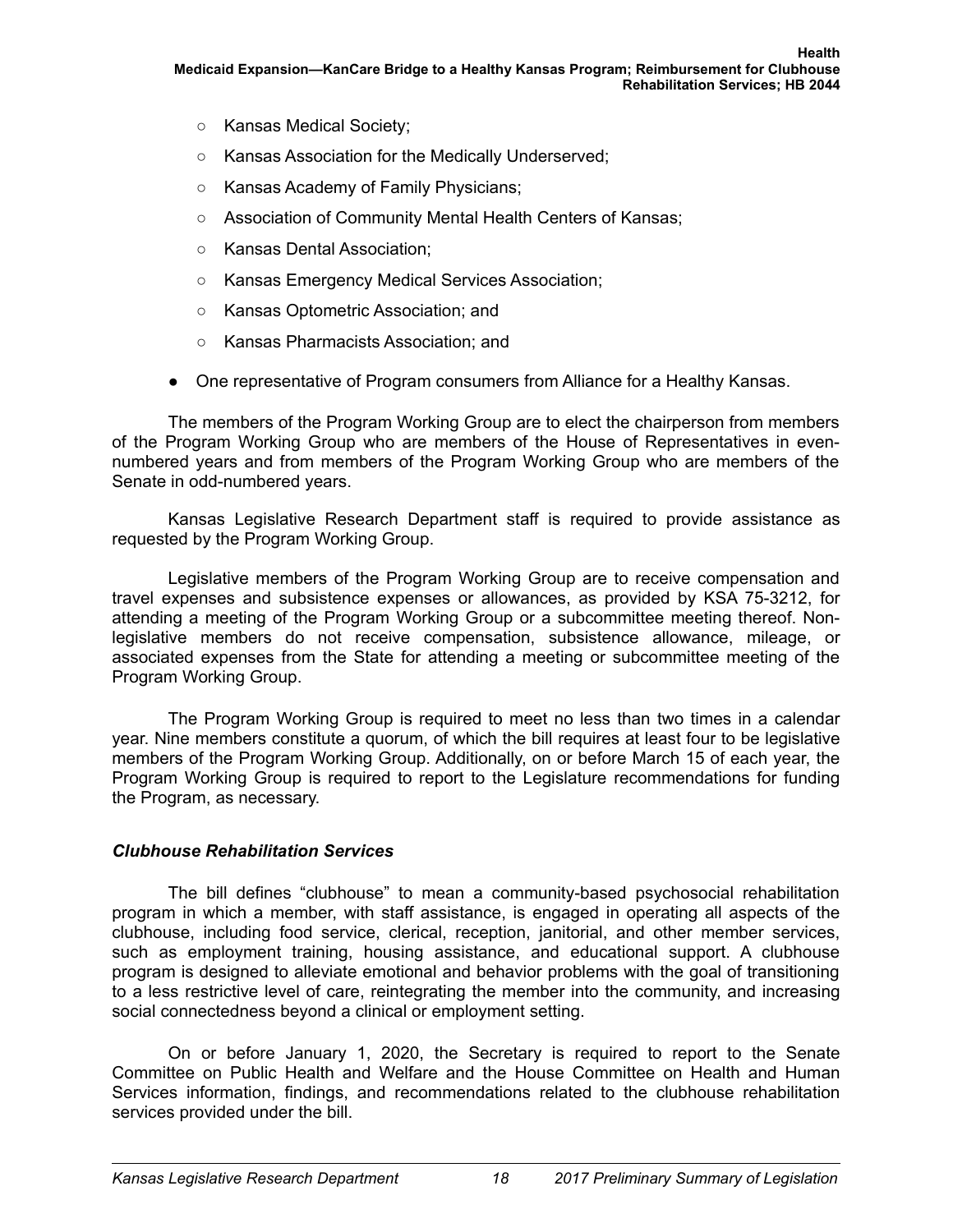The provisions of the bill related to clubhouse rehabilitation services sunset on July 1, 2020.

# **Opioid Antagonists; HB 2217**

**HB 2217** enacts new law and amends the Kansas Pharmacy Act (Act) to create standards governing the use and administration of emergency opioid antagonists approved by the U.S. Food and Drug Administration (FDA) to inhibit the effects of opioids and for the treatment of an opioid overdose. The bill requires the Board of Pharmacy to issue a statewide opioid antagonist protocol, define applicable terms, establish educational requirements for the use of opioid antagonists, and provide protection from civil and criminal liability for individuals acting in good faith and with reasonable care in administering an opioid antagonist. The Board of Pharmacy is required to adopt rules and regulations necessary to implement the provisions of the bill prior to January 1, 2018.

### *Definitions*

The bill defines the following terms:

- "Bystander" means a family member, friend, caregiver, or other person in a position to assist a person who they believe to be experiencing an opioid overdose;
- "Emergency opioid antagonist" means any drug that inhibits the effects of opioids and is approved by the FDA for the treatment of an opioid overdose;
- "First responder" includes any attendant (as defined in the Emergency Medical Services Act), any law enforcement officer (as defined in the Kansas Code of Criminal Procedure), and any actual regular or volunteer member of any organized fire department;
- "First responder agency" includes, but is not limited to, any law enforcement agency, fire department, or criminal forensic laboratory of any city, county, or the State:
- "Opioid antagonist protocol" means the protocol established by the Board of Pharmacy pursuant to the bill;
- "Opioid overdose" means an acute condition including, but not limited to, extreme physical illness, decreased level of consciousness, respiratory depression, coma, mania, or death resulting from the consumption or use of an opioid or another substance with which an opioid was combined, or that a layperson reasonably believes to be resulting from the consumption or use of an opioid or another substance with which an opioid was combined, and for which medical assistance is required;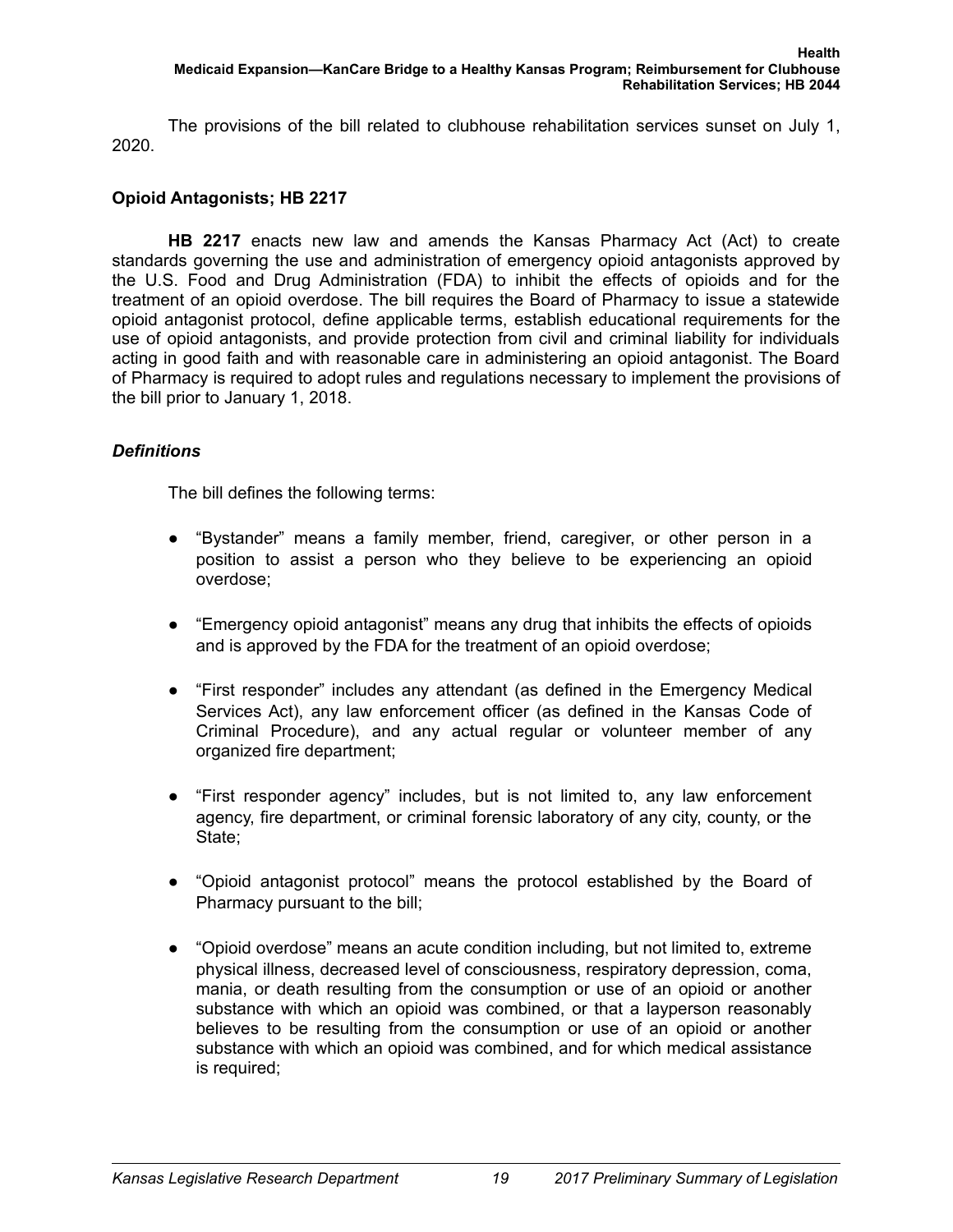- "Patient" means a person believed to be at risk of experiencing an opioid overdose;
- "School nurse" means a professional nurse licensed by the Board of Nursing and employed by a school district to perform nursing procedures in a school setting; and
- "Healthcare provider" means a physician licensed to practice medicine and surgery by the State Board of Healing Arts, a licensed dentist, a mid-level practitioner as defined in the Act, or any person authorized by law to prescribe medication.

# *Statewide Opioid Antagonist Protocol*

The Board of Pharmacy is required to issue a statewide opioid antagonist protocol establishing the requirements for a licensed pharmacist to dispense emergency opioid antagonists. The protocol must include procedures to ensure accurate record-keeping and education of the person being furnished the emergency opioid antagonist. The education must include, but not be limited to: opioid overdose prevention, recognition, and response; safe administration of an emergency opioid antagonist; potential side effects or adverse events that may occur as a result of administering an emergency opioid antagonist; a requirement that the administering person immediately contact emergency medical services for a patient; and the availability of drug treatment programs.

# *Pharmacist Duties*

A pharmacist may furnish an emergency opioid antagonist to a patient or bystander subject to the bill requirements, the Act, and any rules and regulations adopted by the Board of Pharmacy. In furnishing an emergency opioid antagonist, a pharmacist shall not permit a person being furnished such antagonist to waive any consultation required by the bill or any rules and regulations adopted by the Board of Pharmacy.

# *Training Requirements*

First responders, scientists or technicians operating under a first responder agency, or school nurses are authorized to possess, store, and administer emergency opioid antagonists as clinically indicated, provided all personnel with access to such antagonists receive at least the following minimum training:

- Techniques to recognize signs of an opioid overdose;
- Standards and procedures to store and administer an emergency opioid antagonist;
- Emergency follow-up procedures, including the requirement to summon emergency ambulance services either immediately before or immediately after administering an emergency opioid antagonist to a patient; and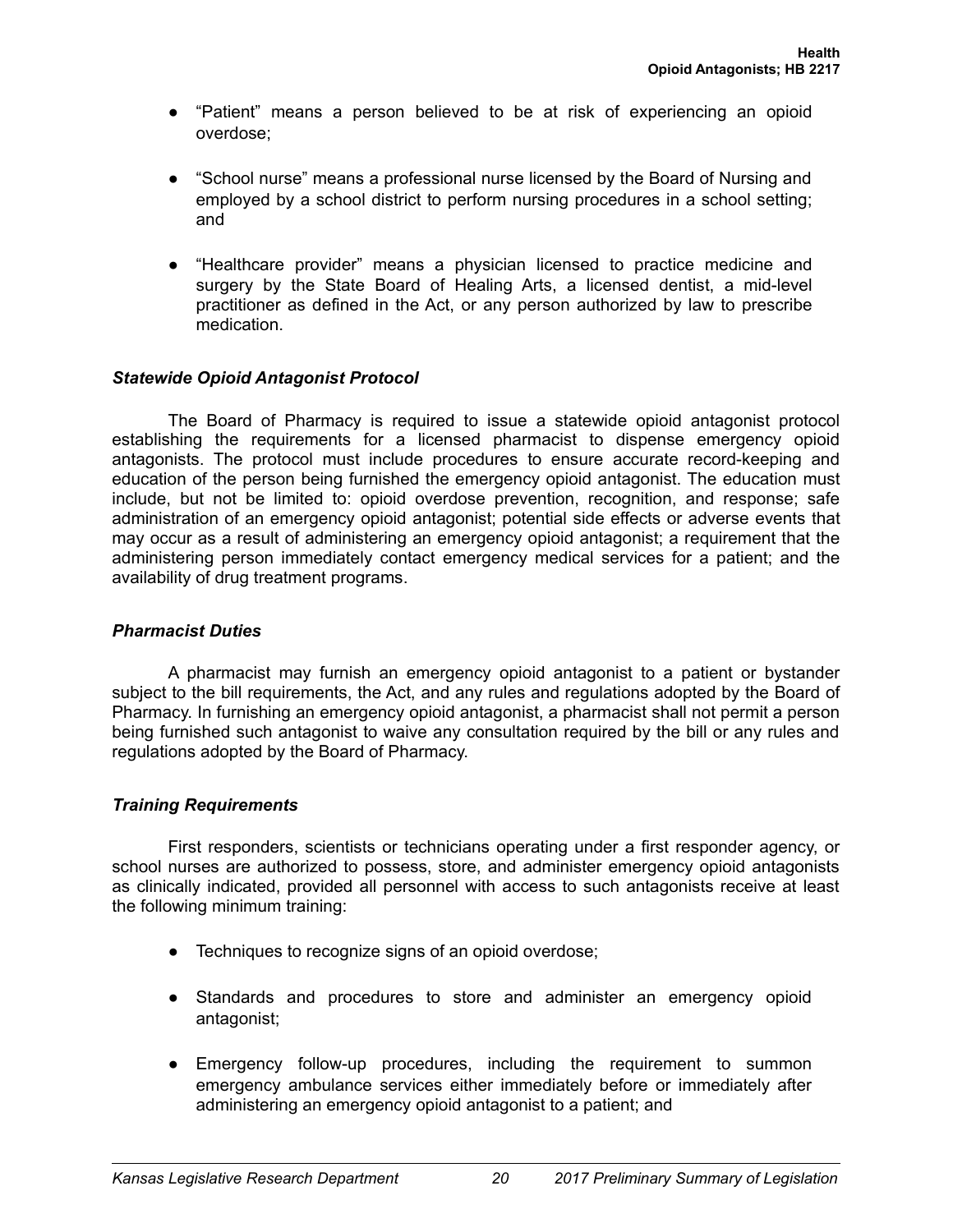● Inventory requirements and reporting any administration of an emergency opioid antagonist to a healthcare provider.

# *First Responder Agency Procedures*

A first responder agency electing to provide an emergency opioid antagonist to its employees or volunteers for the purpose of administering such antagonist is required to procure the services of a physician to serve as a physician medical director for the first responder agency's emergency opioid antagonist program. The physician medical director is used to obtain a supply of emergency opioid antagonists, receive assistance developing necessary policies and procedures that comply with the bill and any rules and regulations, train personnel, and coordinate agency activities with local emergency ambulance services and medical directors to provide quality assurance activities.

# *Liability Protection*

The bill provides protection from liability as follows:

- Any healthcare provider or pharmacist who prescribes or dispenses an emergency opioid antagonist in good faith and with reasonable care in accordance with the bill is not, by an act or omission, subject to civil liability, criminal prosecution, or any disciplinary or other adverse action by a professional licensure entity;
- Any patient, bystander, or school nurse, or a first responder, scientist or technician operating under a first responder agency, who receives and administers an emergency opioid antagonist in good faith and with reasonable care pursuant to the bill to a person experiencing a suspected opioid overdose is not, by an act or omission, subject to civil liability or criminal prosecution unless personal injury results due to gross negligence or willful or wanton misconduct in administering the antagonist; and
- Any first responder agency employing or contracting any person who administers an emergency opioid antagonist in good faith and with reasonable care pursuant to the bill to a person experiencing a suspected opioid overdose is not, by an act or omission, subject to civil liability, criminal prosecution, or any disciplinary or other adverse action by a professional licensure entity or any professional review.

# **Diabetes Information Reporting; HB 2219**

**HB 2219** requires the Secretary of Health and Environment (Secretary) to identify goals and benchmarks and develop plans to reduce the incidence of diabetes in Kansas, improve diabetes care, and control complications associated with diabetes.

The bill requires the Secretary to submit a report to the Legislative Coordinating Council, by January 10 of each even-numbered year, on the following information: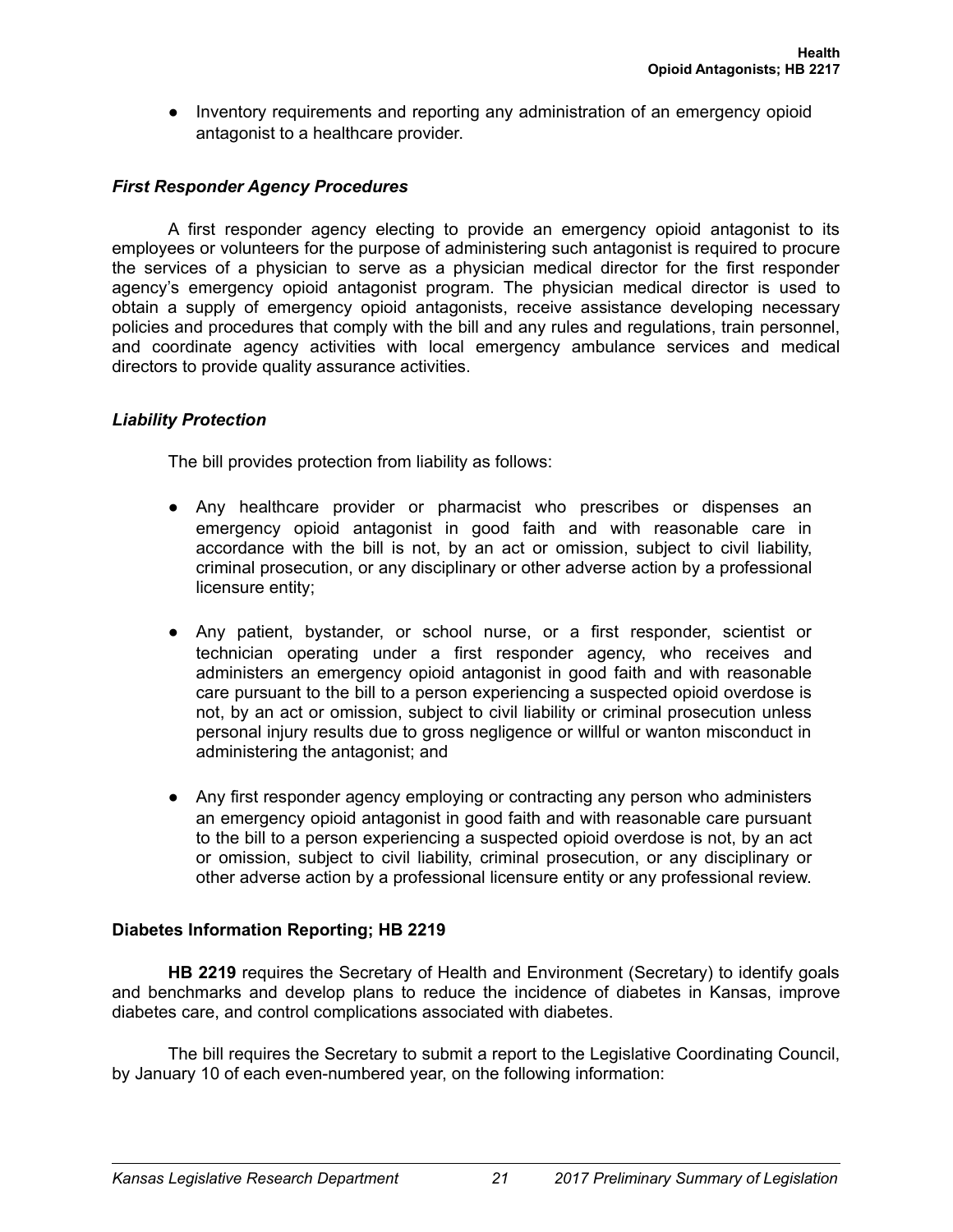- The financial impact and reach diabetes is having on the Kansas Department of Health and Environment (KDHE), the state, and localities. This information will include the number of individuals with diabetes impacted or covered by programs administered by the Secretary, the number of individuals with diabetes and family members impacted by the prevention and diabetes control programs implemented by KDHE, and the financial toll or impact diabetes and its complications place on KDHE and how that compares to other chronic diseases and conditions;
- An assessment of the benefits of implemented programs and activities aimed at controlling and preventing diabetes, including documenting the amount and source of any funding directed to KDHE from the Kansas Legislature;
- A description of coordination of diabetes management, treatment, or prevention activities and programs within KDHE;
- The development or revision of action plans to address reducing the impact of diabetes, pre-diabetes, and diabetes complications and the identification of expected benchmarks for diabetes control and prevention; and
- The development of a budget identifying the needs, costs, and resources required to implement the action plans.

Unless there are unobligated funds available within KDHE to use for the requirements of the bill, the requirements are limited to diabetes data existing within KDHE prior to the effective date of the bill.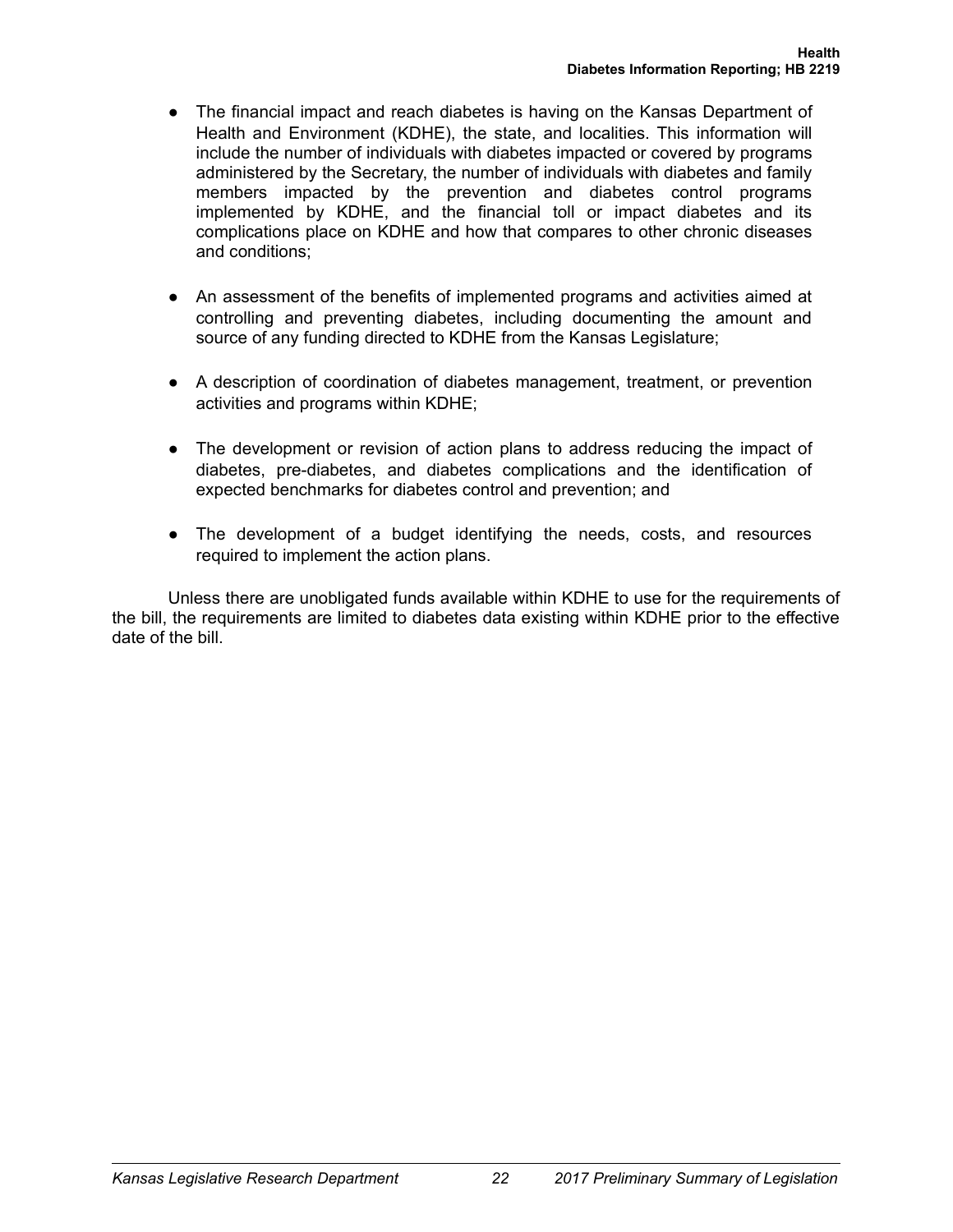# **INSURANCE**

# **Risk-based Capital Instructions; SB 15**

**SB 15** updates the effective date specified in the Insurance Code for the risk-based capital (RBC) instructions promulgated by the National Association of Insurance Commissioners for property and casualty companies and for life insurance companies from December 31, 2015, to December 31, 2016.

### **Fair Access to Insurance Requirements; SB 17**

**SB 17** amends law and adds a section relating to the Fair Access to Insurance Requirements (FAIR) Plan. The bill creates the FAIR Plan Act (Act).

The bill states the purpose of the Act is to make available basic property and casualty insurance to persons who have property interests in Kansas and are in good faith entitled, but unable, to obtain coverage through the voluntary market. The bill also requires the FAIR Plan to operate under the Act and provide equitable distribution and placement of risks among all member insurers who have chosen to participate.

The bill requires policies to be issued for a term of one year and on forms and in accordance with the reasonable rates and rating procedures approved by the Kansas Insurance Commissioner (Commissioner).

The bill requires the Commissioner to enter an order regarding the rate plan within 60 days of the filing of proposed rates, but the Commissioner may extend the period for entering an order for an additional 30 days with notice provided to the facility. An order disapproving a rate must state the grounds for disapproval and those findings. The Commissioner is required to approve proposed insurance rates before policies or endorsements can be issued.

The bill grants the Commissioner authority to adopt rules and regulations, no later than January 1, 2018, necessary to administer provisions of the Act.

# **Third Party Administrators Act; SB 22**

**SB 22** enacts and amends law relating to third party administrators (TPAs). The bill creates the Third Party Administrators Act (Act). The bill takes effect upon publication in the *Kansas Register*.

# *Definitions*

The bill adds and amends TPA definitions used in the Act. The bill amends the definition of "administrator" to clarify the individuals or business entities considered TPAs and under the purview of the Act and further updates those entities and activities not considered TPAs. The bill adds definitions for the following terms: affiliate or affiliated; business entity; collateral; commissioner (Kansas Commissioner of Insurance [Commissioner]); control, controlling, controlled by, and under common control with; United States generally accepted accounting principles consistently applied (GAAP); home state; insurance producer; insurer; National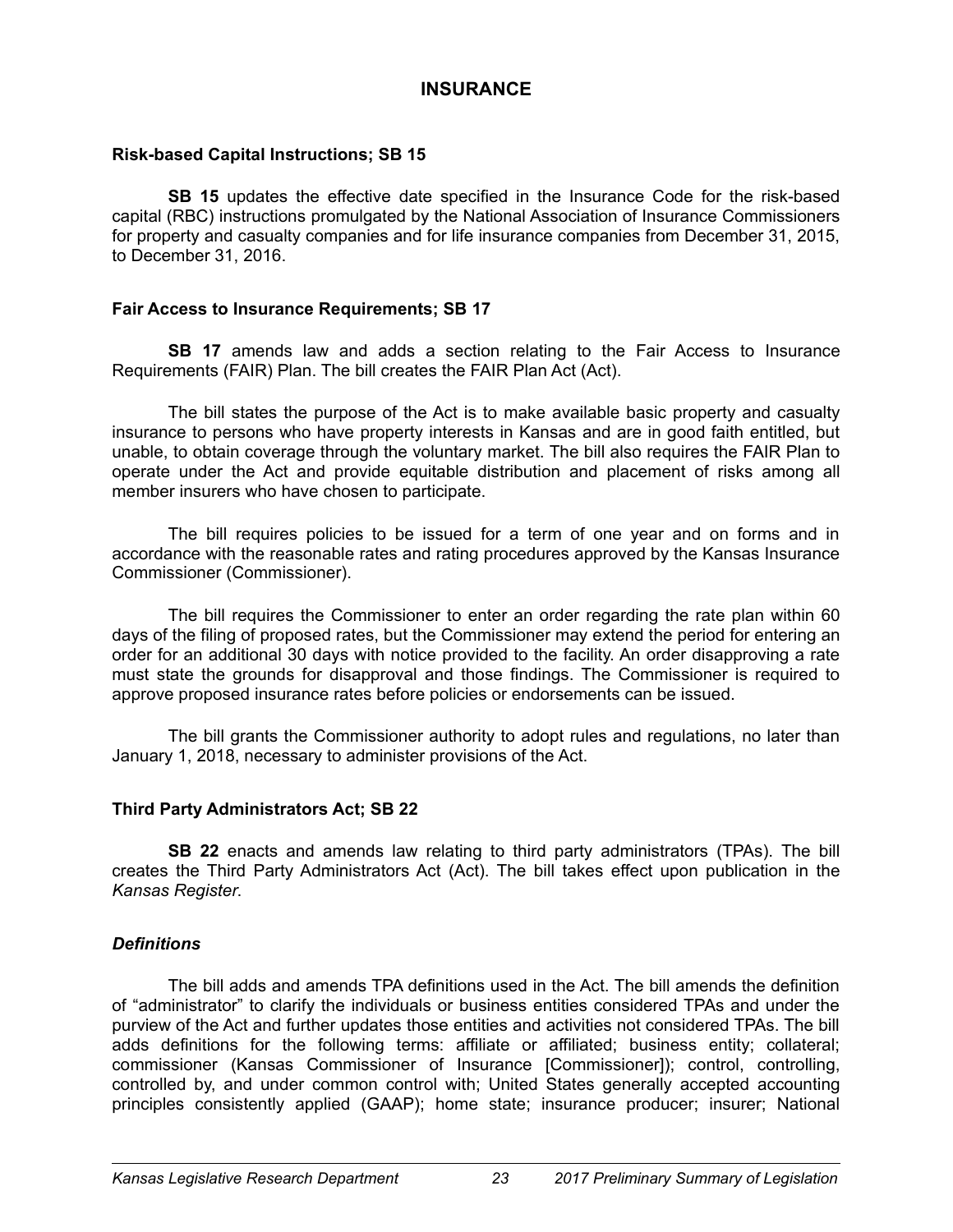Association of Insurance Commissioners (NAIC); non-resident TPA; payor; person; stop-loss insurance; underwrites or underwriting; and uniform application.

#### *Application for Home State TPA License*

The bill sets forth requirements for home state TPA licensure. "Home state" is defined in the Act as the U.S. jurisdiction that adopted this Act or a substantially similar law governing TPAs and has granted the TPA a home state license.

Prior to performing any function as a TPA in Kansas, the bill requires the person to first apply to be a TPA in the person's home state and receive a license from the regulatory authority of that home state. A person applying to Kansas as the home state will be required to apply for licensure by submitting an application to the Commissioner, accompanied by the following information and documents:

- All basic organizational documents of the applicant, including any articles of incorporation, articles of association, partnership agreement, trade name certificate, trust agreement, shareholder agreement, certificate of existence from the Kansas Secretary of State, and other applicable documents;
- Bylaws, rules, regulations, or similar documents regulating the internal affairs of the applicant;
- NAIC biographical affidavits for individuals responsible for the applicant's conduct of affairs, including all members of the board of directors, board of trustees, executive committee, or other governing board or committee; the principal officers in a corporation or partners or members in a partnership, association, or limited liability company; any shareholders or members holding 10 percent or more of voting stock, voting securities, or voting interest of the applicant; and any other person who exercises control over the applicant's affairs;
- Audited financial statements or reports (described below under the headings related to audited and unaudited financial statements and reports);
- Unaudited financial statements in lieu of audited financial statements, if the Commissioner grants a hardship exemption;
- A statement describing the business plan, including information on staffing levels and activities, proposed in Kansas and nationwide. The bill requires the plan provide details of the applicant's capability for providing a sufficient number of experienced and qualified personnel in the areas of claim processing, record keeping, and underwriting;
- The license application fee, as provided by rules and regulations; and
- Other pertinent information, as required by the Commissioner.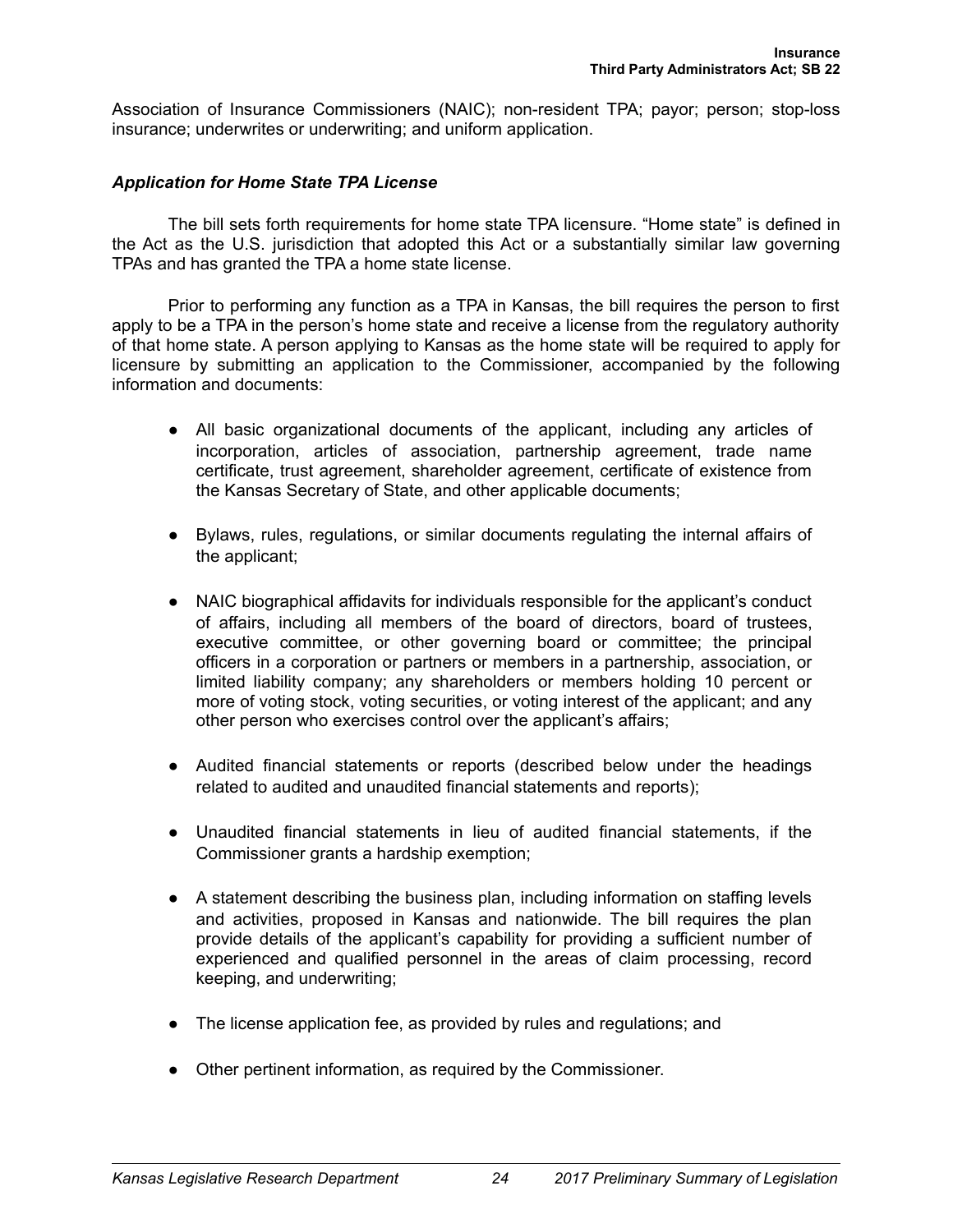Additionally, the bill requires a TPA licensed or applying for licensure to make copies of all contracts with payors or other persons utilizing the TPA's services available for the Commissioner's inspection; produce accounts, records, and files for examination, and make officers available to give information with respect to the TPA's affairs; and notify the Commissioner of any material change in ownership, control, or other circumstance affecting qualification for a TPA license.

### *Financial Statements and Reports—Requirements*

The bill requires a person applying to Kansas as its home state to apply for TPA licensure by submitting audited annual financial statements or reports for the two most recent fiscal years demonstrating the applicant has a positive net worth.

If the applicant has not been in existence for two years, the bill requires the applicant to include financial statements or reports for any completed fiscal years and for any month during the current fiscal year with completed statements or reports. The bill requires these financial statements and reports to be certified by at least two officers, owners, or directors of the applicant and prepared in accordance with GAAP.

Additionally, the bill requires a columnar consolidating or combining worksheet to be filed with an audited annual financial report prepared on a consolidated basis, containing the following information:

- Amounts shown on the consolidated audited financial report shown on the worksheet;
- Amounts for each entity stated separately; and
- Explanations of consolidating and eliminating entries included.

The bill also grants the Commissioner the authority to require an applicant to include any other information as the Commissioner deems necessary for a review of the applicant's current financial condition.

# *Unaudited Financial Statements and Reports*

The bill sets guidelines for unaudited financial statements. Upon written request and good cause shown, the bill authorizes the Commissioner to grant an applicant a hardship exemption from filing audited financial reports. In this instance, the applicant is required to submit unaudited financial statements. These statements, including notes, will be accepted if they are reports compiled or reviewed by a certified public accountant or if the internal financial reports are certified by at least two officers, owners, or directors of the TPA, in accordance with GAAP.

Additionally, an applicant submitting unaudited financial statements is required to secure and maintain a surety bond for the use and benefit of the Commissioner, in the amount of 10 percent of funds handled for the benefit of Kansas residents or \$20,000, to be held in trust for the benefit and protection of covered persons and any payor or self-funded plan against loss by reason of acts of fraud or dishonesty. A TPA licensed or applying for a home state license that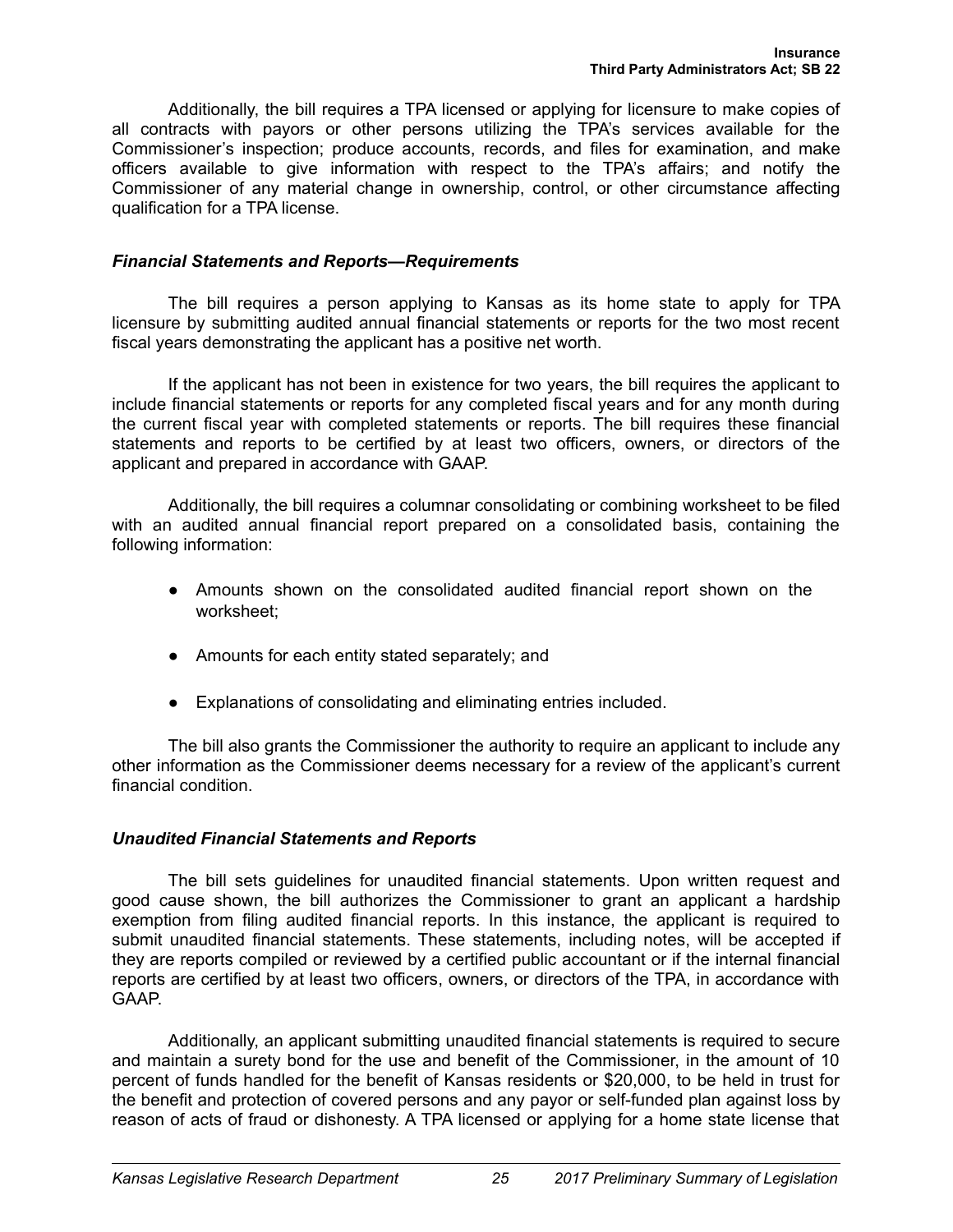administers or will administer governmental or church self-insured plans in Kansas or any other state will be subject to a mandatory surety bond requirement, regardless of whether the TPA files audited or unaudited financial reports. This bond requirement is the greater of \$100,000 or an amount equal to 10 percent of the aggregate total amount of self-funded coverage under church or governmental plans handled in Kansas and all additional states in which the TPA is authorized to do business.

### *Refusal to Issue a TPA License*

The Commissioner is permitted to refuse to issue a license if the Commissioner determines the applicant or any individual responsible for the applicant's conduct of affairs is not competent, trustworthy, financially responsible, or of good personal and business reputation, or has had an insurance or TPA certificate denied or revoked for cause by any jurisdiction. Additionally, the Commissioner is authorized to refuse to issue a license to a person operating under certain self-funded plan operations because that person does not require licensure and instead will need to register with the Commissioner annually.

### *Validity of a License*

A TPA license issued by the Commissioner will be valid as long as the TPA continues in business in Kansas and remains in compliance with the Act and applicable rules and regulations, unless the license is surrendered, suspended, or revoked by the Commissioner.

### *Non-resident TPA License*

The bill provides the requirements for non-resident TPA licenses. Unless a TPA has obtained a Kansas home state TPA license, any TPA performing duties as a TPA in Kansas is required to obtain a non-resident TPA license. A TPA will not be eligible for a non-resident license if the TPA does not hold a home state license in a state that has adopted substantially similar TPA law. Additional requirements for non-resident TPA licensure include biennial filings; an application fee; production of accounts, records, and files for examination; and making officers available for information requests.

A non-resident TPA is not required to hold a non-resident license in Kansas if the TPA is licensed in its home state and the TPA's duties in Kansas are limited to the administration of a group policy or plan and no more than a total of 20 percent of covered persons, for all plans the TPA services, reside in Kansas and less than 100 covered persons reside in Kansas.

Further, the Commissioner is permitted to refuse or delay issuance of a non-resident TPA license if the TPA cannot satisfy the Act's requirements or grounds exist for the home state's revocation or suspension of the TPA home state certificate of authority or license.

# *Annual Reports*

The bill requires any TPA licensed under the Act to file an annual report for the preceding calendar year with the Commissioner by July 1 of every year. The annual report will: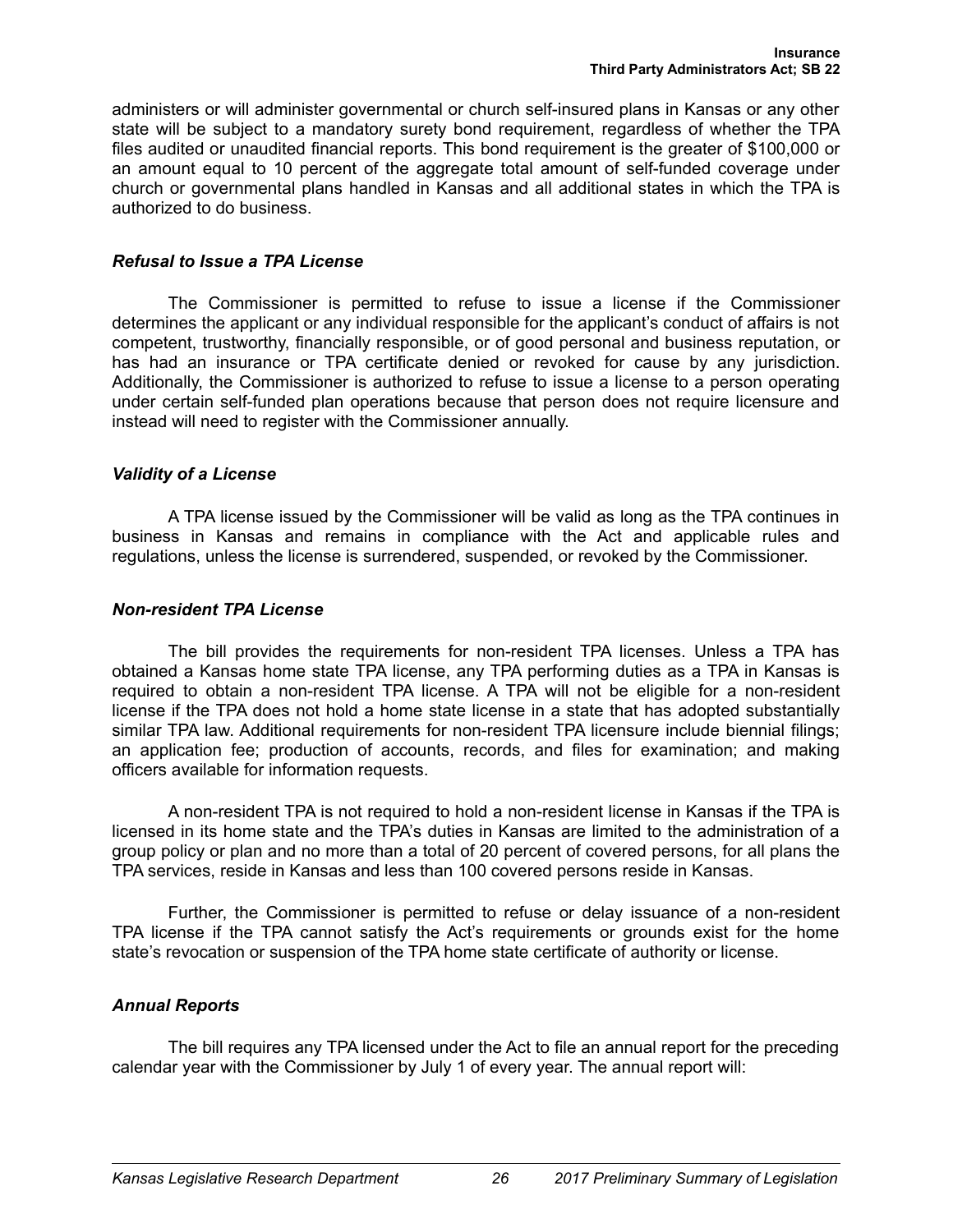- Include the audited financial statement attested to by an independent certified public accountant, or the same parameters for consolidated audited reports and unaudited financial statements provided for in the application for TPA home state licensure;
- Be verified by at least two officers, owners, or directors of the TPA; and
- Include the complete names and addresses for all payors, or employers and trusts for self-funded plans, the TPA had agreements with during the preceding fiscal year, and the number of Kansas residents covered by each of the plans.

# *Denied, Suspended, or Revoked Licenses*

The bill requires denial, suspension, or revocation of a TPA license if the Commissioner finds the TPA is in an unsound financial condition, is using methods or practices in the conduct of its business that could cause further business transactions in Kansas to be hazardous or injurious to insured persons or the public, or has failed to pay any judgment rendered against the TPA in Kansas within 60 days after the judgment becomes final.

Further, the bill authorizes the Commissioner to deny, suspend, or revoke a license if the TPA violates lawful rules, regulations, or orders of the Commissioner under the Kansas Insurance Code; refuses to be examined or produce required documents, refuses to give information about the TPA's affairs, or refuses to perform any other legal obligation; refuses to pay proper claims or perform services under contracts; the TPA fails to meet any qualifications for which issuance of a license could have been refused; or any individual responsible for the conduct of affairs was convicted, entered a plea of guilty or *nolo contendere* to any felony or to certain misdemeanors, or is under suspension or revocation in another state.

Additionally, the Commissioner is permitted to immediately suspend a TPA license, without advance notice or hearing, if one or more of the following circumstances exist: the TPA is insolvent or impaired; a proceeding for receivership, conservatorship, rehabilitation, or other delinquency proceeding regarding the TPA has been commenced; the financial condition or business practices of the TPA pose an imminent threat to the public health, safety, or welfare of Kansas residents; or a final order suspending or revoking the TPA's license in its home state has been entered. In lieu of or in addition to suspension or revocation, the Commissioner is permitted to impose an administrative penalty upon the TPA in accordance with the Kansas Administrative Procedure Act.

# *Delivery of Written Materials*

The bill requires the TPA to promptly deliver any policies, certificates, booklets, termination notices, or other written communications to insured parties or covered individuals upon receipt of instructions from the payor to deliver them.

# *Written Statements Between TPA and Insurer*

The bill amends the requirements for a written agreement between a TPA and an insurer. The written agreement must include a statement of duties the TPA is expected to perform on behalf of the insurer and the lines, classes, or types of insurance the TPA is authorized to administer. Further, the bill requires the agreement to include an underwriting provision.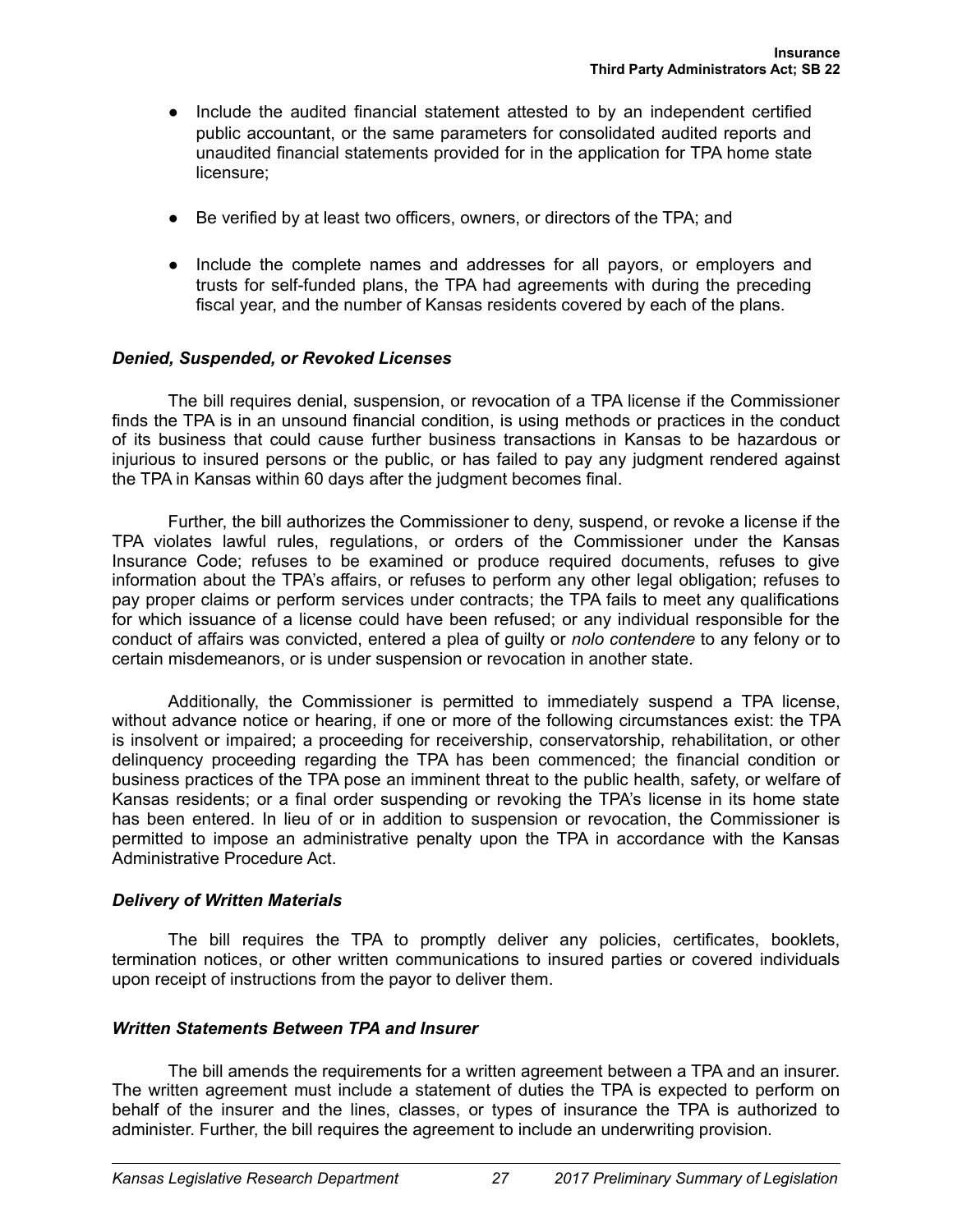Additionally, the bill permits termination of the written agreement and suspension of underwriting authority. However, an insurer is required to fulfill any lawful obligations for policies affected by the written agreement.

# *Payment to a TPA*

The bill updates language concerning an insurer's utilization of TPA services and clarifies the process for payment of return premiums or claims.

### *Recordkeeping Requirements*

The bill updates the requirements for maintenance of books and records in these ways: removes a location requirement and requires those books and records be maintained for at least five years; specifies when confidential and privileged documents are not subject to the Kansas Open Records Act, subpoena, or discovery, or admissible in evidence in private civil action, and specifies the provision sunsets on July 1, 2022; prohibits the Commissioner from testifying in private civil actions concerning confidential documents; and provides guidelines for when and how the Commissioner can share and receive confidential and privileged documents with and from other state, federal, and international regulatory agencies, the NAIC, and federal and international law enforcement agencies. The bill further specifies the Commissioner is not prohibited from releasing final adjudicated actions; the payor owns records generated by the TPA pertaining to the payor, but the TPA retains rights; and the procedure for a TPA to transfer records instead of maintaining them for five years in the event the payor and TPA cancel their written agreement.

# *Advertising*

The bill specifies a TPA must obtain a client's prior written consent before the TPA can mention any current or former client in advertising.

# *Collection and Payment of Claims*

The bill amends law to update those items collected by a TPA on behalf of a payor and held by the TPA in a fiduciary capacity; specifies a written agreement between a TPA and payor must include the TPA periodically rendering an accounting to a payor detailing the transactions performed by the TPA; outlines the procedure for the TPA to record deposits and withdrawals collected and deposited for more than one payor; further updates fiduciary account language; specifies all claims paid by the TPA from funds collected on behalf of or for a payor shall be paid only as authorized by the payor; and dictates how the payments from an account maintained or controlled by a TPA may be made.

# *Compensation to the TPA*

The bill prohibits a TPA from entering into an agreement or understanding with a payor that has the effect of making the amount of the TPA's commissions, fees, or charges contingent upon savings affected by the adjustment, settlement, and payment of losses covered by the payor's obligations. The bill does not prohibit a TPA from receiving performance-based compensation for providing hospital or other auditing services; providing managed care or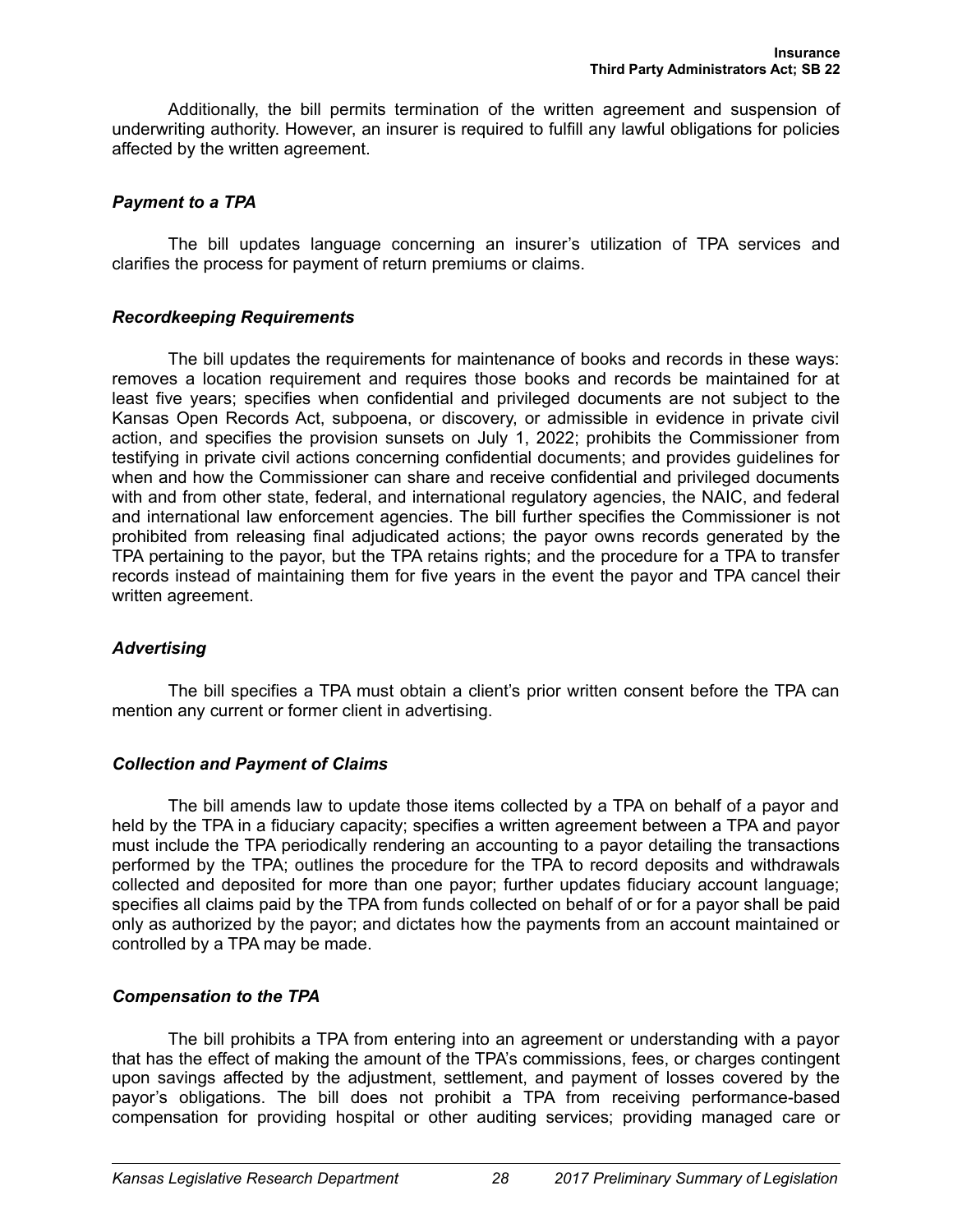related services; or being compensated for subrogation expenses. Further, the bill does not prevent a TPA's compensation from being based on premiums or charges collected or on the number of claims paid or processed.

### *Disclosure of Fees and Charges*

The bill amends law by updating the written notice required to be provided from a TPA to covered individuals; specifies the reason for collection of funds and requires information to be identified to the insured party and separate from any premium; and requires the TPA to disclose to the payor all charges, fees, and commissions the TPA receives from services it provides to the payor.

# *Registration Required*

The bill requires annual registration with the Commissioner from a person not required to be licensed as a TPA under the Act but who underwrites, collects charges or premiums from, or adjusts or settles claims on residents of Kansas only in connection with life, annuity, or health coverage provided by a self-funded plan other than a governmental or church plan. The bill further specifies the provision does not apply to an insurer or employees of an insurer or TPA.

### *Repealed Statutes*

The bill amends nine statutes and creates new statutes relating to TPAs. One statute requiring the agreement between an insurer and a TPA to make provision with respect to the underwriting or other standards pertaining to the business underwritten by the insurer is repealed with enactment of the bill.

# **Supplemental Health Insurance Provided by the Kansas Board of Regents; SB 110**

**SB 110** authorizes the Kansas Board of Regents to independently provide, through selfinsurance or the purchase of insurance contracts, health care benefits for employees of a state educational institution as defined in KSA 76-711 (the University of Kansas, Kansas State University of Agriculture and Applied Science, Wichita State University, Emporia State University, Pittsburg State University, and Fort Hays State University) when the state health care benefits program (the State Employee Health Plan [SEHP]) is insufficient to satisfy the requirements of the federal Mutual Educational and Cultural Exchange Act of 1961. These health care benefits are limited to those in the SEHP not meeting federal requirements.

The bill takes effect upon publication in the *Kansas Register*.

### **Health Care Provider Insurance Availability Act and Nurse Practice Act— Amendments; HB 2118**

**HB 2118** amends and creates law supplemental to the Health Care Provider Insurance Availability Act and amends the Nurse Practice Act to address requirements and exclusions from coverage pertaining to the liability of the Health Care Stabilization Fund (HCSF) and charitable health care providers and certain exempt licensees of the Board of Nursing.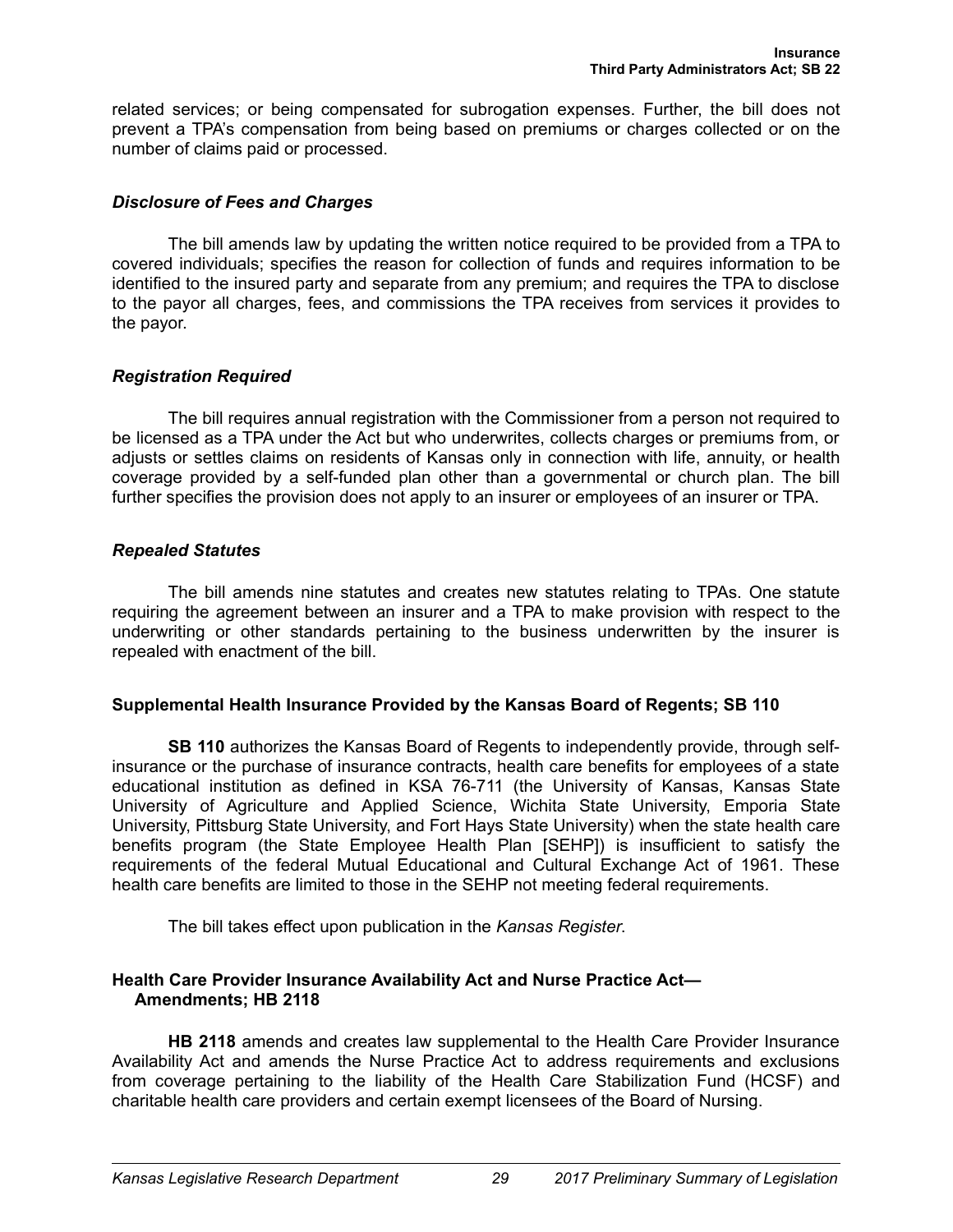# *Health Care Provider Insurance Availability Act—Amendments*

# *HCSF Liability—Exclusions from Coverage of Certain Claims*

The bill enacts law to state the HCSF would not be liable for any claim against a health care provider if the health care provider's liability for the incident giving rise to the claim is:

- The result of professional services rendered as a charitable health care provider; or
- Covered under the Federal Tort Claims Act (FTCA).

This new law is made part of and supplemental to the Health Care Provider Insurance Availability Act.

# *Definitions*

The bill expands the definition of "full-time faculty employed by the University of Kansas Medical Center [KUMC]" to permit a person licensed to practice medicine and surgery who holds a full-time appointment at KUMC to be employed part-time by the U.S. Department of Veterans Affairs if such employment is approved by the executive vice-chancellor of the KUMC.

The bill also creates a definition for the term "charitable health care provider," which is the same meaning as in the Kansas Tort Claims Act.

# *Required Professional Liability Insurance—Exclusions From*

The bill permits insurance carriers providing professional liability insurance coverage to exclude liabilities incurred by such providers as a result of professional services rendered as a charitable health care provider or in the event the provider is covered under the FTCA.

# *Inactive Health Care Providers—Tail Coverage*

The bill establishes an annual maximum amount of \$3 million for the aggregate fund liability for judgments and settlements arising from claims made in a fiscal year against a resident or nonresident inactive health care provider.

# *Nurse Practice Act—Amendments*

The bill expands a licensure provision applying to advanced practice registered nurses (APRNs) holding exempt licenses to permit an APRN who has been granted such license also to be exempt from the requirements to carry professional liability insurance and participate in HCSF coverage under the Health Care Provider Insurance Availability Act. The bill also permits the Board of Nursing to issue an inactive license to any APRN as defined in the Board of Nursing's rules and regulations who applies for such license, pays the required fee for an initial license or renewal of the license, and who is not regularly engaged in advanced practice registered nursing in Kansas. The inactive licensee will not be required to meet continuing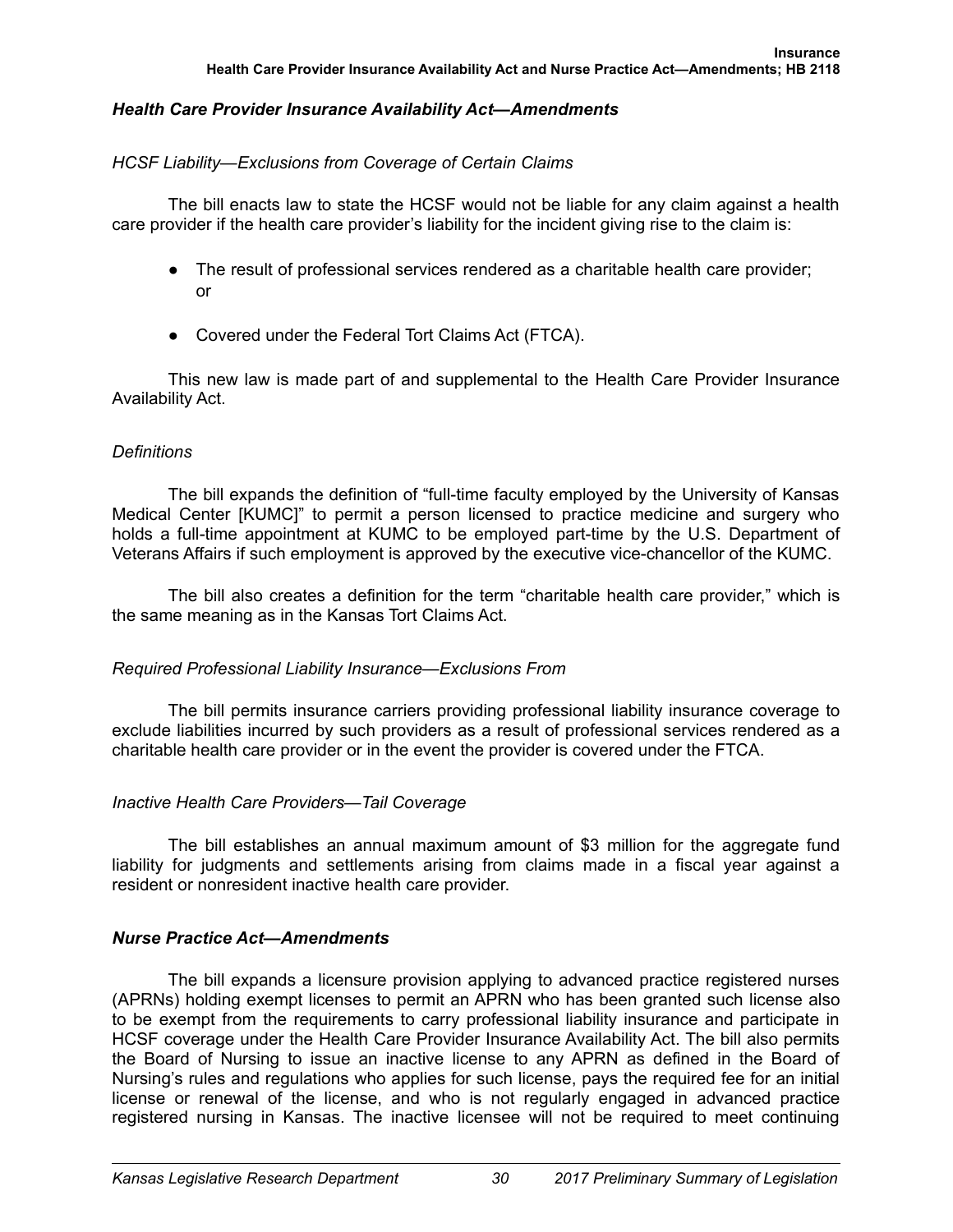education requirements and will be prohibited from engaging in the practice of advanced practice registered nursing in Kansas. The bill also creates requirements, including continuing education requirements to be established in rules and regulations, for an APRN with an inactive license who seeks to become licensed to regularly engage in advanced practice registered nursing in Kansas.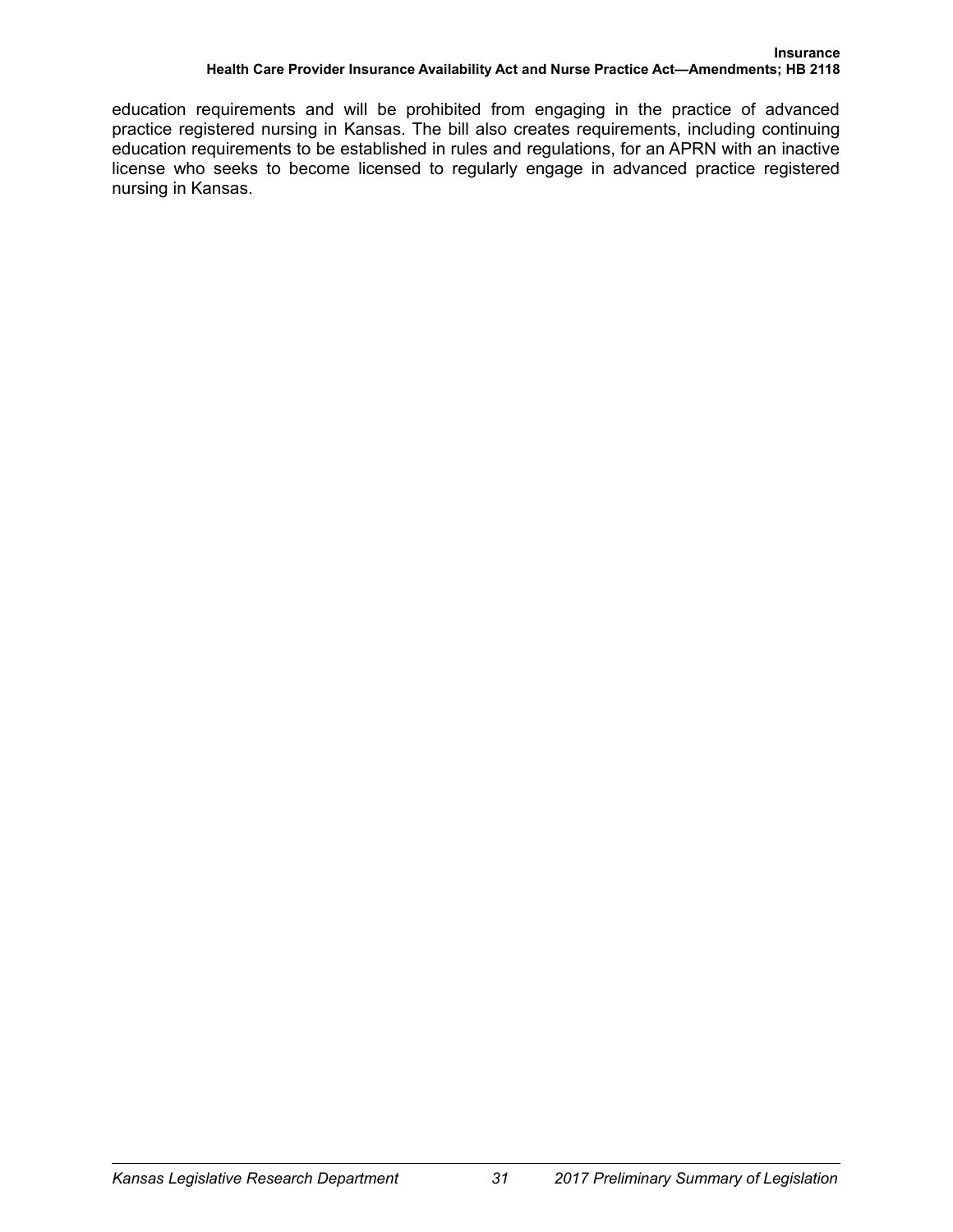# **JUDICIARY**

# **Revised Uniform Fiduciary Access to Digital Assets Act; SB 63**

**SB 63** enacts the Revised Uniform Fiduciary Access to Digital Assets Act (2015) (Act).

# *General Applicability*

The bill would define "digital asset" as an electronic record in which an individual has a right or interest, but it would not include an underlying asset or liability unless the asset or liability is itself an electronic record.

The Act authorizes access to digital assets by four common types of fiduciaries. Specifically, the Act applies to:

- A fiduciary acting under a will or power of attorney executed before, on, or after July 1, 2017;
- A personal representative acting for a decedent who died before, on, or after July 1, 2017;
- A guardianship or conservatorship proceeding commenced before, on, or after July 1, 2017; and
- A trustee acting under a trust created before, on, or after July 1, 2017.

Additionally, it applies to a custodian of a digital asset if the user resides in Kansas or resided in Kansas at the time of the user's death. "Custodian" is defined as a person who carries, maintains, processes, receives, or stores a user's digital assets. The bill does not apply to digital assets of any employer used by an employee in the ordinary course of the employer's business.

The bill allows a "user," defined as a person who has an account with a custodian, to use an online tool to direct the custodian to disclose to a designated recipient or not disclose some or all of the user's digital assets, including the content of electronic communications. If the tool allows the user to modify or delete a direction at all times, a direction regarding disclosure using the tool overrides a contrary direction by the user in a will, trust, power of attorney, or other record. If the user has not used the tool or the custodian does not provide one, the user can allow or prohibit disclosure of some or all of the user's digital assets, including the content of electronic communications, in a will, trust, power of attorney, or other record. A user's authorization using one of those records or the online tool overrides a contrary provision in a terms-of-service agreement that does not require the user to act affirmatively and distinctly from the user's assent under the terms of service.

The Act does not change or impair a right of a custodian or user under a terms-ofservice agreement to access and use the user's digital assets or give a fiduciary or designated recipient any new or expanded rights other than those held by the user for whom, or for whose estate, the fiduciary or designated recipient acts or represents. Further, a fiduciary or designated recipient's access to digital assets can be modified or eliminated by a user, federal law, or a terms-of-service agreement if the user has not provided direction as described above. In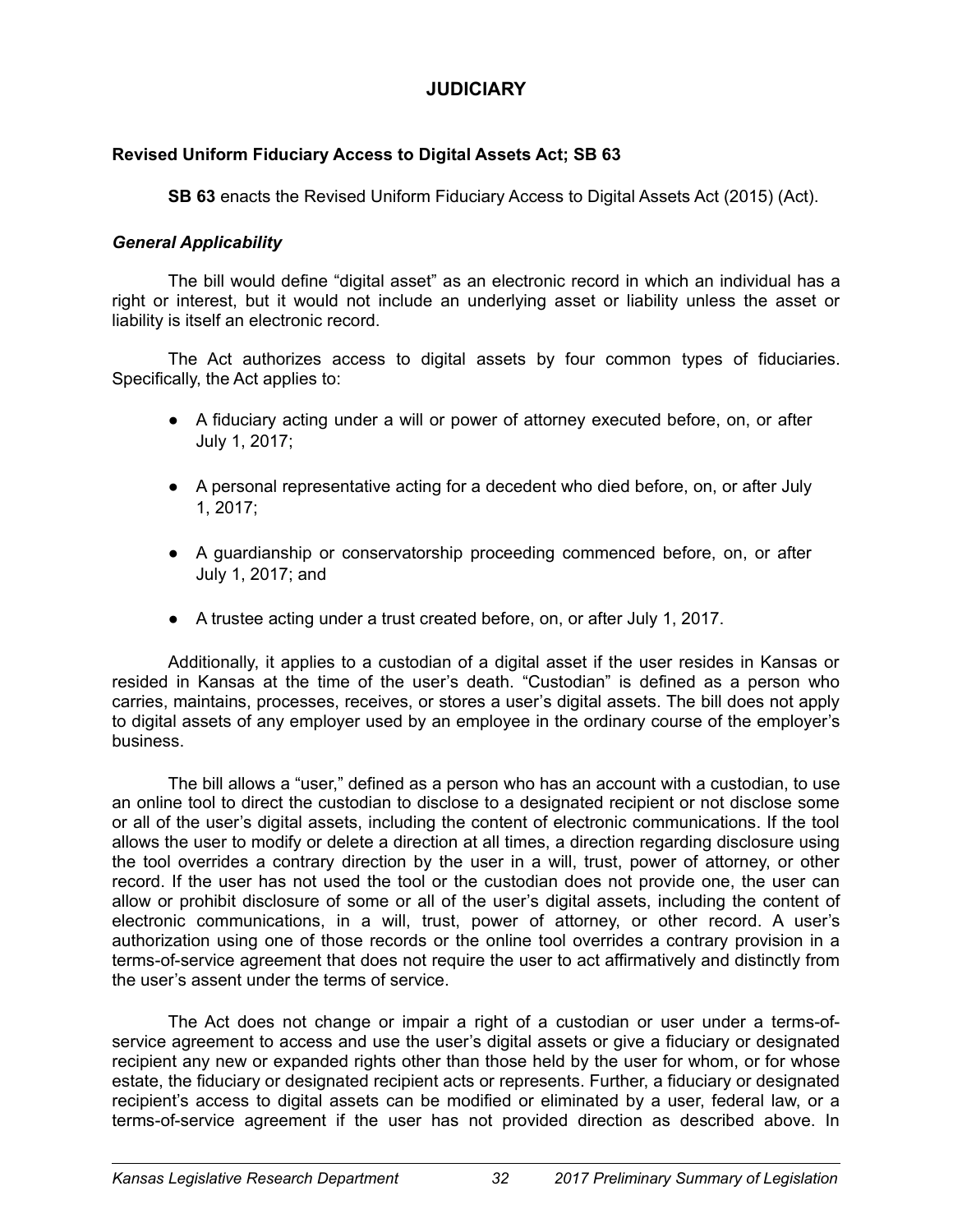applying and construing the Act, the bill requires consideration of the need to promote uniformity of the law with respect to its subject matter among states that enact it. Additionally, the bill includes a severability clause. The bill defines key terms and amends the definition of "personal property" in the statute defining terms for construction of state law to include digital assets.

# *Disclosure of Assets*

The bill outlines a custodian's responsibilities in disclosing digital assets and the timeline for disclosure as well as other actions allowed, such as charging a reasonable administrative fee or choosing not to disclose deleted assets. Further, the bill provides specific guidelines for disclosure to each of the types of fiduciaries described above, including provisions specific to disclosure of digital assets, as well as the content of electronic communications, and procedures to compel disclosure.

# *Personal Representative of Deceased User*

A custodian must disclose the content of electronic communications to a personal representative acting for a decedent if the deceased user consented or a court directs disclosure. Further, absent a user's prohibition or a court order, a custodian must disclose a catalog of electronic communications and digital assets to a representative acting for a decedent if the representative provides certain documentation to the custodian, including a written request for disclosure; a certified copy of the user's death certificate; and a certified copy of a letter appointing the representative, small estate affidavit, or court order.

# *Agent Under a Power of Attorney*

To the extent a power of attorney expressly grants an agent authority over digital assets and the content of electronic communications, and unless otherwise directed by the principal or the court, a custodian must disclose the assets, a catalog of electronic communications, and the content if the agent provides certain documentation, including a written request for disclosure and an original or copy of the power of attorney. The bill also amends the Kansas Power of Attorney Act to include exercising authority over the contents of electronic communications in the list of actions that may be granted if expressly authorized in a power of attorney.

# *Trustees*

A custodian must disclose any digital asset, including a catalog of electronic communications and the content, to a trustee who is an original user of an account absent a court order or provided in trust. Additionally, unless otherwise ordered by the court, directed by the user, or provided in a trust, the custodian must disclose the assets, a catalog of electronic communications, and the contents to a trustee that is not an original user if the trustee provides certain documentation to the custodian, including a written request for disclosure, a certified copy of the trust, or a certification of the trust. The bill also amends the Kansas Uniform Trust Code to specify that a trustee can access digital assets held in trust.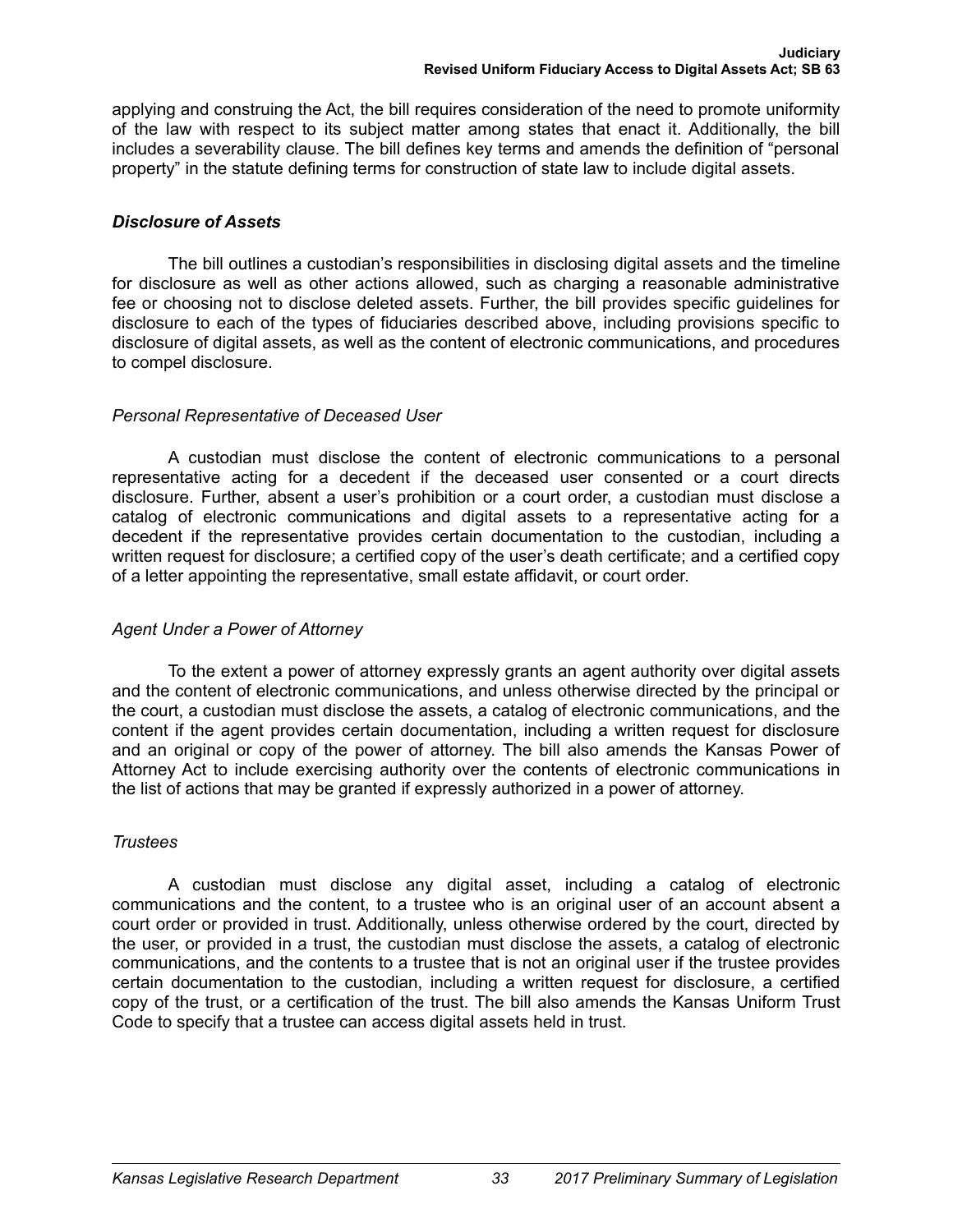#### *Guardian or Conservator*

After an opportunity for a hearing conducted pursuant to the Act for Obtaining a Guardian or a Conservator, or Both (Guardianship Act), a court may grant a guardian or conservator access to a ward or conservatee's digital assets, including a catalog of electronic communication, but not the contents. The custodian must then disclose the digital assets if the guardian or conservator provides certain documentation to the custodian, including a written request for disclosure and a certified copy of the court order granting that access. The bill also amends the Guardianship Act to prohibit a guardian or conservator from accessing the ward or conservatee's digital assets absent such an order. Further, a guardian or conservator with this general authority to manage the ward or conservatee's assets can request suspension or termination of an account for good cause.

# *Duties of a Fiduciary*

The bill specifies legal duties imposed on a fiduciary charged with managing tangible property apply to the management of digital assets, including the duties of care, loyalty, and confidentiality, and describes the scope of a fiduciary or designated recipient's authority over a user's digital assets.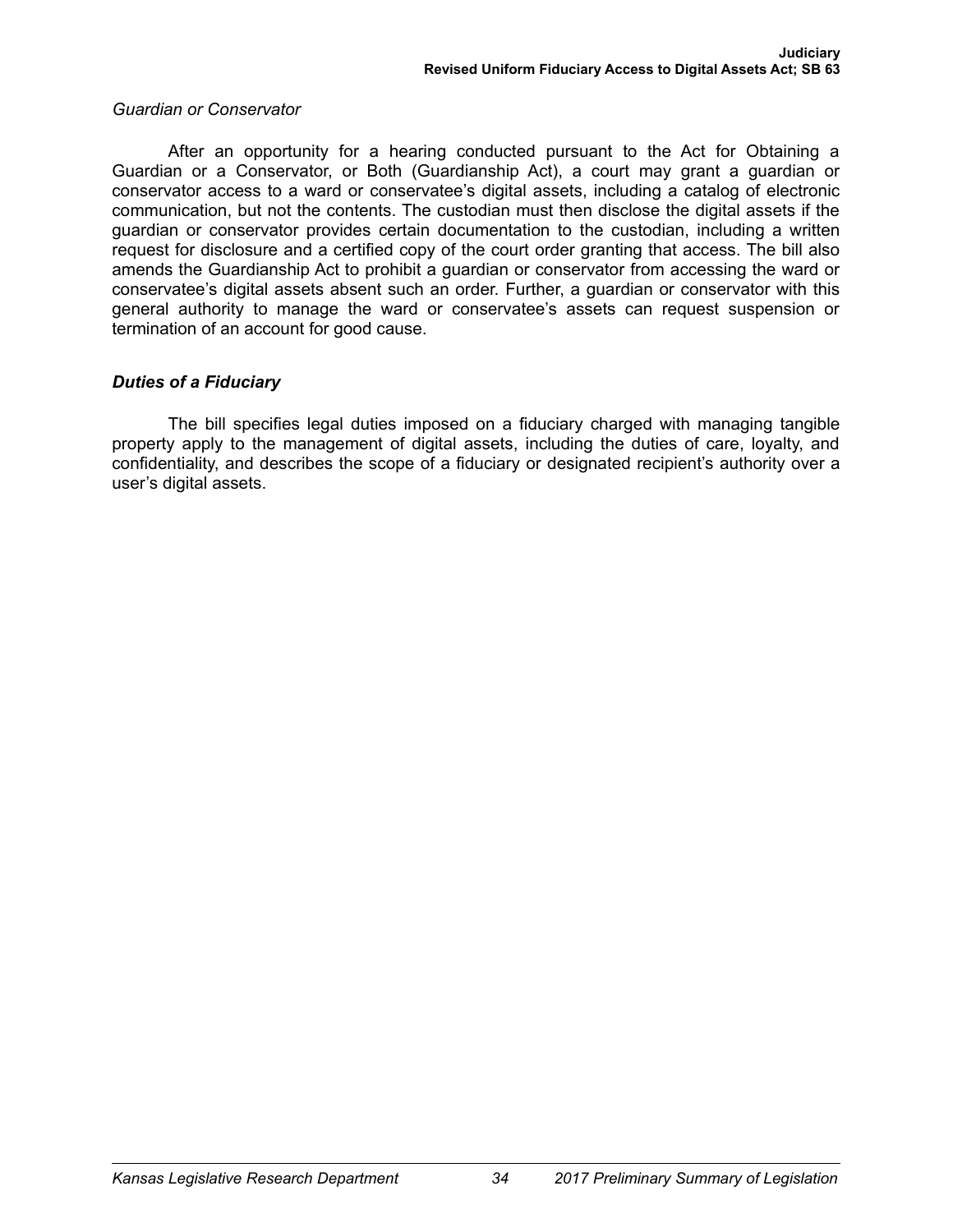# **POSTSECONDARY EDUCATION**

### **Nursing Service Scholarship Program; SB 100**

**SB 100** amends statutes governing the Nursing Service Scholarship Program (Program) to give priority when awarding scholarships to a qualified applicant whose sponsor is a mental health or treatment facility. The bill defines "mental health or treatment facility" and amends the definition of "sponsor" to include mental health or treatment facilities. The bill also amends the definition of "school of nursing" to require that a school be under the control and supervision of the Kansas Board of Regents (KBOR), a municipal university, or a not-for-profit independent institution of higher education that has its main campus or principal place of operation in Kansas, maintains open enrollment as that term is currently defined by statute, and is operated independently and not controlled or administered by the State or any agency or subdivision thereof.

The bill clarifies that a nursing student need not be a Kansas resident to qualify for a scholarship under the Program and that the scholarship cap of 70 percent of the cost of tuition is 70 percent of the cost of in-state tuition. The State will fully fund the amount of each scholarship awarded to an applicant whose sponsor is a mental health or treatment facility as opposed to sharing the cost with the sponsor.

Sponsorship by a scholarship recipient can be transferred from one sponsor to another as long as the agreement transferring such sponsorship provides for service in a mental health or treatment facility. Such a transfer already was allowed for agreements that provide for service in a rural area.

Finally, the bill requires KBOR to provide an annual report on the Program to the Senate and House Committees on Education.

### **Cleveland University Exempt from the Kansas Private and Out-of-State Postsecondary Institution Act; SB 166**

**SB 166** exempts Cleveland University in Kansas City from the Kansas Private and Outof-State Postsecondary Education Institution Act.

# **Wichita State University Affiliation with Wichita Area Technical College; SB 174**

**SB 174** affiliates the Wichita Area Technical College (WATC) with Wichita State University (WSU). The bill designates the institutional infrastructure of the WATC as the WSU Campus of Applied Sciences and Technology, which will be governed by and operated as a technical college campus within WSU. The campus will continue to be a technical college and eligible for funding that is available to technical colleges.

The bill changes the governing board of WATC to an industry advisory board to the President of WSU for the WSU Campus of Applied Sciences and Technology. Members of the industry advisory board will be appointed by the President of WSU. All powers and duties of the governing board will be transferred to WSU, subject to the rules and regulations and supervision of the State Board of Regents.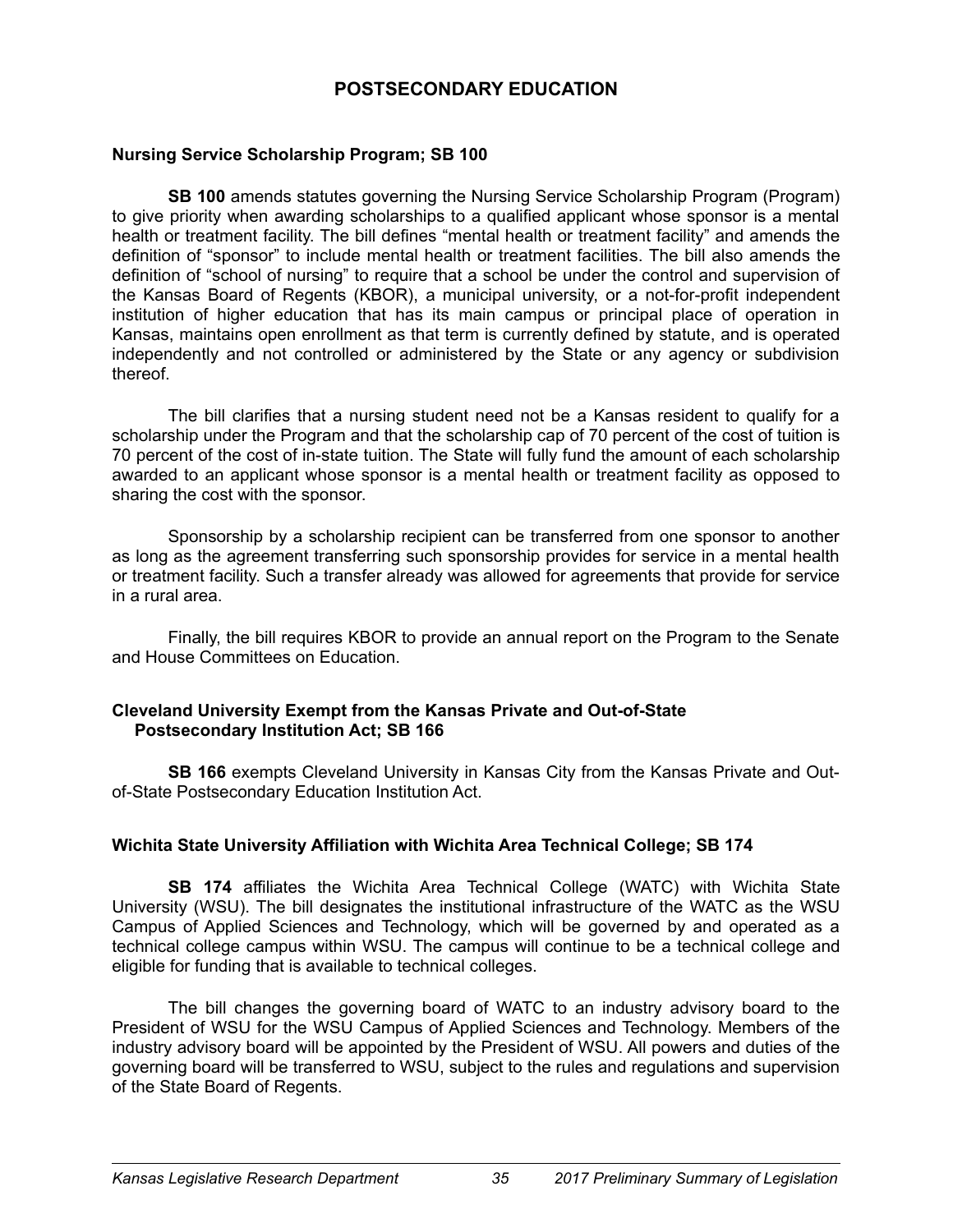#### **Sale of Property; HB 2109**

**HB 2109** authorizes the Board of Regents to sell three pieces of property owned by Kansas State University, and transfer one piece of property owned by Wichita State University.

#### **Sumner County Representative on the Cowley County Community College Board of Trustees; HB 2164**

**HB 2164** adds to the Cowley County Community College (CCCC) Board of Trustees a member elected by the qualified electors of Sumner County as long as Sumner County provides financial support for the benefit of CCCC. The bill outlines requirements for primary and general elections for the additional member, including when the elections will be held and the methods for becoming a candidate for the position. The first additional member will serve a two-year term commencing on the second Monday in January 2018 following the election. Subsequent additional members will serve four-year terms. If Sumner County terminates financial support or if support lapses, the additional member can serve until the expiration of his or her term, the CCCC Board of Trustees will discontinue the additional member plan at the expiration of that member's term or upon a vacancy, and Sumner County will not conduct further elections. Finally, the bill defines key terms and amends the Community College Election Act to allow the CCCC Board of Trustees to have up to eight members, including the additional member.

The bill takes effect upon publication in the *Kansas Register*.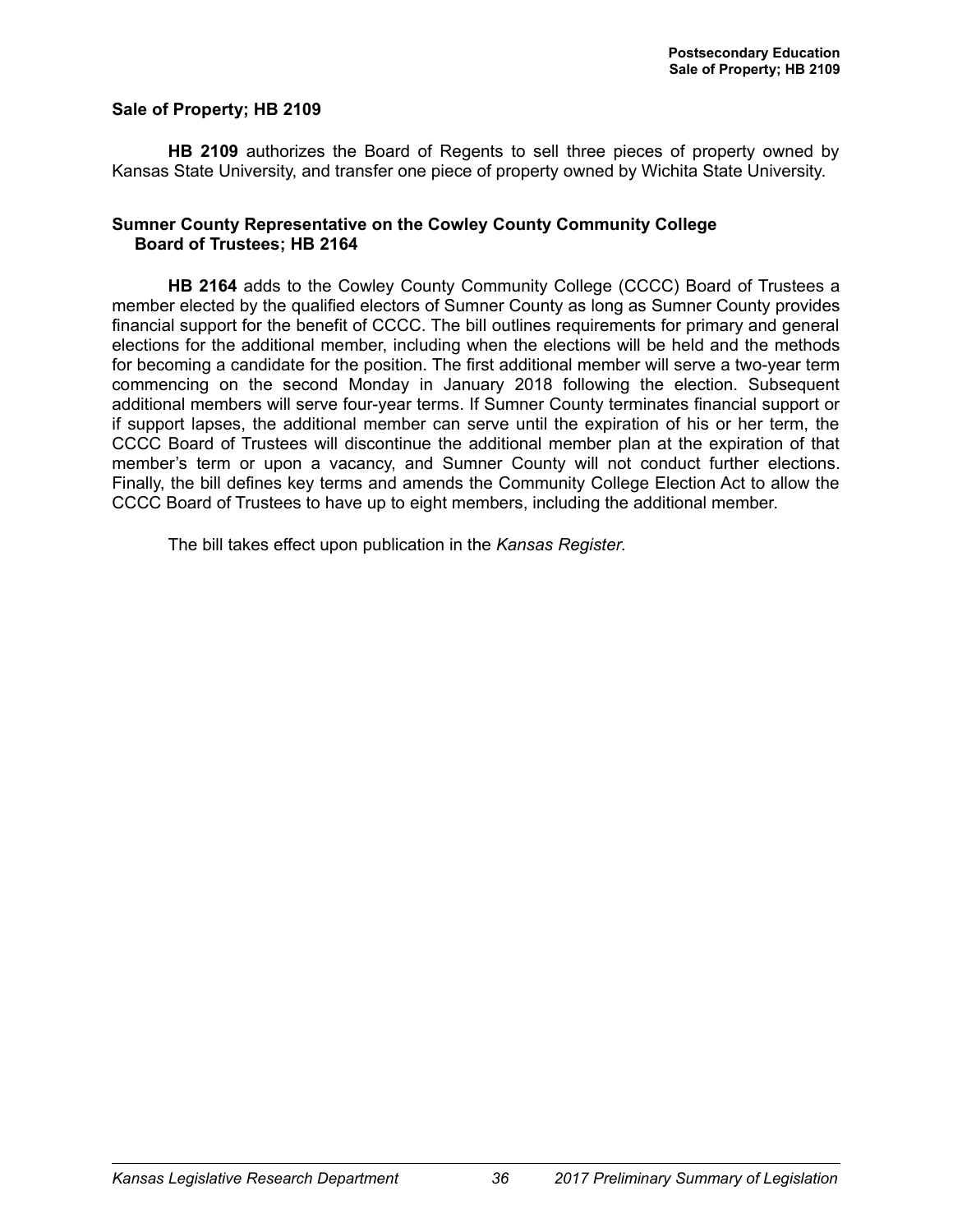# **STATE AND LOCAL GOVERNMENT**

# **Bonding Necessary in Public-Private Partnership (P3) Agreements; SB 55**

**SB 55** revises the Kansas Fairness in Public Construction Contract Act by requiring a contractor involved in a public-private partnership (P3) agreement with a public entity to furnish the following bonds:

- A performance bond, which is equal to the full contract amount; and
- A payment bond, which is equal to the full contract amount for the protection of claimants supplying labor or materials to the contractor or subcontractors in the performance of work.

The bill applies to P3 contracts valued at more than \$100,000. The bonds must allow for the recovery of attorney fees and related expenses.

The terms "public-private agreement," "private contribution," and "public benefit" are defined in the bill.

# **Hunting and Fishing Violations; HB 2191**

**HB 2191** amends current law allowing a resident of Kansas charged with violating provisions of law requiring a license, permit, stamp, or other issue from the Kansas Department of Wildlife, Parks and Tourism (KDWPT) to avoid being convicted if the person presents to the court or the office of the arresting officer an issue of KDWPT that was valid at the time of the persons alleged violation rather than the date of an arrest.

Additionally, the bill specifies the "physical" license be forfeited, suspended, or surrendered if ordered so by a judge.

The bill also makes the provision of law requiring an officer to prepare a written citation to an individual charged with violating any of the laws pertaining to wildlife and parks permissive rather than mandatory. Finally, the bill eliminates a provision that subjects officers to being found guilty of misconduct and removal from office if they violate the provisions of law relating to the issuance of citations.

# **Historic Lake Scott State Park; HB 2192**

**HB 2192** changes the name of "Lake Scott State Park" to "Historic Lake Scott State Park."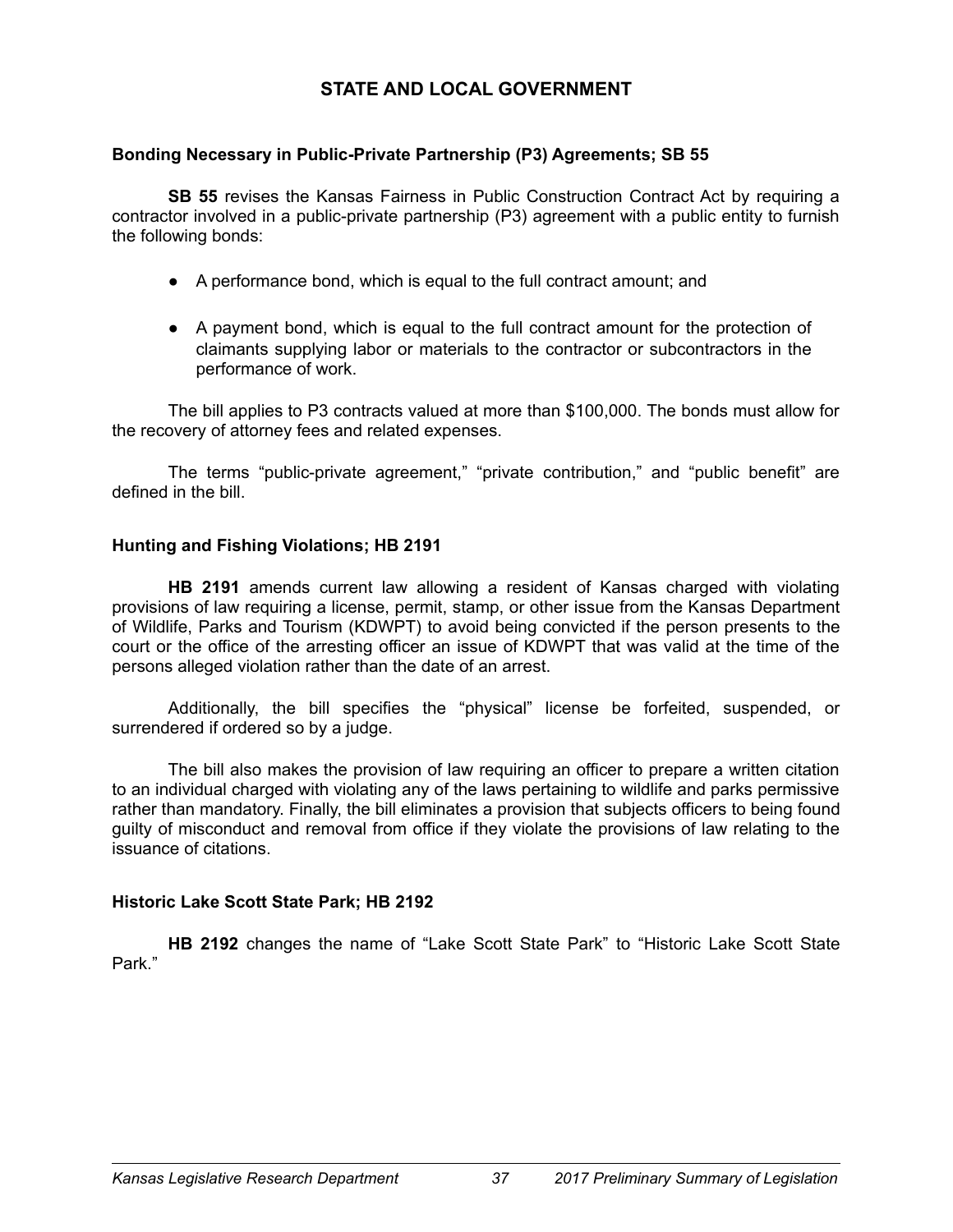# **TAXATION**

### **Income Tax—Reform; Sub. for HB 2178**

**Sub. for HB 2178** makes a number of changes in the Kansas individual income tax structure.

The bill repeals, effective for tax year 2017, the exemption for non-wage business income that has been in effect since tax year 2013. Taxpayers may also begin claiming certain non-wage business income losses in conformity with federal treatment (but will not be able to file amended returns for previous tax years when such losses were not eligible to be claimed for Kansas income tax purposes). Special subtraction modification provisions relating to net gains from certain livestock sales are repealed.

Medical expenses allowed as itemized deductions under federal law will also become available as Kansas itemized deductions beginning in tax year 2017. (Legislation enacted in 2015 had repealed the medical expense deduction altogether for state income tax purposes.)

Individual income tax rates are increased beginning in tax year 2017 such that the state will be utilizing a three-bracket system of 2.70 percent, 5.25 percent, and 5.45 percent. (Prior law for tax year 2017 had provided for a two-bracket system with rates of 2.70 and 4.60 percent. The state had previously utilized a three-bracket system from 1992 through 2012.) Additional formulaic provisions that could have provided for rate reductions in certain future years based on growth in selected State General Fund (SGF) tax receipts are repealed.

The bill is expected to increase SGF receipts as follows:

- FY 2018—\$590.2 million;
- FY 2019—\$453.8 million;
- FY 2020—\$458.6 million;
- FY 2021—\$463.4 million; and
- FY 2022—\$468.2 million.

# **Sales Tax Exemption—Agricultural Fencing; HB 2387**

**HB 2387** provides a sales tax exemption for all property and services purchased during 2017 or 2018 necessary to reconstruct, repair, or replace any fence used to enclose agricultural land that was damaged or destroyed by wildfires occurring in 2016 or 2017.

The exemption may be claimed at the point of sale with an exemption certificate developed by the Department of Revenue. Additional language establishes a refund mechanism relative to taxes previously collected on any such qualifying purchases.

The bill takes effect upon publication in the *Kansas Register*.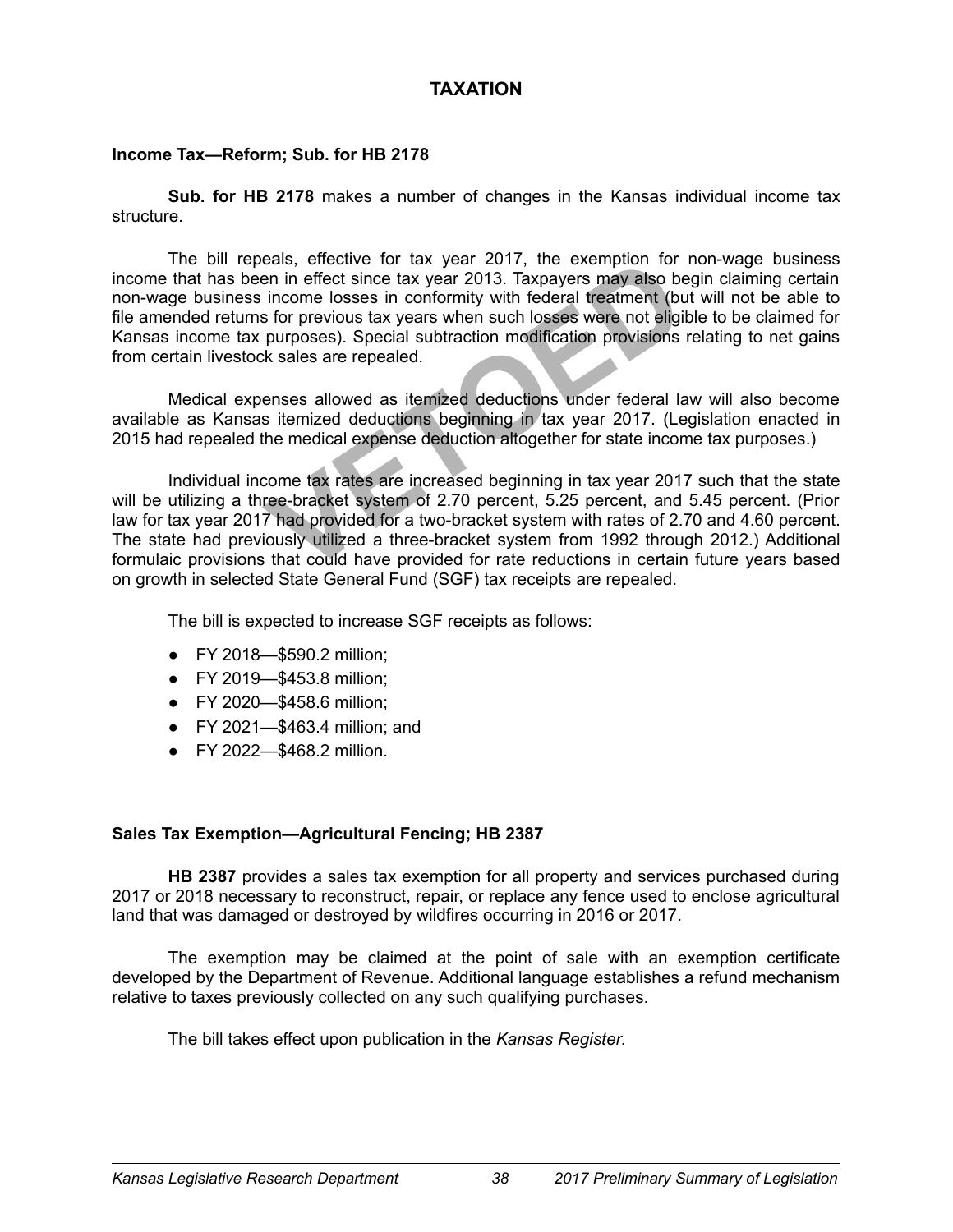# **TRANSPORTATION AND MOTOR VEHICLES**

### **Increase Fee Limit for Vessel Registrations; SB 26**

**SB 26** increases the maximum fee, from \$30 to \$60, that could be charged by the Secretary of Wildlife, Parks and Tourism for vessel registrations. The Secretary is required to adopt rules and regulations to fix the amount of the vessel registration fee. Under law not amended by the bill (KSA 2016 Supp. 32-1110), only a motorboat or a sailboat must be registered.

### **Commercial Motor Vehicle Definition Clarification; SB 36**

**SB 36** amends law related to commercial motor vehicles.

The bill removes various definitions related to commercial motor vehicles from the statutes and replaces references to those terms with references to definitions in the Code of Federal Regulations (CFR) as of July 1, 2017, or any later version established in rules and regulations of the Kansas Corporation Commission (KCC). The bill also replaces references to definitions in "rules and regulations adopted by" the KCC with the same reference to the CFR or later version as adopted by the KCC in rules and regulations.

The bill clarifies KCC authority to regulate motor carriers by specifying authority for only those that operate vehicles meeting the definition of "commercial motor vehicle." A "commercial motor vehicle" is defined in 49 CFR 390.5 as having a gross weight of 10,001 pounds or more, designed or used to transport more than 8 passengers (including the driver) for compensation, designed or used to transport more than 15 passengers (including the driver) not for compensation, or used to transport hazardous materials.

The bill also repeals a registration fee for vehicles of certain interstate motor carriers that transport commodities. Following changes in federal law, the fee was phased out several years ago.

### **Voluntary Identification on Vehicle, Driver's License, or Identification Card of Those Needing Assistance with Cognition; Sub. for SB 74**

**Sub. for SB 74** enacts Joey's Law. The bill authorizes issuance of placards to persons who need assistance with cognition including, but not limited to, persons with autism spectrum disorder, for use in a vehicle. The bill also authorizes a decal to be affixed to a license plate in addition to a placard and placement of an indicator the person needs assistance with cognition on a driver's license or nondriver identification card issued by the Division of Vehicles (Division). Issuance of a placard will require an application submitted to the Division, and placement of an indicator on a driver's license or nondriver identification card will be upon request to the Division. If a person requests a decal, the bill directs such information be included as part of the vehicle registration.

The bill requires satisfactory proof a person needs assistance with cognition and that the proof include a statement from a person licensed to practice the healing arts in any state, an advanced practice registered nurse licensed in Kansas, a licensed physician assistant, or a person clinically licensed by the Kansas Behavioral Sciences Regulatory Board certifying that such person needs assistance with cognition.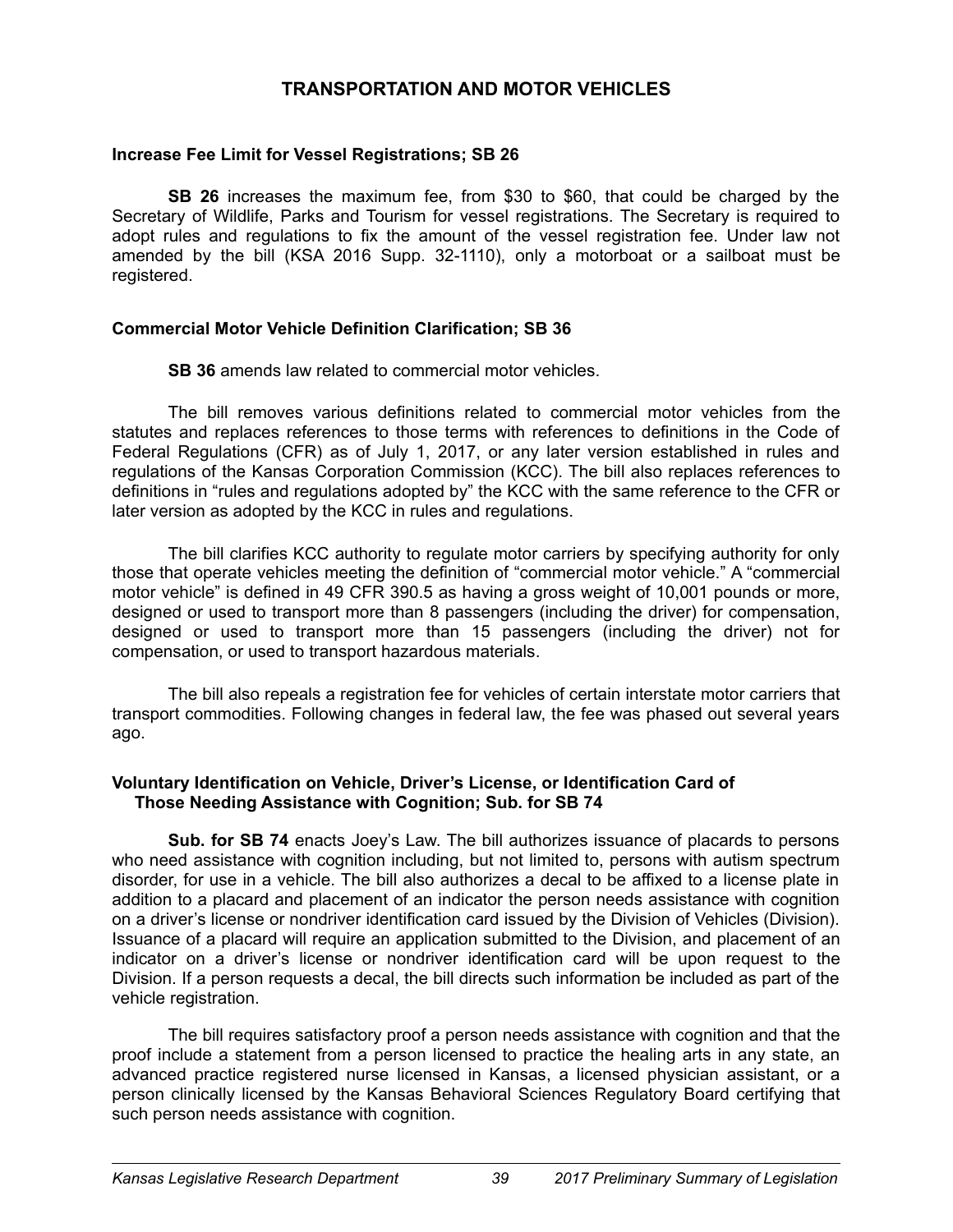The design of the placard will be determined by the Director of Vehicles (Director) for use in any motor vehicle operated or occupied by such person. The bill requires the placard be suitable for attachment to the visor of the vehicle or placement on the dash of the vehicle.

In addition to the placard, the bill directs the Director to issue to the person who needs assistance with cognition an individual identification card to be carried by the person who needs assistance with cognition when the motor vehicle with the placard is being operated or occupied by such person. Information on the card will include the date of birth and the gender of the person to whom the card is issued.

Placards and individual identification cards associated with them will be valid as long as the person who needs assistance with cognition is eligible for a placard. The bill requires permanent placards and individual identification cards be returned to the Kansas Department of Revenue upon the death of the person who needs assistance with cognition. (Requirements for placards and accompanying identification cards are very similar to those for receiving a placard indicating a person with disability; see KSA 2016 Supp. 8-1,125.)

Any person who willfully and falsely represents that such person has the qualifications to obtain a placard will be guilty of a class C misdemeanor. Any person authorized to certify a person needs assistance with cognition for purposes of obtaining a placard who willfully and falsely certifies a person has the qualifications to obtain a placard and an individual identification card also will be guilty of a class C misdemeanor. Any person who utilizes any placard or associated identification card issued to another person will be guilty of an unclassified misdemeanor punishable by a fine of not less than \$100 and not more than \$300.

The bill authorizes the Secretary of Revenue to adopt rules and regulations necessary to carry out the provisions of Joey's Law.

The bill is named for a man who needed assistance with cognition and who was killed in a struggle with a police officer after a traffic stop.